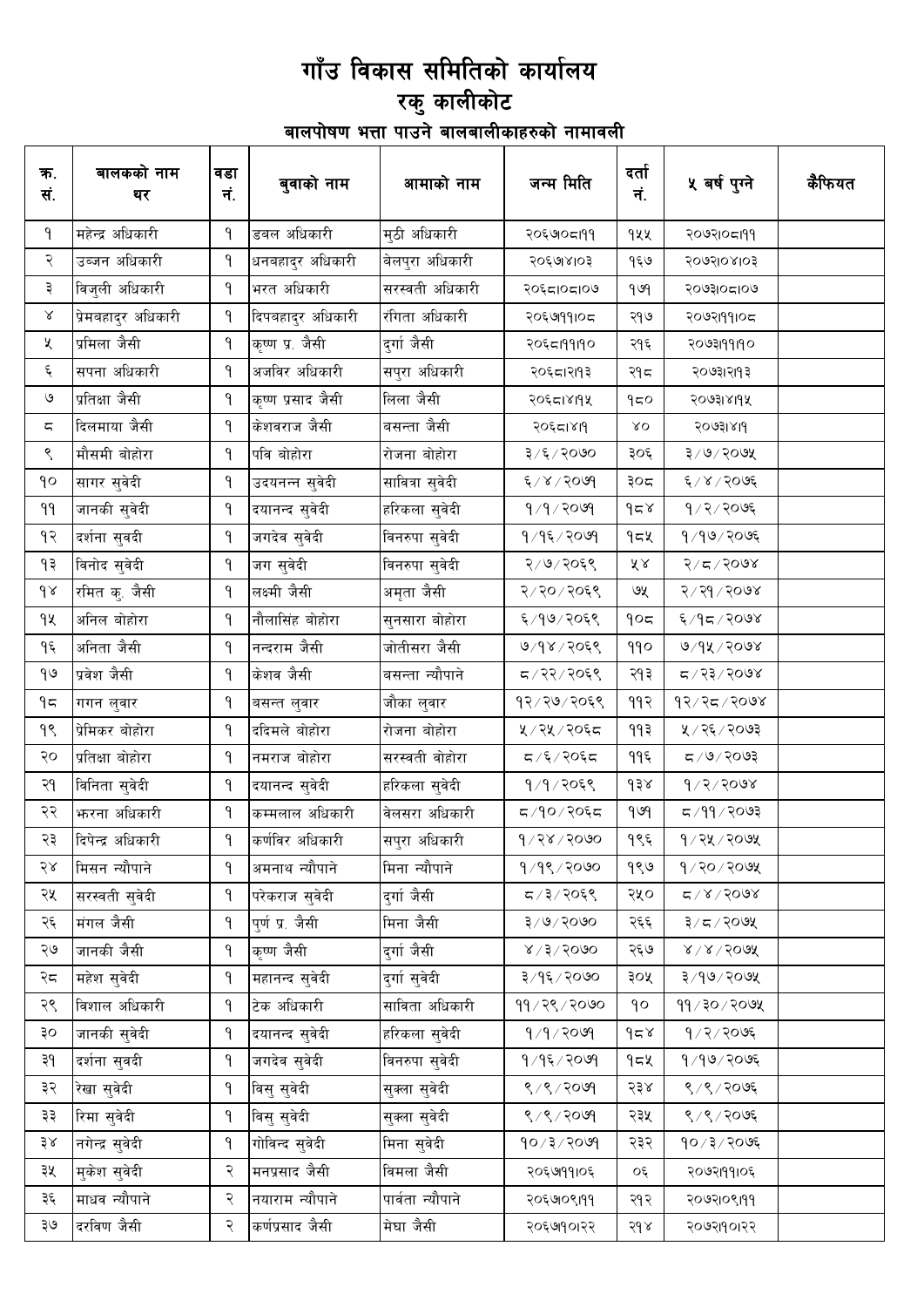| क.<br>सं.           | बालकको नाम<br>थर  | वडा<br>नं. | बुवाको नाम      | आमाको नाम        | जन्म मिति               | दर्ता<br>नं. | ५ वर्ष पुग्ने        | कैफियत |
|---------------------|-------------------|------------|-----------------|------------------|-------------------------|--------------|----------------------|--------|
| ३८                  | मिशन जैसी         | २          | प्रभानन्द जैसी  | विमला जैसी       | २०६७१११०२               | २१५          | २०७२।११।०२           |        |
| ३९                  | सुजाता जैसी       | २          | कर्ण जैसी       | ऐलिजा जैसी       | २०६७१११२०               | २१७          | २०७२।११।२०           |        |
| $\lambda\,O$        | रुवीन जैसी        | २          | मननाथ जैसी      | विरिन्दी जैसी    | २०६७०७१०                | २२०          | २०७२।०७१०            |        |
| 8d                  | प्रेणा जैसी       | २          | अनन्त जैसी      | विरिन्दा जैसी    | २०६७१२।३०               | २२१          | २०७२।१२।३०           |        |
| ४२                  | सपना जैसी         | २          | नारद जैसी       | समला जैसी        | २०६७१०१०२               | २२२          | २०७२।१०१०२           |        |
| ४३                  | गोर्कण भट्ट       | २          | भूमिनन्द भट्ट   | केशु भट्ट        | २०६७१२१०६               | $d \lambda$  | २०७२।१२।०६           |        |
| $\lambda\lambda$    | सुमिला संज्याल    | २          | एन संज्याल      | उर्मिला संज्याल  | २०६८।२११०               | २५३          | २०७३।२११०            |        |
| ४५                  | एलिसा न्यौपाने    | २          | जयलाल न्यौपाने  | मन्जु न्यौपाने   | २०६८।९।२९               | २१७          | २०७३।९।२९            |        |
| $\lambda \xi$       | शुशिला जैसी       | २          | मथुरा जैसी      | बाटुली जैसी      | २०६८।२१२९               | २१९          | २०७३।२।२९            |        |
| $80^{\circ}$        | दर्शन जैसी        | २          | हरिन्द्र जैसी   | अविसरा जैसी      | २०६८।११।१३              | २२१          | २०७३।११।१३           |        |
| $x^2$               | लक्ष्मण सुवेदी    | २          | प्रेम सुवेदी    | सुनिता सुवेदी    | २०६८।१२।१३              | २२९          | २०७३।१२।१३           |        |
| ४९                  | रमितराज भट्ट      | २          | नेत्रराज भट्ट   | तारादेवी भट्ट    | २०६८।८१                 | २००          | २०७३।दा9             |        |
| ५०                  | श्रृजना संज्याल   | २          | धर्म संज्याल    | मिमसरा संज्याल   | २०६८।५१२                | २०९          | २०७३।५१२             |        |
| ५१                  | जसुदा जैसी        | २          | धर्म जैसी       | कृष्णा जैसी      | २०६८।५११                | 959          | २०७३।५११             |        |
| ५२                  | प्रमिला जैसी      | २          | रत्न जैसी       | फरना जैसी        | २०६८।७८                 | १९२          | २०७३।७।८             |        |
| ५३                  | उदब प्रसाद जैसी   | २          | कुस्माखर जैसी   | फुल्टौरा जैसी    | २०६८।४११०               | ११६          | २०७३।४।१०            |        |
| $\tilde{\lambda}$ & | दिपेन्द्र संज्याल | २          | सुर्ज संज्याल   | सत्या संज्याल    | २०६८।३१९                | ३२           | २०७३।३।९             |        |
| ५५                  | दर्शना जैसी       | २          | नमराज जैसी      | दुर्गाजैसी       | २०६८।३१२०               | ३५           | २०७३।३।२०            |        |
| ५६                  | विराज भट्ट        | २          | अनुरुप भट्ट     | विनतरा भट्ट      | २०६७।६११६               | २२           | २०७२।६।१६            |        |
| ५७                  | रिजन जैसी         | २          | रत्नलाल जैसी    | रामसरा जैसी      | ५/१५/२०७१               | २२०          | ५ / १५ / २०७६        |        |
| ५८                  | वृहस्पती भट्ट     | २          | प्रभाखर भट्ट    | पद्मा भट्ट       | ५/२०/२०७९               | ३०५          | ५/२०/२०७६            |        |
| ५९                  | सपना जैसी         | २          | सुकराज जैसी     | सीमा जैसी        | 99/९/२०७०               | ३६ ४         | ११/१०/२०७५           |        |
| $\epsilon$ o        | गौतम जैसी         | २          | गंगाराम जैसी    | विरिन्दा जैसी    | ३/४/२०७१                | १८३          | ३/४/२०७६             |        |
| وم                  | हुजिन जैसी        | २          | चतुर्भुज जैसी   | मिठ् जैसी        | $809/99 \times$         | १८६          | 8/99/2096            |        |
| ६२                  | दिपक सुवेदी       | २          | कृष्ण प्र. जैसी | जम्फा जैसी       | $8009 \times 25 \times$ | २१०          | ४ / २९ / २०७६        |        |
| ६३                  | पुष्पराज न्यौपाने | २          | नयाराम न्यौपाने | पार्वती न्यौपाने | $8005 \times 96$        | २१७          | 8005/96              |        |
| ٤X                  | सावित्रा संज्याल  | २          | ऐन संज्याल      | उर्मिला संज्याल  | $9/72$ y / 2019         | २७           | १ / २६ / २०७६        |        |
| ६५                  | समिता भट्ट        | २          | धर्मे भट्ट      | विनरुपा भट्ट     | १२/१६/२०७०              | १९१          | $93/90$ , 90%        |        |
| و<br>نو             | सरस्वती जैसी      | २          | गणेश जैसी       | मिना जैसी        | २/१०/२०६९               | ५०           | २/११/२०७४            |        |
| ६७                  | किसोर जैसी        | २          | क्ल जैसी        | कासिविरा जैसी    | ४/१५/२०६९               | ५७           | 8005/96              |        |
| $\epsilon \simeq$   | जमिर भट्ट         | २          | प्रभाखर भट्ट    | गंगा भट्ट        | १/२९/२०६९               | ६३           | $800$ २०६ $\sqrt{9}$ |        |
| ६९                  | तोविना सुवेदी     | २          | विश सुवेदी      | सुक्ला सुवेदी    | $8/8/20$ ६८             | ও३           | 8/4/3003             |        |
| ७०                  | विविन जैसी        | २          | अविलाल जैसी     | अम्विका जैसी     | १/७/२०६९                | ७४           | 8005/70              |        |
| ७१                  | जयन्दराज भट्ट     | २          | पूर्ण भट्ट      | ममिता भट्ट       | ३/१/२०६९                | ⊂३           | $3/5/50$ ०७४         |        |
| ७२                  | रोशन भट्ट         | २          | अनरुप भट्ट      | जुनतारा भट्ट     | 8/9/2059                | $\approx 8$  | $8\sqrt{5}\sqrt{50}$ |        |
| ও३                  | एलिना भट्ट        | २          | मन भट्ट         | छती भट्ट         | ३/५/२०६९                | द५           | ३/६/२०७४             |        |
| $\mathcal{A}$       | रमिता भट्ट        | २          | हरि भट्ट        | मयसरा भट्ट       | ५/१/२०६९                | ९२           | ४/२/२०७४             |        |
| ७५                  | सुनिता जैसी       | २          | जयशर्मा जैसी    | मिमसरा जैसी      | द /१द / २०६द            | १०७          | $500$ २/२०७३         |        |
| ও६                  | खगेन्द्र जैसी     | २          | कासी जैसी       | मिमसरा जैसी      | ४/१८/२०६९               | १०९          | $8005/96\times$      |        |
| $\bullet\bullet$    | अनिसा जैसी        | २          | जयमनी जैसी      | पार्वती जैसी     | 90/98/2058              | 999          | $90/9$ ४/२०७४        |        |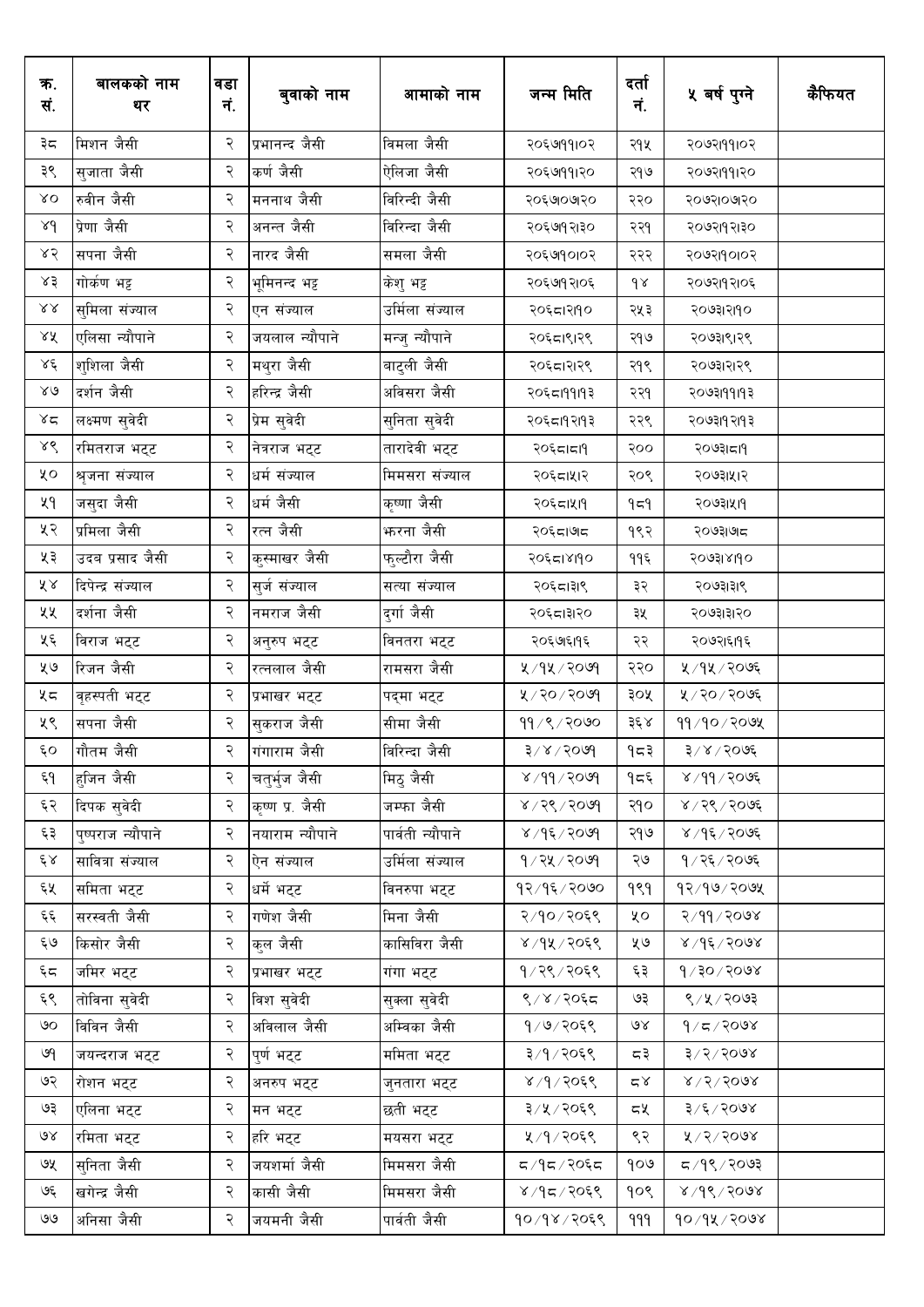| क.<br>सं.                            | बालकको नाम<br>थर   | वडा<br>नं. | बुवाको नाम       | आमाको नाम              | जन्म मिति                  | दर्ता<br>नं. | ५ बर्ष पुग्ने              | कैफियत |
|--------------------------------------|--------------------|------------|------------------|------------------------|----------------------------|--------------|----------------------------|--------|
| ಅದ                                   | पवित्र सुवेदी      | २          | कृष्ण जैसी       | चम्फा जैसी             | १/२१/२०६९                  | ११६          | $8005 \sqrt{27}$           |        |
| ७९                                   | पुजा भट्ट          | २          | मनसा भट्ट        | तारा भट्ट              | ७/१/२०६९                   | ११७          | 0/5/5002                   |        |
| $\mathtt{C}\mathtt{O}$               | ममिता जैसी         | २          | कर्ण जैसी        | इलाजा जैसी             | 9/2/2000                   | २            | $9/3/20$ 9X                |        |
| 59                                   | रमा जैसी           | २          | अनन्त जैसी       | विरिन्दा जैसी          | $9/9/20$ ७०                | ३            | $9/2/3$ ०७५                |        |
| 55                                   | मानदेवी जैसी       | २          | पुर्ण प्र. जैसी  | दुर्गा जैसी            | ६/२५/२०६९                  | $d\lambda d$ | ६/२६/२०७४                  |        |
| द३                                   | जनक सुवेदी         | २          | उदयनन्द सुवेदी   | पवित्रा सुवेदी         | $8,90/20$ ६९               | dX           | 8/99/2008                  |        |
| $\simeq \! \! \! \! \! \! \! \times$ | ममता जैसी          | २          | प्रभाखर जैसी     | विन्दा जैसी            | द / २५ / २०६द              | १६३          | द/२६/२०७३                  |        |
| ≂খ                                   | प्रसान्त जैसी      | २          | हिरा जैसी        | सुसिला जैसी            | $3 \times 30 \times 60$ ७६ | १६८          | ३/३१/२०७५                  |        |
| 55                                   | अमिक जैसी          | २          | प्रभु जैसी       | मैना जैसी              | ७/७/२०६८                   | १७०          | 9/5/2093                   |        |
| $\zeta$ ل                            | दिपिका जैसी        | २          | पुर्ण प्र. जैसी  | दुर्गा जैसी            | 8/9/2059                   | १७३          | $800$ $\sqrt{90}$          |        |
| 55                                   | सिर्जना जैसी       | २          | रन्नलाल जैसी     | रामसरा जैसी            | ३/२९/२०६९                  | १७६          | $800$ २०६ $\sqrt{5}$       |        |
| ζ گ                                  | स्वस्तिका संज्याल  | २          | धर्म संज्याल     | मिना संज्याल           | १२/१९/२०६९                 | 909          | $95/50 \times 66$          |        |
| ९०                                   | ज्ञानी जैसी        | २          | प्रभाखर जैसी     | विन्दा जैसी            | २/१/२०७०                   | १९३          | २/२/२०७५                   |        |
| ९१                                   | पुष्पा भट्ट        | २          | प्रजापति भट्ट    | सुक्ला भट्ट            | २/५/२०७०                   | २३६          | २/६/२०७५                   |        |
| ९२                                   | परमेश्वर जैसी      | २          | हिरा जैसी        | सुशिला जैसी            | $3 \times 3 \times 5000$   | २४९          | $3 \times 3$ ०७४           |        |
| ९३                                   | सुनिल जैसी         | २          | लालप्रसाद जैसी   | गौरा जैसी              | ७/२५/२०७०                  | 30x          | ७/२६/२०७५                  |        |
| $\mathcal{S} \mathcal{R}$            | कुवेर जैसी         | २          | नवराज जैसी       | दुर्गा जैसी            | 8/8/3000                   | ३२२          | ९/५/२०७५                   |        |
| ९५                                   | सुसान्त संज्याल    | २          | राम संज्याल      | राजिन्दा संज्याल       | $8/9$ ४/२०७०               | ३२९          | ३/१५/२०७५                  |        |
| ९६                                   | जेनिसा संज्याल     | २          | राम संज्याल      | राजिन्दा संज्याल       | २/७/२०६८                   | ३३०          | २/७/२०७३                   |        |
| ९७                                   | विमल न्यौपाने      | २          | जयलाल न्यौपाने   | मञ्जु संज्याल          | 8/9/2000                   | ३३३          | 8/2/200                    |        |
| ९८                                   | फल्कनाथ जैसी       | २          | जयशर्मा जैसी     | खेम जैसी               | १०/२१/२०७०                 | ३३६          | १०/२२/२०७५                 |        |
| ९९                                   | पूर्णिमा जैसी      | २          | देविदास जैसी     | मिमसरा जैसी            | ११/७/२०७०                  | ३३७          | 99 / 5 / 99                |        |
| 00                                   | हंसराज जैसी        | २          | नारद जैसी        | समला जैसी              | $90 \times 2 \times 90$    | ३३९          | $90 \times 1000$           |        |
| pop                                  | आशिका जैसी         | २          | धर्मप्रसाद जैसी  | तिर्सना जैसी           | 90/33/500                  | ३४३          | 90/28/200                  |        |
| १०२                                  | अंख जैसी           | २          | गणेश जैसी        | विन्दा जैसी            | $000$ २/२०७०               | ३४९          | द /१९ / २०७५               |        |
| १०३                                  | विवियस जैसी        | २          | दर्गराज जैसी     | सपना जैसी              | ११/२५/२०७०                 | ३६०          | $99 / 25 / 20$ ७५          |        |
| Jor                                  | लक्ष्मी न्यौपाने   | २          | देविलाल न्यौपाने | जस् <b>दा न्यौपाने</b> | 99 / 28 / 2000             | १२८          | $99 / 24 / 20$ ७५          |        |
| १०५                                  | दिपेन्द्र संज्याल  | २          | सर्ज संज्याल     | सत्यादेवी संज्याल      | ३/९/२०६८                   | २२           | ३/१०/२०७३                  |        |
| १०६                                  | पुष्पा संज्याल     | २          | सर्ज संज्याल     | सत्यादेवी संज्याल      | द/२०/२०६६                  | २३           | $P$ २१/२०७१                |        |
| १०७                                  | सावित्रा संज्याल   | २          | ऐन संज्याल       | उर्मिला संज्याल        | 9/74/7009                  | ২७           | १/२६/२०७६                  |        |
| 905                                  | गौतम जैसी          | २          | गंगरा जैसी       | विरिन्दा जैसी          | $8009 \times 15$           | १८३          | ३/४/२०७६                   |        |
| 90S                                  | हजिन जैसी          | २          | चर्त्भुज जैसी    | मिठ् जैसी              | 809/19                     | १८६          | $8005/99$ ४                |        |
| 990                                  | भगमान जैसी         | २          | अनन्त जैसी       | विरिन्दा जैसी          | $609 \times 27$            | २२३          | 5005/20                    |        |
| 999                                  | स् <b>रेश</b> जैसी | २          | आनन्द जैसी       | पिली जैसी              | $5909 \, \degree$ ए        | ३२४          | $X$ <i>e</i> oç $\sqrt{9}$ |        |
| ११२                                  | सुनिता बटाला       | ३          | विसाखर बटाला     | हैया वटाला             | २०६६1०७१०५                 | २०८          | २०७२।०७०५                  |        |
| ११३                                  | सारा सार्की        | ३          | मने सार्की       | मन सार्की              | २०६८19919४                 | २९३          | <b>YPIPPIEOOS</b>          |        |
| $d d \lambda$                        | चन्पुरा तिरुवा     | ३          | मने तिरुवा       | द्धा तिरुववा           | २०६७९।२३                   | χo           | २०७२।९।२३                  |        |
| 99X                                  | लंक सार्की         | ३          | धनसिंह सार्की    | जयपुरा सार्की          | २०६७०५१०३                  | ५२           | २०७२१०५१०३                 |        |
| ११६                                  | सुसिला दर्जी       | ३          | गइया दर्जी       | घुटा दर्जी             | २०६७।५१७                   | १२६          | २०७२।५११७                  |        |
| ११७                                  | रविन्द्र तिरुवा    | ३          | अलि तिरुवा       | गोरीकला तिरुवा         | २०६७०४१२६                  | $\delta$     | २०७२१०४१२६                 |        |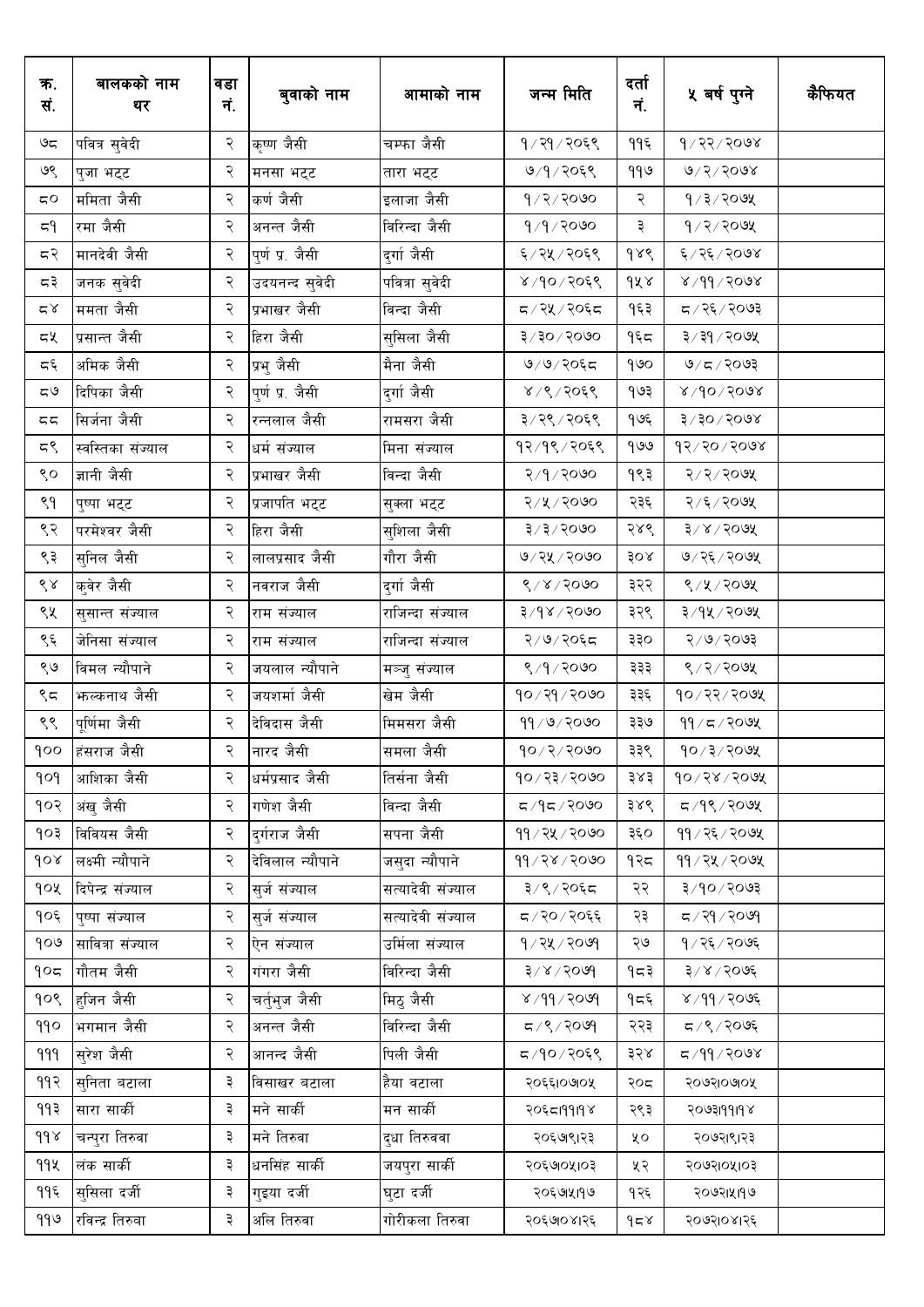| क.<br>सं.           | बालकको नाम<br>थर | वडा<br>नं. | बुवाको नाम      | आमाको नाम       | जन्म मिति  | दर्ता<br>नं.  | ५ वर्ष पुग्ने | कैफियत |
|---------------------|------------------|------------|-----------------|-----------------|------------|---------------|---------------|--------|
| ११८                 | कल्पना वटाला     | ३          | रमेश वटाला      | जनपुरा वटाला    | २०६७०४।२२  | २०२           | २०७२।०४।२२    |        |
| 99९                 | सर्जन वटाला      | ३          | पंख वटाला       | निर्मला वटाला   | २०६७०८१९०  | २०३           | २०७२।०८१९०    |        |
| १२०                 | सेरबहादुर दर्जी  | ३          | नौले दर्जी      | सरु दर्जी       | २०६७०७०२   | ७०४           | २०७२।०७०२     |        |
| १२१                 | विराजमान वि.क.   | ३          | भरत वि.क.       | विनतोला बि.क.   | २०६७०४।२६  | २०५           | २०७२।०७०२     |        |
| १२२                 | उपेन्द्र दर्जी   | ३          | नेत्र दर्जी     | मिलता दर्जी     | २०६७१११०१  | १०            | २०७२।११।०१    |        |
| १२३                 | सुनपुरा दर्जी    | ३          | गगने दर्जी      | लुड्की दर्जी    | २०६८।११।१६ | २५९           | २०७३।११।१६    |        |
| d58                 | सरिता तिरुवा     | ३          | हस्ते तिरुवा    | पिउली तिरुवा    | २०६८19019९ | 588           | २०७३११०१९     |        |
| १२५                 | रिक्सा तिरुवा    | ३          | जंगे तिरुवा     | जुगा तिरुवा     | २०६८।९।०७  | २४५           | २०७३।९।७      |        |
| १२६                 | हिक्मत दर्जी     | ३          | डिली दर्जी      | बेल्धरा दर्जी   | २०६८19०1१२ | २५६           | २०७३।१०११२    |        |
| १२७                 | जानुका दर्जी     | ३          | जुध्ध दर्जी     | कृष्णा दर्जी    | २०६८।११।१८ | २३३           | २०७३।११।१८    |        |
| १२८                 | पुजा दर्जी       | ३          | जैदन दर्जी      | मन्रुपा दर्जी   | २०६८।४।२२  | २४२           | २०७३।४।२२     |        |
| १२९                 | सुनिता तिरुवा    | ३          | धनमल तिरुवा     | विउरी तिरुवा    | २०६८।९।२२  | २४३           | २०७३।९।२२     |        |
| १३०                 | चिन दर्जी        | ३          | चक्र दर्जी      | दुर्गा दर्जी    | २०६८199199 | २२२           | २०७३।११।११    |        |
| 939                 | विराज तिरुवा     | ३          | खम्म तिरुवा     | शुशिला तिरुवा   | २०६८।१०१२२ | २२४           | २०७३।१०।२२    |        |
| १३२                 | नेत्र लुवार      | ३          | जैसिंगे लुवार   | प्यारा लुवार    | २०६८।६११२  | २०७           | २०७३।६।१२     |        |
| १३३                 | सन्ध्या तिरुवा   | ३          | बाले तिरुवा     | सावित्री तिरुवा | २०६८।६११८  | २०८           | २०७३।६।१८     |        |
| ds                  | नेत्र तिरुवा     | ३          | नौले तिरुवा     | जिरा तिरुवा     | २०६८।९।७   | $5d \lambda$  | २०७३।९।७      |        |
| १३५                 | अमिन बटाला       | ३          | चन्द्र बटाला    | जमरा बटाला      | २०६८।५११८  | २१५           | २०७३।५।१८     |        |
| १३६                 | विमला टमटा       | ३          | सिंह टमटा       | दुरा टमटा       | २०६८।५११६  | $d \simeq$    | २०७३।५११६     |        |
| १३७                 | सुनिता टमटा      | ३          | गोर्खेराम टमटा  | छिना टमटा       | २०६८।२११६  | १≂४           | २०७३।२११६     |        |
| १३८                 | हिक्मत बटाला     | ३          | धनमल बटाला      | धना बटाला       | २०६८।७३०   | dsx           | २०७३।७।३०     |        |
| १३९                 | दर्शना बटाला     | ३          | गोर्ख बटाला     | देउरुपा         | २०६८।८१९८  | १९५           | २०७३।८।१८     |        |
| $\delta$            | कल्पना रोकाया    | ₹          | कन्न रोकाया     | बेलपुरा रोकाया  | २०६८।६१२   | 980           | २०७३।६।२      |        |
| $\delta \lambda d$  | सर्ज चदारा       | ₹          | रतने चदारा      | किट्टी चदारा    | २०६७१६२    | १९८           | २०७२।६।२      |        |
| १४२                 | चरित्रा तिरुवा   | ३          | नन्दराम तिरुवा  | हजुरा तिरुवा    | २०६८।१।१८  | १६२           | २०७३।१।१८     |        |
| 983                 | भरत तिरुवा       | ३          | खड्के तिरुवा    | सिन्की तिरुवा   | २०६८।४।२५  | १६३           | २०७३।४।२५     |        |
| $d \lambda \lambda$ | हर्ष तिरुवा      | ३          | विर्ख तिरुवा    | मन्ना तिरुवा    | २०६८।४११३  | $d\xi$        | २०७३।४।१३     |        |
| 9 x x               | कौसिला बटाला     | ३          | रतन बटाला       | सुन्पुरा बटाला  | २०६८।४११९  | १६५           | २०७३१४११९     |        |
| १४६                 | असोक बटाला       | ३          | तुल्छाराज बटाला | मिना बटाला      | २०६८।४११५  | १६६           | २०७३।४११५     |        |
| 980                 | नरेस तिरुवा      | ३          | गोवि तिरुवा     | काली तिरुवा     | २०६८।२१२१  | २७०           | २०७३।२।२१     |        |
| ۹४≂                 | उमेस तिरुवा      | ३          | त्ले तिरुवा     | गंगा तिरुवा     | २०६८।६।५   | १७६           | २०७३।६।५      |        |
| gre                 | फरना दर्जी       | ३          | दिर्घ दर्जी     | तारा दर्जी      | २०६८।३११०  | ०७३           | २०७३।३।१०     |        |
| १५०                 | भवन चदारा        | ३          | उदे चदारा       | नानकला चदारा    | २०६८।३१३   | १५९           | २०७३।३।३      |        |
| 929                 | फरना दर्जी       | ३          | प्रेम दर्जी     | शान्ती दर्जी    | २०६८।३११२  | ७१            | २०७३।३११२     |        |
| १५२                 | मन दर्जी         | ३          | राम दर्जी       | मान्पुरा दर्जी  | २०६८।३११०  | $\mathcal{A}$ | २०७३।३।१०     |        |
| १५३                 | श्रुजना दर्जी    | ३          | ददी दर्जी       | लौसरा दर्जी     | २०६८।४११३  | ও६            | २०७३।४।१३     |        |
| gxx                 | पंख दर्जी        | ३          | गुइया दर्जी     | गिला दर्जी      | २०७७।७१६   | ७८            | २०७२।७१६      |        |
| १५५                 | गोर्ख तिरुवा     | ३          | नरपती तिरुवा    | अम्सरा तिरुवा   | २०६७१२११६  | $80^{\circ}$  | २०७२।१२।१६    |        |
| १५६                 | श्रृजना सार्की   | ३          | कन्नविरे सार्की | कौरा सार्की     | २०६७९१५    | ४९            | २०७२।५१६      |        |
|                     | १५७  रिनु बि क   | ३          | मने विक         | धेइमा विक       | २०६८।३१३०  | ५०            | २०७३।३।३०     |        |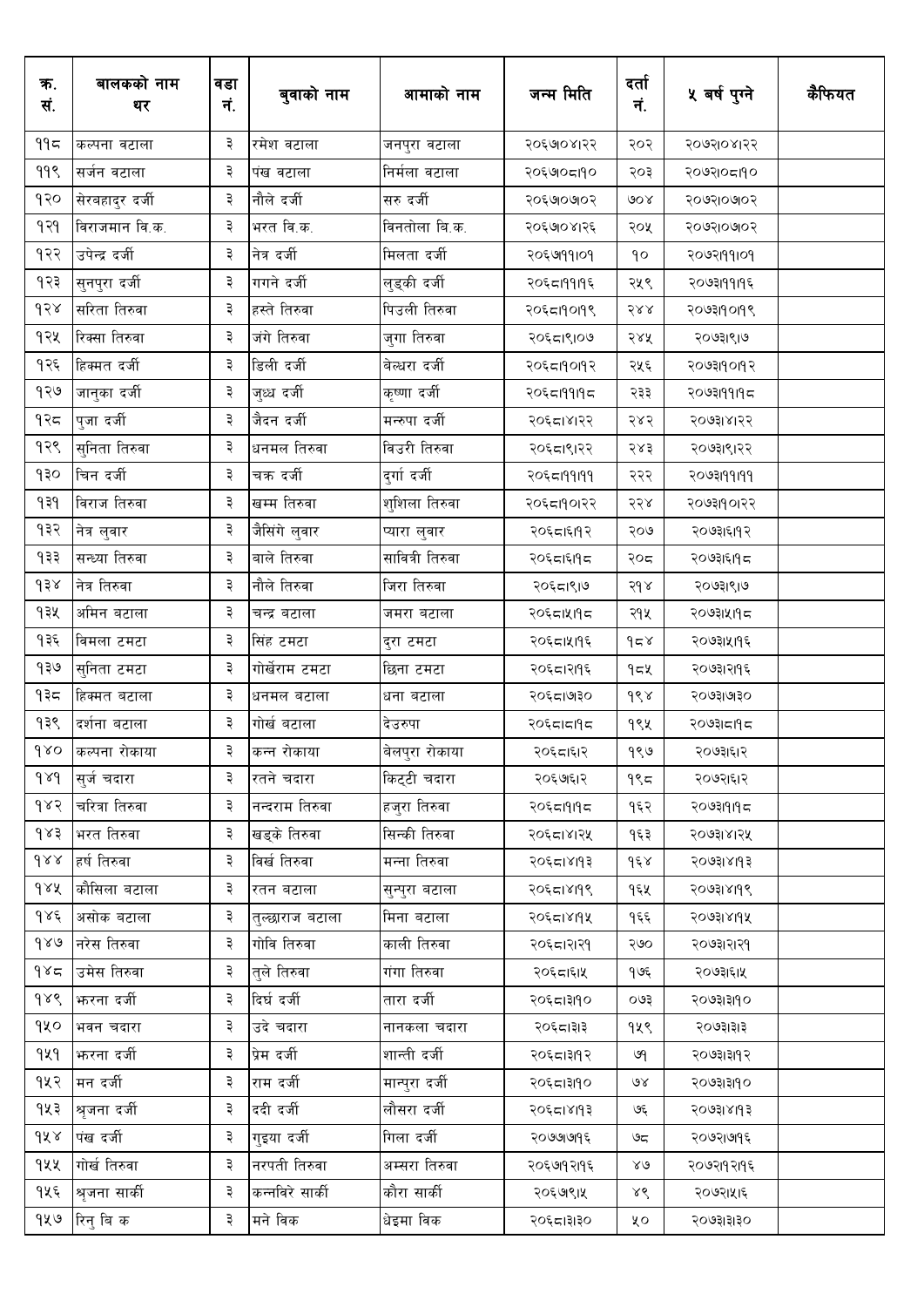| क.<br>सं.      | बालकको नाम<br>थर | वडा<br>नं. | बुवाको नाम      | आमाको नाम       | जन्म मिति       | दर्ता<br>नं.           | ५ वर्ष पुग्ने          | कैफियत |
|----------------|------------------|------------|-----------------|-----------------|-----------------|------------------------|------------------------|--------|
| १५८            | रिसमा दर्जी      | ३          | चम्फ दर्जी      | दुर्गा दर्जी    | २०६७।५१७        | ५३                     | २०७२।५११७              |        |
| १५९            | सुरक्षा कामी     | ३          | जैराम कामी      | बेलपुरा कामी    | २०६८।३१९४       | ३४                     | २०७३।३।१४              |        |
| १६०            | हेमराज दर्जी     | ३          | चम्फे दर्जी     | जना दर्जी       | २०६८।३१४        | ३६                     | २०७३।३।४               |        |
| $\partial \xi$ | प्रेमपुरा लुवार  | ३          | नयाँ लुवार      | निर्मला लुवार   | २०६७१०।२१       | $\lambda d$            | २०७२।१०।२१             |        |
| १६२            | दिपेन्द्र दर्जी  | ३          | अनिपाल दर्जी    | अम्सरा दर्जी    | २०६८।२११५       | ४४                     | २०७३।२।१५              |        |
| १६३            | कल्पना सार्की    | ३          | चन्चले सार्की   | जुना सार्की     | २०६७६१४         | ४६                     | २०७२।६।५               |        |
| $d \epsilon$   | जिवन टमट्टा      | ३          | रत्न टमट्टा     | दुरा टमट्टा     | २०६७१२।२१       | २०                     | २०७२।२।२१              |        |
| १६५            | भिम दर्जी        | ३          | लंक दर्जी       | सरिता दर्जी     | २०६८।२१६        | २३                     | २०७३।२।६               |        |
| $\partial \xi$ | रिसमा दर्जी      | ३          | रुद्धविरे दर्जी | कलसा दर्जी      | २०६८।२११०       | २४                     | २०७३।२।१०              |        |
| १६७            | सुशिल दर्जी      | ३          | गुइया दर्जी     | घुसा दर्जी      | २०६७६१५         | २६                     | २०७२।६।५               |        |
| ۹६८            | सपुरा लुवार      | ३          | लल्ते लुवार     | जिसी लुवार      | २०६७१४४         | २८                     | २०७२।४।४               |        |
| १६९            | रामपुरा दमाई     | ३          | मानबहादुर दमाई  | दुर्पता दमाई    | 9/99/2099       | २२३                    | ७/११/२०७६              |        |
| १७०            | भुमिका तिरुवा    | ३          | जमे तिरुवा      | जुना तिरुवा     | 90/98/9090      | 30x                    | $90/9$ k / 2019)       |        |
| 909            | अन्तिमा टमटा     | ३          | बल्जीत टमटा     | गोरिकला टमटा    | 93/93/2000      | 955                    | $95/98$ / $200$        |        |
| १७२            | जन तिरुवा        | ३          | नेत्र तिरुवा    | सुनकेसा तिरुवा  | ३/३/२०७९        | १९७                    | ३/३/२०७६               |        |
| १७३            | पार्वती तिरुवा   | ३          | धनमल तिरुवा     | विउरी तिरुवा    | ३/३/२०७१        | $9$ ९८                 | ३/३/२०७६               |        |
| $\delta$       | पुजा लुवार       | ३          | जैसिगे लुवार    | प्यारा लुवार    | २/२३/२०७१       | १९९                    | २/२४/२०७६              |        |
| guy            | चन्दा तिरुवा     | ३          | मोने तिरुवा     | विन्तोला तिरुवा | २/२८/२०७१       | २००                    | २/२९/२०७६              |        |
| १७६            | विपिन दर्जी      | ३          | गुइया दर्जी     | धुता दर्जी      | $8009 \times 8$ | २०४                    | $8/8/30$ ७६            |        |
| १७७            | उमेश दर्जी       | ३          | लल्ते दर्जी     | लक्ष्मी दर्जी   | 9/79/709        | २०५                    | १/२२/२०७६              |        |
| ۹७८            | मिना तिरुवा      | ३          | धर्म कामी       | बाटुली कामी     | $90 \times 100$ | २०७                    | $90 \times 100$ अ      |        |
| १७९            | किस्मत बटाला     | ३          | अज बटाला        | किष्ना बटाला    | २/५/२०७१        | १५६                    | २/६/२०७६               |        |
| ງ≂ດ            | सलिना बटाला      | ₹          | जगत बटाला       | मन्ना बटाला     | ७/८/२०६८        |                        | ७/९/२०७३               |        |
| ۹≂۹            | सुरेश दमाई       | ३          | बास दमाई        | सरा दमाई        | १०/९/२०६५       | २५२                    | १०/१०/२०७०             |        |
| १≂२            | सलिना बटाला      | ३          | जगत बटाला       | मन्ना बटाला     | ७/३/२०६८        |                        | 9005/8003              |        |
| १८३            | अन तिरुवा        | ३          | जोखे तिरुवा     | पानसारा तिरुवा  | ३/९/२०६९        | $\lambda \xi$          | $800$ २०७४             |        |
| 958            | विकास बटाला      | ३          | अनिपाल बटाला    | सविना बटाला     | २/२८/२०६९       | 28                     | $8/9/9$ २०७४           |        |
| १८४            | देवान लुवार      | ३          | विरे लुवार      | किट्टी लुवार    | २/२८/२०६९       | ५१                     | $8005/97$ ह            |        |
| ۹≂۶            | पविता लुवार      | ३          | मानसिगे लुवार   | पुन्का लुवार    | ३/२३/२०६९       | ५९                     | 8/58/5008              |        |
| 959            | समला तिरुवा      | ३          | सिउरामे तिरुवा  |                 | १२/१७/२०६८      | ६०                     | १२∕१८ ∕ २०७३           |        |
| 955            | दमन दर्जी        | ३          | धन दर्जी        | नन्दा दर्जी     | २/२८/२०६९       | ६२                     | $8005/97$ ह            |        |
| १८९            | मुकेश बटाला      | ३          | गोविन्द बटाला   | लौसरा बटाला     | ९/४/२०६८        | $\xi$<br>$\square$     | 8/4/3003               |        |
| १९०            | कृष्ण तिरुवा     | ३          | गंगा तिरुवा     | जयसरा तिरुवा    | $8,28$ / २०६९   | $\mathtt{C}\mathtt{O}$ | 8/56/500               |        |
| 999            | पिला टमटा        | ३          | सिंह टमटा       | दुधा टमटा       | ७/३/२०६९        | १०५                    | $0\sqrt{2}\sqrt{500}$  |        |
| १९२            | हिक्मत सार्की    | ३          | नैने सार्की     | गोरिकला सार्की  | द/१द/२०६९       | १०६                    | द ∕ १९ ∕ २०७४          |        |
| १९३            | अशोक सार्की      | ३          | गम्या सार्की    | धनसरा सार्की    | १०/६/२०६९       | १२०                    | $90 \times 9 \times 9$ |        |
| ds             | राम्पुरा लवार    | ३          | नया लुवार       | निरकला लुवार    | 5905/77         | १२१                    | $8005/20$ प्र          |        |
| १९५            | सर्वण बटाला      | ३          | पंख बटाला       | निर्मला बटाला   | ५/१५/२०६९       | १२२                    | ५ ⁄ १६ ⁄ २०७४          |        |
| १९६            | पुन्न तिरुवा     | ३          | विरे तिरुवा     | कौडा तिरुवा     | द /७/२०६९       | dS                     | 8005/77                |        |
| १९७            | दिपक सार्की      | ३          | लाल सार्की      | डंसिला सार्की   | १०/१७/२०६९      | १२७                    | $90/9$ द $/300$ ४      |        |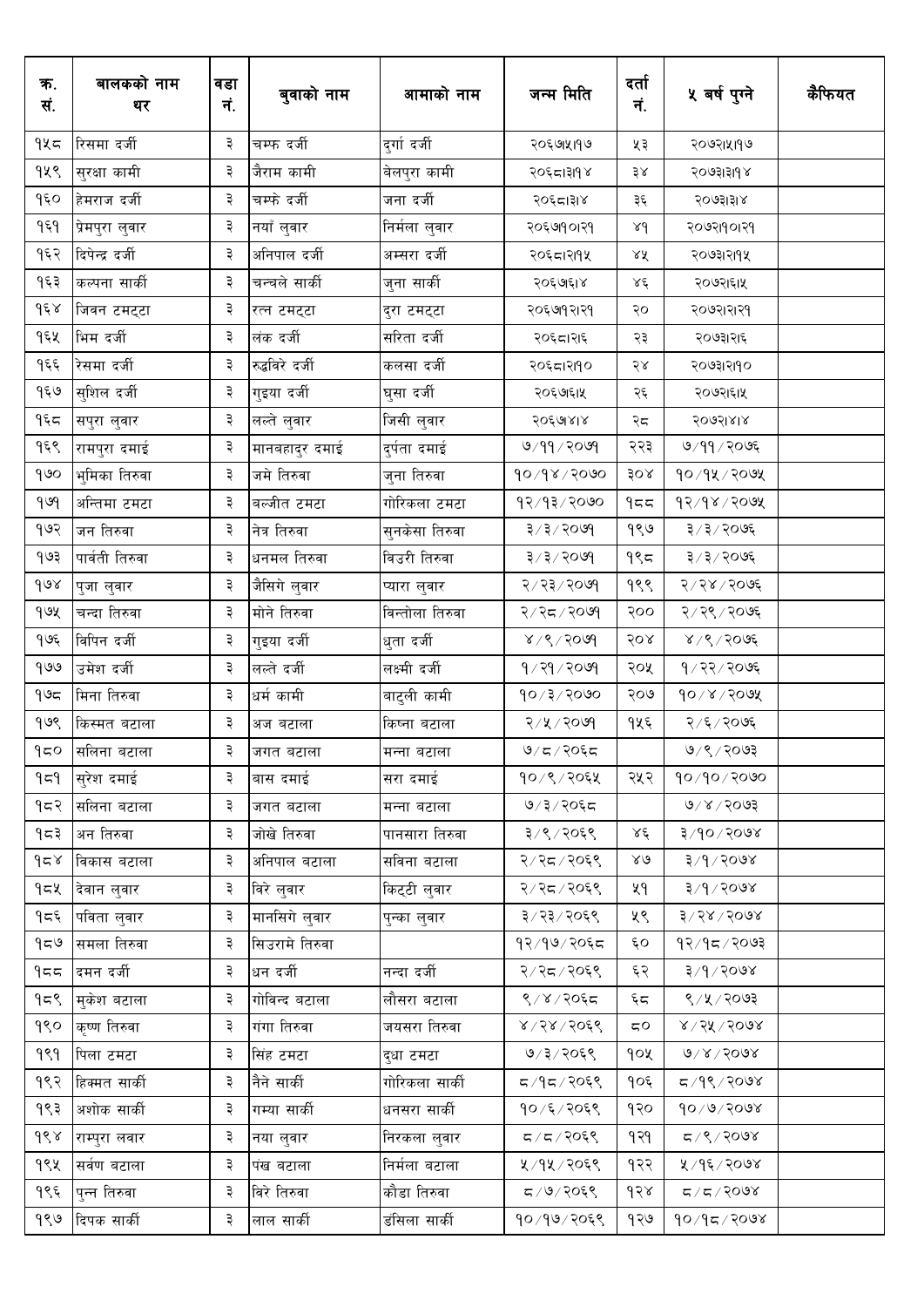| ७/२२/२०६९<br>७/२३/२०७४<br>۹९≂<br>२१०<br>३<br>सुवास बटाला<br>चन्द बटाला<br>जमरा बटाला<br>१९९<br>८/१५/२०६९<br>द ⁄ १६ ⁄ २०७४<br>३<br>२११<br>विपिन बटाला<br>मिन बटाला<br>रामपुरा बटाला<br>७/३/२०६८<br>9005/8003<br>२००<br>राधिका सार्की<br>३<br>नरे सार्की<br>२१४<br>अम्सरा सार्की<br>३<br>११/४/२०६९<br>११ ⁄ ५ ⁄ २०७४<br>२०१<br>दिर्ग ब. सार्की<br>धिरे सार्की<br>२१७<br>हजुरा सार्की<br>8/26/500<br>२०२<br>उपेन्द्र तिरुवा<br>३<br>टेक तिरुवा<br>४/२५/२०६९<br>२१९<br>डोइला तिरुवा<br>१२/३०/२०६९<br>$8005 \, \sqrt{55 \cdot 75}$<br>२०३<br>मिनिसा दर्जी<br>३<br>मिन दर्जी<br>दुर्पता दर्जी<br>٩o<br>२/३/२०७५<br>२०४<br>३<br>विर्खे तिरुवा<br>5/5/5/6<br>۹६<br>महेश तिरुवा<br>मन्ना तिरुवा<br>ददि तिरुवा<br>गोरे तिरुवा<br>९/१२/२०६९<br>९/१३/२०७४<br>२०५<br>ममिता तिरुवा<br>३<br>१९ | क.<br>सं. | बालकको नाम<br>थर | वडा<br>नं. | बुवाको नाम | आमाको नाम | जन्म मिति | दर्ता<br>नं. | ५ वर्ष पुग्ने | कैफियत |
|--------------------------------------------------------------------------------------------------------------------------------------------------------------------------------------------------------------------------------------------------------------------------------------------------------------------------------------------------------------------------------------------------------------------------------------------------------------------------------------------------------------------------------------------------------------------------------------------------------------------------------------------------------------------------------------------------------------------------------------------------------------------------------|-----------|------------------|------------|------------|-----------|-----------|--------------|---------------|--------|
|                                                                                                                                                                                                                                                                                                                                                                                                                                                                                                                                                                                                                                                                                                                                                                                |           |                  |            |            |           |           |              |               |        |
|                                                                                                                                                                                                                                                                                                                                                                                                                                                                                                                                                                                                                                                                                                                                                                                |           |                  |            |            |           |           |              |               |        |
|                                                                                                                                                                                                                                                                                                                                                                                                                                                                                                                                                                                                                                                                                                                                                                                |           |                  |            |            |           |           |              |               |        |
|                                                                                                                                                                                                                                                                                                                                                                                                                                                                                                                                                                                                                                                                                                                                                                                |           |                  |            |            |           |           |              |               |        |
|                                                                                                                                                                                                                                                                                                                                                                                                                                                                                                                                                                                                                                                                                                                                                                                |           |                  |            |            |           |           |              |               |        |
|                                                                                                                                                                                                                                                                                                                                                                                                                                                                                                                                                                                                                                                                                                                                                                                |           |                  |            |            |           |           |              |               |        |
|                                                                                                                                                                                                                                                                                                                                                                                                                                                                                                                                                                                                                                                                                                                                                                                |           |                  |            |            |           |           |              |               |        |
|                                                                                                                                                                                                                                                                                                                                                                                                                                                                                                                                                                                                                                                                                                                                                                                |           |                  |            |            |           |           |              |               |        |
| 5/3/5000<br>$5000 \times 15$<br>२०६<br>लोकेन्द्र तिरुवा<br>३<br>डिल्ली तिरुवा<br>२०<br>मन ब. तिरुवा                                                                                                                                                                                                                                                                                                                                                                                                                                                                                                                                                                                                                                                                            |           |                  |            |            |           |           |              |               |        |
| $8/9$ $8/9$<br>800,0915<br>२०७<br>कन्नविरे सार्की<br>९०<br>सुनिता सार्की<br>३<br>कौरा सार्की                                                                                                                                                                                                                                                                                                                                                                                                                                                                                                                                                                                                                                                                                   |           |                  |            |            |           |           |              |               |        |
| २/१५/२०७०<br>२/१६/२०७५<br>२०८<br>३<br>१२१<br>मिलन टमट्टा<br>रत्न टमट्टा<br>दुरा टमट्टा                                                                                                                                                                                                                                                                                                                                                                                                                                                                                                                                                                                                                                                                                         |           |                  |            |            |           |           |              |               |        |
| २०९<br>१२/५/२०६९<br>१२/६/२०७४<br>विदेशी दमाई<br>३<br>१२२<br>सिद्ध दमाई                                                                                                                                                                                                                                                                                                                                                                                                                                                                                                                                                                                                                                                                                                         |           |                  |            |            |           |           |              |               |        |
| ३<br>$90\sqrt{5}/90$ १<br>२१०<br>भिर्की टमटा<br>१०/१/२०६९<br>१३९<br>गणेश टमटा<br>नया टमटा                                                                                                                                                                                                                                                                                                                                                                                                                                                                                                                                                                                                                                                                                      |           |                  |            |            |           |           |              |               |        |
| 8/8/3008<br>२११<br>३<br>8/8/2068<br>$d$ sé<br>भरत तिरुवा<br>दिपा तिरुवा<br>जैपुरा तिरुवा                                                                                                                                                                                                                                                                                                                                                                                                                                                                                                                                                                                                                                                                                       |           |                  |            |            |           |           |              |               |        |
| २१२<br>३<br>२/२८/२०७०<br>980<br>३/१/२०७५<br>हितमान तिरुवा<br>ऐवान तिरुवा<br>अमना तिरुवा                                                                                                                                                                                                                                                                                                                                                                                                                                                                                                                                                                                                                                                                                        |           |                  |            |            |           |           |              |               |        |
| २१३<br>$9/9$ $\times$ $9/9$<br>३<br>१/१५/२०६८<br>985<br>विराज तिरुवा<br>दिप तिरुवा<br>जैपुरा तिरुवा                                                                                                                                                                                                                                                                                                                                                                                                                                                                                                                                                                                                                                                                            |           |                  |            |            |           |           |              |               |        |
| 56<br>३<br>१०/१०/२०६९<br>90/99/2008<br>qyo<br>भ्तुपी दमाई<br>मिसरा दमाई<br>डबल दमाई                                                                                                                                                                                                                                                                                                                                                                                                                                                                                                                                                                                                                                                                                            |           |                  |            |            |           |           |              |               |        |
| २१५<br>६/११/२०६९<br>929<br>६/१२/२०७४<br>३<br>गोरीकला दमाई<br>एलिना दमाई<br>नरपति दमाई                                                                                                                                                                                                                                                                                                                                                                                                                                                                                                                                                                                                                                                                                          |           |                  |            |            |           |           |              |               |        |
| २१६<br>३<br>४/९/२०६९<br>$d\alpha$<br>$8005/90 \times$<br>मन्पुरा रोकाया<br>जोर रोकाया<br>जौकला रोकाया                                                                                                                                                                                                                                                                                                                                                                                                                                                                                                                                                                                                                                                                          |           |                  |            |            |           |           |              |               |        |
| २१७<br>३<br>9/98/9090<br>१७५<br>$9/9$ k $/$ २०७५<br>भरत गोराल<br>कन्न गोराल<br>कोइला गोराल                                                                                                                                                                                                                                                                                                                                                                                                                                                                                                                                                                                                                                                                                     |           |                  |            |            |           |           |              |               |        |
| बाँस दर्जी<br>१७९<br>२१८<br>३<br>सरु दर्जी<br>$8\sqrt{6}\sqrt{50}$<br>$800$ २/ ४<br>अमृता दर्जी                                                                                                                                                                                                                                                                                                                                                                                                                                                                                                                                                                                                                                                                                |           |                  |            |            |           |           |              |               |        |
| २१९<br>१ ⁄ २७ ⁄ २०६७<br>१/२८/२०७२<br>३<br>१८३<br>अमृता सार्की<br>चन्चले सार्की<br>बाँचु सार्की                                                                                                                                                                                                                                                                                                                                                                                                                                                                                                                                                                                                                                                                                 |           |                  |            |            |           |           |              |               |        |
| २२०<br>३<br>958<br>२/१५/२०७४<br>बाँचु सार्की<br>२/१४/२०६९<br>सन्ध्या सार्की<br>चन्चले सार्की                                                                                                                                                                                                                                                                                                                                                                                                                                                                                                                                                                                                                                                                                   |           |                  |            |            |           |           |              |               |        |
| ११/११/२०६८<br>99/92/2003<br>२२१<br>मदन दर्जी<br>लल्ते दर्जी<br>पशुदर्जी<br>999<br>३                                                                                                                                                                                                                                                                                                                                                                                                                                                                                                                                                                                                                                                                                            |           |                  |            |            |           |           |              |               |        |
| खम्म दर्जी<br>१९५<br>9/9/209<br>२२२<br>जनक दर्जी<br>३<br>गमा दर्जी<br>१/६/२०७०                                                                                                                                                                                                                                                                                                                                                                                                                                                                                                                                                                                                                                                                                                 |           |                  |            |            |           |           |              |               |        |
| प्रेम दर्जी<br>सान्ता दर्जी<br>२/१३/२०७०<br>580<br>$3/98$ $>$ २०७५<br>२२३<br>दया दर्जी<br>३                                                                                                                                                                                                                                                                                                                                                                                                                                                                                                                                                                                                                                                                                    |           |                  |            |            |           |           |              |               |        |
| रत्न दर्जी<br><u>भ</u> ायाउरी दर्जी<br>१०/१७/२०६९<br>90/95/2008<br>२२४<br>हिर दर्जी<br>३<br>२४८                                                                                                                                                                                                                                                                                                                                                                                                                                                                                                                                                                                                                                                                                |           |                  |            |            |           |           |              |               |        |
| सुरेश दर्जी<br>३/२५/२०७०<br>३/२६/२०७५<br>२२५<br>३<br>गोर्ख दमाई<br>कलसी देवकोटा<br>२६५                                                                                                                                                                                                                                                                                                                                                                                                                                                                                                                                                                                                                                                                                         |           |                  |            |            |           |           |              |               |        |
| १०/३/२०६९<br>$90 \times 1000$<br>२२६<br>३<br>नर ब. भण्डारा<br>देवी भण्डारा<br>२७४<br>प्रकाश भण्डारा                                                                                                                                                                                                                                                                                                                                                                                                                                                                                                                                                                                                                                                                            |           |                  |            |            |           |           |              |               |        |
| २/११/२०६९<br>२/१२/२०७४<br>२२७<br>३<br>२७७<br>बाटु कामी<br>गंगा कामी<br>जयसरा कामी                                                                                                                                                                                                                                                                                                                                                                                                                                                                                                                                                                                                                                                                                              |           |                  |            |            |           |           |              |               |        |
| ४/३०/२०७०<br>२२८<br>नौले सार्की<br>५ / ३१ / २०७५<br>असपरा सार्की<br>३<br>चिमा सार्की<br>२द०                                                                                                                                                                                                                                                                                                                                                                                                                                                                                                                                                                                                                                                                                    |           |                  |            |            |           |           |              |               |        |
| मानसिगे लुवार<br>अम्ती लुवार<br>२/१७/२०७०<br>३/१८/२०७५<br>२२९<br>अस्मिता लुवार<br>३<br>२द१                                                                                                                                                                                                                                                                                                                                                                                                                                                                                                                                                                                                                                                                                     |           |                  |            |            |           |           |              |               |        |
| २३०<br>अस्मिता तिरुवा<br>३<br>धनमल तिरुवा<br>G/2/2000<br>5/3/209<br>कुन्ती तिरुवा<br>२८६                                                                                                                                                                                                                                                                                                                                                                                                                                                                                                                                                                                                                                                                                       |           |                  |            |            |           |           |              |               |        |
| ६/२७/२०७०<br>६/२८/२०७५<br>२३१<br>पदम दर्जी<br>३<br>गुइया दर्जी<br>काली दर्जी<br>२९१                                                                                                                                                                                                                                                                                                                                                                                                                                                                                                                                                                                                                                                                                            |           |                  |            |            |           |           |              |               |        |
| $\sigma$ ०७० / $\mu$<br>२९२<br>२३२<br>रमिता दर्जी<br>३<br>अर्जुन दमाई<br>द /१६ / २०७५<br>दुर्गा दमाई                                                                                                                                                                                                                                                                                                                                                                                                                                                                                                                                                                                                                                                                           |           |                  |            |            |           |           |              |               |        |
| ३/७/२०६९<br>२९४<br>$8005/77$ रि<br>२३३<br>स् <b>निल</b> दर्जी<br>३<br>रत्न दमाई<br>सारदा दमाई                                                                                                                                                                                                                                                                                                                                                                                                                                                                                                                                                                                                                                                                                  |           |                  |            |            |           |           |              |               |        |
| 8/20/2000<br>पौस्कर दर्जी<br>सनेश दर्जी<br>पाउसरा दर्जी<br>९ / २१ / २०७५<br>२३४<br>३<br>३१७                                                                                                                                                                                                                                                                                                                                                                                                                                                                                                                                                                                                                                                                                    |           |                  |            |            |           |           |              |               |        |
| सरीता दर्जी<br>९/१८/२०७०<br>९/१९/२०७५<br>२३५<br>मनिसा दर्जी<br>३<br>लंक दर्जी<br>३३१                                                                                                                                                                                                                                                                                                                                                                                                                                                                                                                                                                                                                                                                                           |           |                  |            |            |           |           |              |               |        |
| ९/२७/२०७०<br>३<br>३३२<br>९/२८/२०७५<br>२३६<br>अकल बटाला<br>रत्न बटाला<br>सुन्तला बटाला                                                                                                                                                                                                                                                                                                                                                                                                                                                                                                                                                                                                                                                                                          |           |                  |            |            |           |           |              |               |        |
| ९/२९/२०७०<br>$8/30$ /२०७१<br>२३७<br>३३४<br>कल तिरुवा<br>३<br>नरपति तिरुवा<br>अम्सरा तिरुवा                                                                                                                                                                                                                                                                                                                                                                                                                                                                                                                                                                                                                                                                                     |           |                  |            |            |           |           |              |               |        |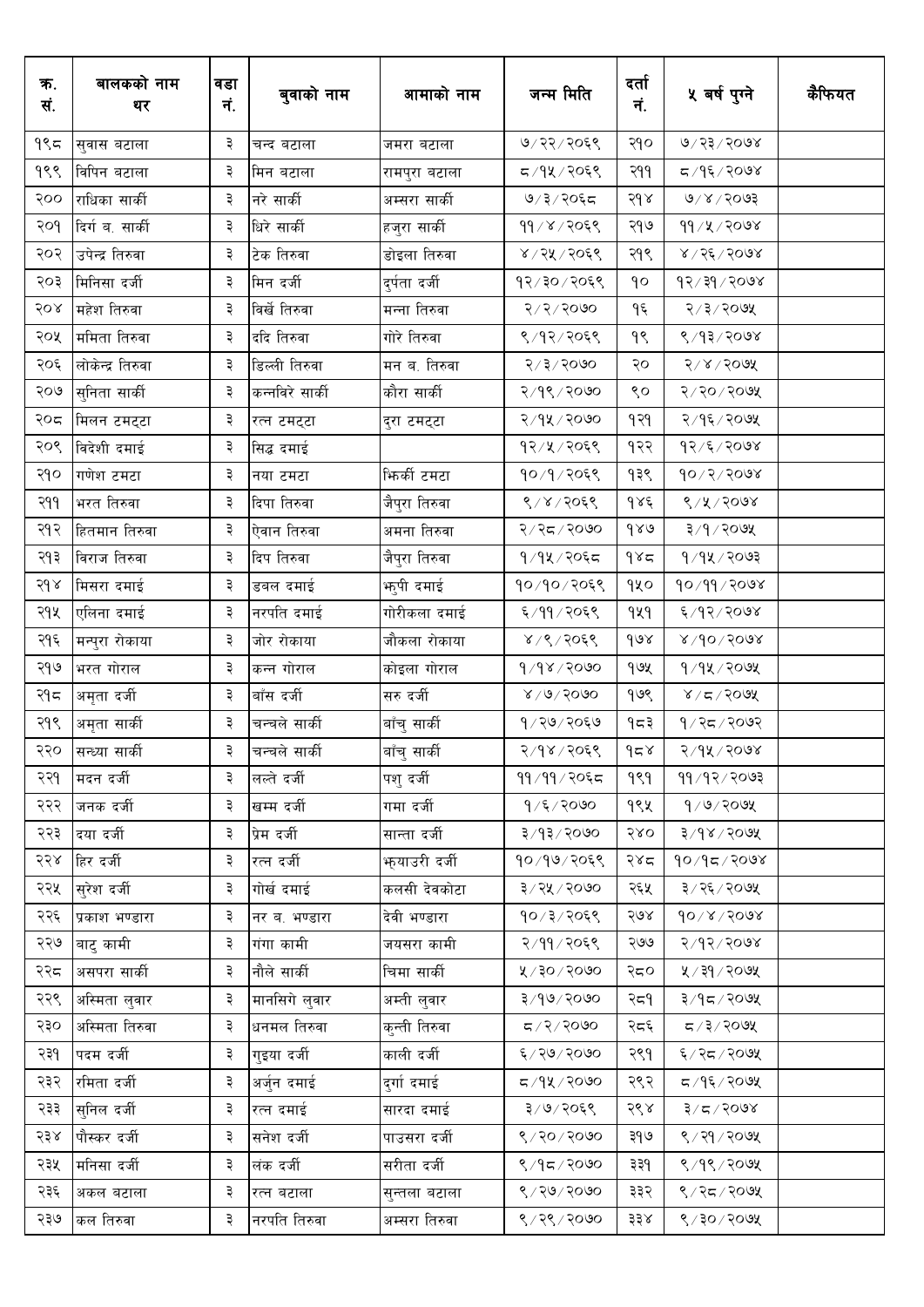| क.<br>सं. | बालकको नाम<br>थर  | वडा<br>नं. | बुवाको नाम        | आमाको नाम       | जन्म मिति                 | दर्ता<br>नं.  | ५ बर्ष पुग्ने           | कैफियत |
|-----------|-------------------|------------|-------------------|-----------------|---------------------------|---------------|-------------------------|--------|
| २३८       | दशरथ कामी         | ३          | उदेय कामी         | नान्कला कामी    | $8 \times 1000$           | ३३५           | 8005/9/3                |        |
| २३९       | निसा बटाला        | ३          | रमेश बटाला        | जनपुरा बटाला    | ३/२५/२०७०                 | ३५५           | ३/२६/२०७५               |        |
| २४०       | सुनिता दर्जी      | ३          | रुद्रविरे दमाई    | कलशा दमाई       | $90 \times 25 \times 100$ | ३५६           | १०/२३/२०७५              |        |
| 586       | निसा भण्डारा      | ३          | जयलाल भण्डारा     | गौरा भण्डारा    | 0/9/3000                  | ३५८           | 9/5/209                 |        |
| २४२       | <b>भारना दमाई</b> | ३          | जुद्ध दमाई        | कृष्ण दमाई      | 93/9/8000                 | ३५९           | $93 \times 2 \times 20$ |        |
| २४३       | निर्देश बटाला     | ३          | राजेन्द्र बटाला   | पविता बटाला     | $8\sqrt{5}/3000$          | ۹₹            | $8/5/50$ 9X             |        |
| २४४       | नम्रता टमटा       | ३          | लंक टमटा          | उर्मिला टमटा    | १२/१७/२०७०                | 990           | 93/95/909               |        |
| २४५       | दिवस तिरुवा       | ३          | रन तिरुवा         | पाना तिरुवा     | 93/3/500                  | 999           | 93/3/200                |        |
| २४६       | बालिका तिरुवा     | ३          | पुष्प तिरुवा      | हैकला तिरुवा    | १०/१/२०७०                 | $d \lambda_0$ | १०/२/२०७५               |        |
| २४७       | रामपुरा दर्जी     | ३          | डिल्ली दमाई       | वेलदरा दमाई     | २/१/२०७१                  | $d\lambda d$  | २/२/२०७६                |        |
| २४८       | विरिन्द सार्की    | ३          | कन्न सार्की       | मान्पुरा सार्की | २/१५/२०७१                 | 900           | २/१६/२०७६               |        |
| २४९       | किष्ण सार्की      | ३          | गम्मे सार्की      | धनसरा सार्की    | २/१६/२०७१                 | م9 م          | २/१७/२०७६               |        |
| २५०       | किस्मत बटाला      | ३          | हजबहादुर बटाला    | कृष्णा बटाला    | २/५/२०७१                  | १५६           | २/६/२०७६                |        |
| २५१       | नविन तिरुवा       | ३          | भक्त तिरुवा       | बास्सा तिरुवा   | 99/9/80                   | २३७           | ११/१/२०७६               |        |
| २५२       | देउरुपा तिरुवा    | ३          | जोखे तिरुवा       | पानसरा तिरुवा   | R > 09                    | २३९           | द / २० / २०७६           |        |
| २५३       | अनिल सार्की       | ३          | चन्चले सार्की     | बाँचु सार्की    | २/२२/२०७१                 | २२५           | २/२३/२०७६               |        |
| २५४       | महेन्द्र वि.क.    | ३          | दान लुवार         | चम्फा लुवार     | ८/७/२०७१                  | ३२०           | $500$ २०७६              |        |
| २५५       | अनिता तिरुवा      | ३          | ददी कामी          | गोरिकला कामी    | $5/9$ ९/२०७१              | २२५           | द ⁄ १९ ⁄ २०७६           |        |
| २५६       | प्रेमपुरा सार्की  | ३          | नरी सार्की        | अप्सरा सार्की   | ९/२८/२०७१                 | २२८           | ९/२८/२०७६               |        |
| २५७       | प्रियंका सार्की   | ३          | मान्ते सार्की     | सुन्तला सार्की  | $P$ २०/२०७९               | २३०           | द / २० / २०७६           |        |
| २५८       | नविन सार्की       | ३          | रतना सार्की       | जैपुरा सार्की   | 90/3/2009                 | २३१           | १०/३/२०७६               |        |
| २५९       | गणेश सार्की       | $\propto$  | 'दलु सार्की       | फुल्तउरा सार्की | २०६७७४१०५                 | २१            | २०७२।०४।०५              |        |
| २६०       | केशपुरा लुवार     | $\lambda$  | दली लुवार         | मन्न लुवार      | २०६७०४१०३                 | ५१            | २०७२।०४।०३              |        |
| २६१       | एलिसा लुवार       | $\alpha$   | रत्न लुवार        | जिमु लुवार      | २०६७०५१०३                 | ८३            | २०७२१०५१०३              |        |
| २६२       | अम्बीका सार्की    | $\propto$  | गंगे सार्की       | प्याउके सार्की  | २०६७१२१०१                 | १३८           | २०७२।१२।०१              |        |
| २६३       | रन सार्की         | Χ          | गंगे सार्की       | प्याउके सार्की  | २०६७१०५१११                | १३९           | २०७२१०५१११              |        |
| २६४       | जनक लुवार         | $\propto$  | गोर्ख             | सुपारी लुवार    | २०६७७५११४                 | १६३           | २०७२१०५११४              |        |
| २६५       | रमिता सार्की      | Χ          | वीरे सार्की       | मन्न सार्की     | २०६७१२१०१                 | १७६           | २०७२।१२।०१              |        |
| २६६       | जानकी गिरी        | Χ          | गोपी गिरी         | सिका गिरी       | २०६७०५१२५                 | 950           | २०७२१०५१२५              |        |
| २६७       | लक्ष्मी गिरी      | Χ          | अज बहादुर गिरी    | माम्सरा गिरी    | २०६७०९१०५                 | ٩             | २०७२।१०१०५              |        |
| २६८       | विकल्प वि.क.      | Χ          | रुपलाल वि.क.      | मनपुरा बि.क.    |                           |               |                         |        |
| २६९       | स्मृती गिरी       | Χ          | दलसिंह गिरी       | सरिता गिरी      | २०६८।११।१२                |               | २०७३।१११२               |        |
| २७०       | आशिका सार्की      | Χ          | रमाने सार्की      | मैसरा सार्की    | २०६८।१०।६                 | २४६           | २०७३।१०।६               |        |
| २७१       | हरिन्द्र सार्की   | Χ          | रतने सार्की       | अम्सरा सार्की   | २०६८।११।२०                | २४८           | २०७३।११।२०              |        |
| २७२       | अर्जुन सार्की     | Χ          | हंसे सार्की       | भट्टी सार्की    | २०६८।१२।८                 | २४९           | २०७३।१२।८               |        |
| २७३       | सुनिल लुवार       | $\propto$  | काले लुवार        | भरुनी लुवार     | २०६८।४११३                 | २५०           | २०७३।४।१३               |        |
| २७४       | रमिला सार्की      | $\propto$  | विरे सार्की       | मन्ना सार्की    | २०६८।१२।२८                | २५१           | २०७३।१२।२८              |        |
| २७५       | दशोना सार्की      | Χ          | रते सार्की        | अमृता सार्की    | २०६८।११।१                 | २५२           | २०७३।११।१               |        |
| २७६       | मेघराज गिरी       | Χ          | विरेन्द्रराज गिरी | अम्सरा गिरी     | २०६८।१०१२६                | २३१           | २०७३।१०।२६              |        |
| २७७       | कविता सार्की      | Χ          | अने सार्की        | इसरा सार्की     | २०६८।७२१                  | २३५           | २०७३।७१२१               |        |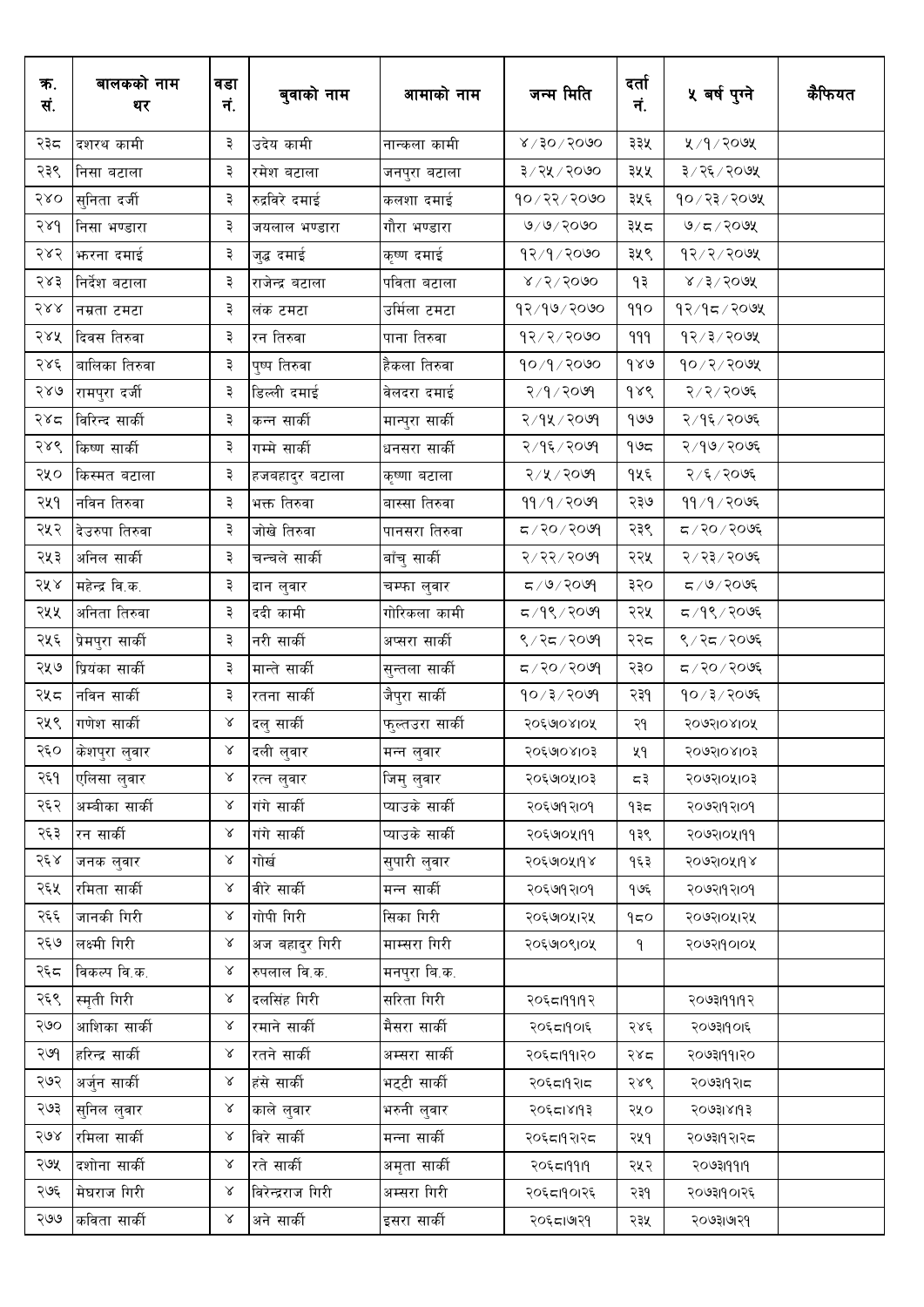| क.<br>सं. | बालकको नाम<br>थर | वडा<br>नं.   | बुवाको नाम      | आमाको नाम      | जन्म मिति       | दर्ता<br>नं. | ५ वर्ष पुग्ने | कैफियत |
|-----------|------------------|--------------|-----------------|----------------|-----------------|--------------|---------------|--------|
| २७८       | निर्मला सार्की   | γ            | गोपाले सार्की   | बाँचा सार्की   | २०६८। ७९        | २३६          | २०७३।७९       |        |
| २७९       | नेत्र सार्की     | $\propto$    | दलु सार्की      | फूलटौरा सार्की | २०६८।७१९        | २३९          | २०७३।७१९      |        |
| २द०       | अन्जेली सार्की   | $\propto$    | मने सार्की      | कालि सार्की    | २०६८।७९         | 586          | २०७३।७९       |        |
| २द१       | कमल लुवार        | γ            | लंक लुवार       | अम्भा लुवार    | २०६८।१।१५       | २२०          | २०७३।१।१५     |        |
| २८२       | अशोक लुवार       | $\propto$    | सन्ते लुवार     | जिसी लुवार     | २०६८।१२११०      | २२६          | २०७३।१२।१०    |        |
| २८३       | रविन लुवार       | $\propto$    | नन्दे लुवार     | जन्पुरा लुवार  | २०६८१२११६       | २२७          | २०७३।१२।१६    |        |
| २८४       | मेघा सार्की      | $\propto$    | दंगली सार्की    | जैपुरा सार्की  | २०६८।१२।१८      | २२८          | २०७३।१२।१८    |        |
| २द५       | पुस्पा लुवार     | $\propto$    | रन्न लुवार      | फिजु लुवार     | २०६८।९।१७       | २११          | २०७३।९।१७     |        |
| २८६       | रविन्द्र गिरी    | $\propto$    | लक्ष्मण गिरी    | लक्ष्मि गिरी   | २०६८।६११३       | १८३          | २०७३।६।१३     |        |
| २८७       | जुआरा सार्की     | $\propto$    | चम्फे सार्की    | होइना सार्की   | २०६८।५१६        | 959          | २०७३।५।६      |        |
| २दद       | नरेन्द्र सार्की  | $\propto$    | कासे सार्की     | गोरीकला सार्की | २०६८।७२४        | 955          | २०७३।७१४      |        |
| २८९       | उपेन्द्र गिरी    | $\propto$    | तेज गिरी        | नानी गिरी      | २०६८।६१२७       | १९६          | २०७३।६।२७     |        |
| २९०       | सरिता सार्की     | $\propto$    | भोटे सार्की     | मौरी सार्की    | २०६८।२११२       | dax          | २०७३।२।१२     |        |
| २९१       | मन बहादुर गिरी   | $\propto$    | चक्र गिरी       | कलसा गिरी      | २०६८।२१२७       | 929          | २०७३।२।२७     |        |
| २९२       | अनिता गिरी       | $\propto$    | हरिचन्द्र गिरी  | नैनाकला गिरी   | २०६७१०१७        | १५२          | २०७२।१०।१७    |        |
| २९३       | सरिता लुवार      | $\propto$    | किर्पे लुवार    | अंखु लुवार     | २०६८।४।३०       | dx           | २०७३।४।३०     |        |
| २९४       | चरित्र गिरी      | $\propto$    | सिद्ध गिरी      | सरिता गिरी     | २०६७१०१२३       | १५७          | २०७२।१०।२३    |        |
| २९५       | बिकास गिरी       | $\propto$    | बसन्त गिरी      | बिमला गिरी     | २०६८।५१३        | १६०          | २०७३।५।३      |        |
| २९६       | निसना गिरी       | $\propto$    | नरेन्द्र गिरी   | रोजना गिरी     | २०६८।१२।२८      | १६१          | २०७३।१२।२८    |        |
| २९७       | नबिन सार्की      | $\propto$    | जसे सार्की      | डिल्ली सार्की  | २०६८।४११७       | १०९          | २०७३।४।१७     |        |
| २९८       | सुवास गिरी       | $\propto$    | देवराज गिरी     | लक्ष्मि गिरी   | २०६८।३१२८       | ۹۹≂          | २०७३।३।२८     |        |
| २९९       | सुनिता लुवार     | ${\bf \chi}$ | रत्न लुवार      | भिन्मु लुवार   | २०६८।२११        | ξς           | २०७३।२११      |        |
| ooş       | बिबेक सार्की     | ४            | पिथे सार्की     | नानसरा सार्की  | २०६७।५१२        | ৩০           | २०७२।५।२      |        |
| ३०१       | रमिता लुवार      | $\propto$    | जुल्फे लवार     | कौडा लुवार     | २०६८।११११       | ५१           | २०७३।११११     |        |
| ३०२       | प्ष्पा सार्की    | $\propto$    | गंगे सार्की     | कोपीला सार्की  | २०६७।६१३        | ७९           | २०७२।६।३      |        |
| ३०३       | दिपेन्द्र लुवार  | $\propto$    | करे लुवार       | जन्पुरा लुवार  | २०६७५।७         | ४९           | २०७२।५।७      |        |
| ३०४       | दमन सार्की       | $\propto$    | नैने सार्की     | भिन्मु सार्की  | २०६८।११९७       | ३९           | २०७३।१।१७     |        |
| ३०५       | जनक सार्की       | $\propto$    | रन्ने सार्की    | आइति सार्की    | २०६८।१।८        | 90           | २०७३।१।८      |        |
| ३०६       | भिम सार्की       | $\propto$    | जब्बरे सार्की   | दुदा सार्की    | २०६७।८१२        | ۹ς           | २०७२।८११२     |        |
| २०७       | कमल सार्की       | $\propto$    | पर्ण सार्की     | भिमसरा सार्की  | २०६७१६१२९       | २९           | २०७२।६।२९     |        |
| ३०८       | निराजन गिरी      | $\propto$    | बमबहादुर गिरी   | चिना गिरी      | ४/१०/२०७१       | २१८          | ५ /१० / २०७६  |        |
| ३०९       | प्रसन गिरी       | $\propto$    | तेज बहादुर गिरी | नानी गिरी      | ६/९/२०७१        | २२५          | ६/९/२०७६      |        |
| ३१०       | आन्द्रिजा गिरी   | $\propto$    | मिमराज गिरी     | विजापुरी गिरी  | ७/१५/२०७१       | २२६          | ७/१५/२०७६     |        |
| 999       | सहितन गिरी       | $\propto$    | शिव गिरी        | देउली गिरी     | 909998          | २२७          | $8005/80$ प्र |        |
| ३१२       | साहिना गिरी      | $\propto$    | मने गिरी        | माढी गिरी      | ६/२२/२०७१       | २२८          | ६/२२/२०७६     |        |
| ३१३       | सुनिता सार्की    | $\propto$    | अने सार्की      | रिसमा सार्की   | 9/99/2099       | २२९          | ७/११/२०७६     |        |
| ३१४       | अरुणिमा गिरी     | $\propto$    | खेमराज गिरी     | अरुणिमा गिरी   | $809 \times 19$ | २३०          | ५/१०/२०७६     |        |
| ३१५       | कल्पना दर्जी     | $\propto$    | मिन दर्जी       | दर्पना दर्जी   | $909 \times 77$ | २३१          | ७/२८/२०७६     |        |
| ३१६       | आषिश गिरी        | $\propto$    | दया गिरी        | ममता गिरी      | ६/२८/२०७१       | २३२          | ६/२८/२०७६     |        |
| ३१७       | भिम सार्की       | $\propto$    | मने सार्की      | सुपारी सार्की  | 809/819         | ३०६          | ६/७/२०७६      |        |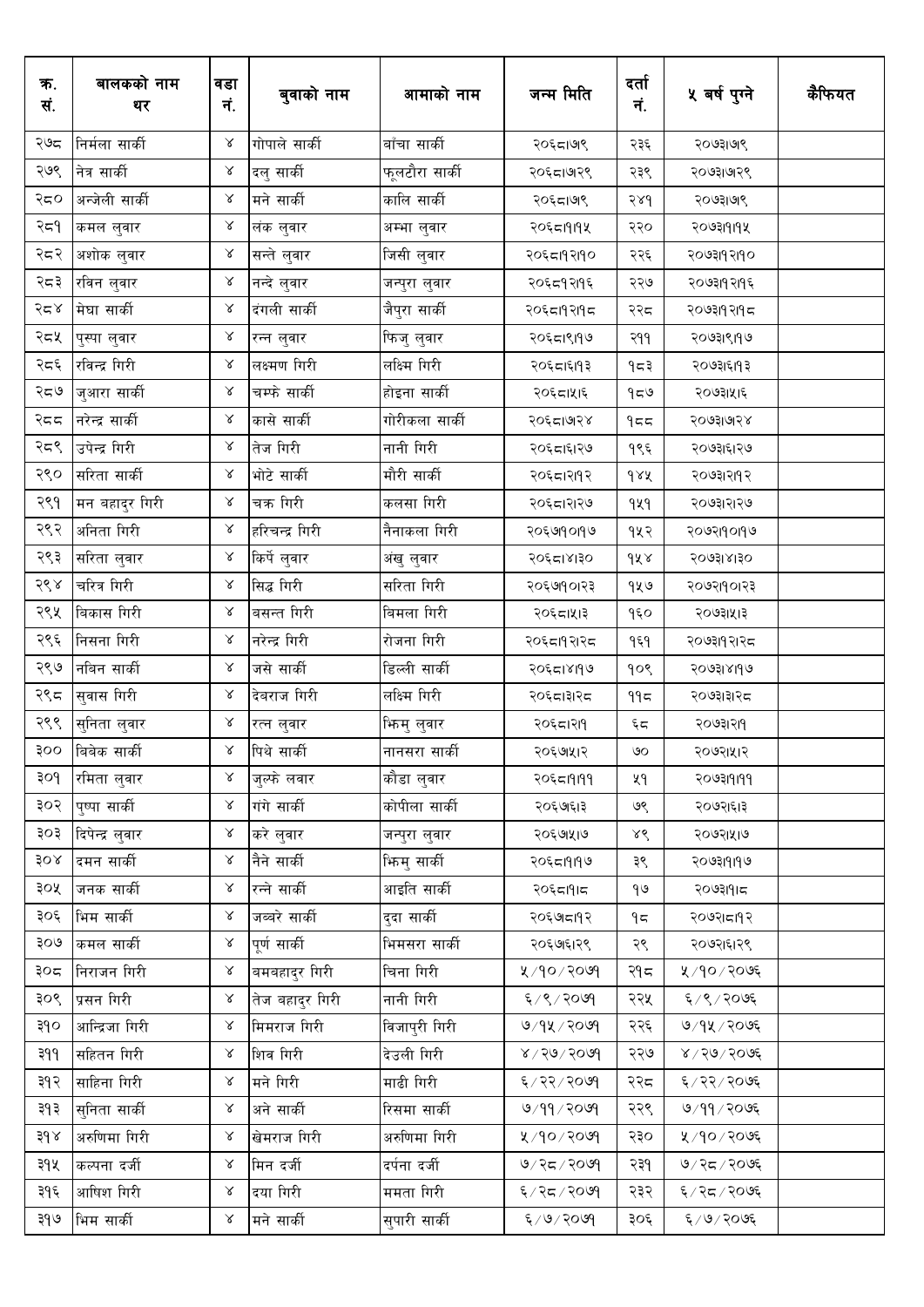| क.<br>सं. | बालकको नाम<br>थर | वडा<br>नं. | बुवाको नाम     | आमाको नाम      | जन्म मिति                       | दर्ता<br>नं.             | ५ बर्ष पुग्ने            | कैफियत |
|-----------|------------------|------------|----------------|----------------|---------------------------------|--------------------------|--------------------------|--------|
| ३१८       | सरिता गिरी       | $\propto$  | विर्खे गिरी    | अंख गिरी       | ३/१०/२०७१                       | ३१८                      | ३/१०/२०७६                |        |
| ३१९       | धन ब. गिरी       | $\propto$  | जनक गिरी       | लक्ष्मी गिरी   | $9009 \setminus 05 \setminus 5$ | १७९                      | ३/३०/२०७६                |        |
| ३२०       | भुपिन्द्र गिरी   | γ          | हरिचन्द गिरी   | मामसरा गिरी    | ३/१/२०७१                        | 950                      | ३/१/२०७६                 |        |
| ३२१       | रगजस्ता गिरी     | $\propto$  | लक्ष्मण गिरी   | लक्ष्मी गिरी   | 3/9/2099                        | ۹≂۹                      | ३/७/२०७६                 |        |
| ३२२       | पिरम लुवार       | γ          | कहरे लुवार     | जनपुरा लुवार   | $8 \times 10 \times 1000$       | 959                      | ४/२८/२०७५                |        |
| ३२३       | सर्जन सार्की     | $\propto$  | पौमले सार्की   | किट्टी सार्की  | 8/99/2000                       | १८९                      | 8005/94/8                |        |
| ३२४       | सर्मिला सार्की   | $\propto$  | पौमले सार्की   | किट्टी सार्की  | ४/२०/२०६९                       | १९०                      | $8005/99 \times$         |        |
| ३२५       | पुष्पा लुवार     | Χ          | भोटे लुवार     | विन्तोला लुवार | ३/६/२०७१                        | २०१                      | ३/६/२०७६                 |        |
| ३२६       | सुर्ज लुवार      | $\propto$  | रत्न लुवार     | फिजु लुवार     | $3 \times 1500d$                | २०२                      | 3006/8                   |        |
| ३२७       | विमला लुवार      | $\propto$  | दाने लुवार     | काली लुवार     | 8005/6                          | २१५                      | $8 \times 10 \times 500$ |        |
| ३२८       | गोर्ख गिरी       | $\propto$  |                | पिउली गिरी     | ४ / ३ / २०६८                    |                          | $8\sqrt{8}\sqrt{50}$     |        |
| ३२९       | रविन्द्र गिरी    | $\propto$  | धन बहादुर गिरी | टिस्सी गिरी    | ६/५/२०६६                        |                          | ६/६/२०७१                 |        |
| ३३०       | सुरेन्द्र गिरी   | $\propto$  | अविराज गिरी    | धनशोभा गिरी    | ३/४/२०६८                        |                          | ३/५/२०७३                 |        |
| ३३१       | नानी सार्की      | $\propto$  | अने सार्की     | जिरु सार्की    | ६/४/२०६८                        | २३                       | ६/५/२०७३                 |        |
| ३३२       | दमन लुवार        | $\propto$  | पौमल लुवार     | नानसरा लुवार   | १/२४/२०६९                       | ΧX                       | 9/72/2008                |        |
| ३३३       | उमेश गिरी        | $\propto$  | दुधकला गिरी    | ठण्डमा गिरी    | $590\sqrt{8}/\sqrt{2}$          | ६९                       | $5005\backslash x$       |        |
| ३३४       | पुन्न सार्की     | $\propto$  | धन्नाम सार्की  | आइती सार्की    | १०/११/२०६७                      | ७०                       | १०/११/२०७२               |        |
| ३३५       | भरत सार्की       | $\propto$  | जैदन सार्की    | परु सार्की     | ७/२५/२०६७                       | ७१                       | ७/२५/२०७२                |        |
| ३३६       | यसुधा सार्की     | $\propto$  | जैदन सार्की    | परु सार्की     | $8/8/50$ ६९                     | ७२                       | $8\sqrt{15}$ / $500$     |        |
| ३३७       | अमर सार्की       | $\propto$  | पौमले सार्की   | किट्टी सार्की  | १२/१९/२०६८                      | ८२                       |                          |        |
| ३३८       | लोकेन्द्र सार्की | $\propto$  | कित्थे सार्की  | सरिता सार्की   | ५/६/२०६९                        | $\overline{\varsigma}$ پ | ४/७/२०७४                 |        |
| ३३९       | अशोक सार्की      | $\propto$  | रतने सार्की    | आइती सार्की    | द/१०/२०६९                       | १०३                      | $800$ २९ $\sqrt{9}$ २०७४ |        |
| ३४०       | चन्द सार्की      | $\alpha$   | निलो सार्की    | पेउका सार्की   | ३/२५/२०६९                       | 60x                      | ३/२६/२०७४                |        |
| 38d       | मेगराज गिरी      | $\propto$  | विरिन्द गिरी   | अम्सरा गिरी    | १२/१६/२०६८                      | ११२                      | $5009 \times 99$         |        |
| ३४२       | विरस्पती सुनार   | $\propto$  | दंगली सुनार    | इन्द्रा सुनार  | ११/७/२०६८                       | ۹۹३                      | $99 \times 7$ रि         |        |
| ३४३       | खम्ब सार्की      | $\propto$  | कपुरे सार्की   | राजु सार्की    | १०/३/२०६९                       | $d d \lambda$            | $90/x \times 90x$        |        |
| ३४४       | कलसा सार्की      | $\propto$  | टेक सार्की     | लछीमा सार्की   | ७/२५/२०६९                       | 99९                      | ७/२६/२०७४                |        |
| ३४५       | अशोक गिरी        | $\propto$  | देवराज गिरी    | लक्षिमा गिरी   | ९/१२/२०६८                       | १२३                      | ९/१३/२०७३                |        |
| ३४६       | सूचना सार्की     | $\propto$  | मनविर सार्की   | डल्ली सार्की   | १०/१२/२०६९                      | २०२                      | 90/93/2008               |        |
| ३४७       | लौसरा गिरी       | $\propto$  | अज गिरी        | अम्सरा गिरी    | ६/२१/२०६९                       | २०६                      | ६/२२/२०७४                |        |
| ३४८       | मनिसा गिरी       | $\propto$  | घनश्याम गिरी   | उर्मिला गिरी   | १०/१५/२०६९                      | २२०                      | $90/9$ ६/२०७४            |        |
| ३४९       | प्रकाश सार्की    | $\propto$  | विरे सार्की    | मन्ना सार्की   | ५/२९/२०६९                       | २२१                      | ४/२०/२०७४                |        |
| ३५०       | सम्भन्ना गिरी    | $\propto$  | तपेन्द्र गिरी  | ससी गिरी       | 5905/77                         | ٩                        | $8005/37$ प्र            |        |
| ३५१       | सर्वरी गिरी      | $\propto$  | पंख गिरी       | मंगला गिरी     | २/१५/२०६९                       | ৼ                        | २/१६/२०७४                |        |
| ३५२       | केश सार्की       | $\propto$  | जसे सार्की     | मउली सार्की    | ९/७/२०६९                        | ६                        | 8/5/200                  |        |
| ३५३       | नौरता लुवार      | $\propto$  | नौले लुवार     |                | ८/२/२०६९                        | १२                       | $X$ 009 $X$              |        |
| ३५४       | श्रृष्टी गिरी    | $\propto$  | प्रेमराज गिरी  | सरस्वती गिरी   | ११/२२/२०६९                      | ५१                       | 99/23/2008               |        |
| ३५५       | परेक लुवार       | $\propto$  | जुल्फे लुवार   | कौडा लुवार     | १०/२६/२०६८                      | ५७                       | 5005/09                  |        |
| ३५६       | समिल लोवार       | $\propto$  | विर्ख लोवार    | मनपुरा लोवार   | 9/25/2000                       | $\mathtt{C}\mathtt{O}$   | $9/23/209$ ४             |        |
| ३५७       | सन्ध्या सार्की   | $\propto$  | गंगे सार्की    | कोकिला सार्की  | ७/३/२०६९                        | ح\                       | $0\sqrt{2}\sqrt{500}$    |        |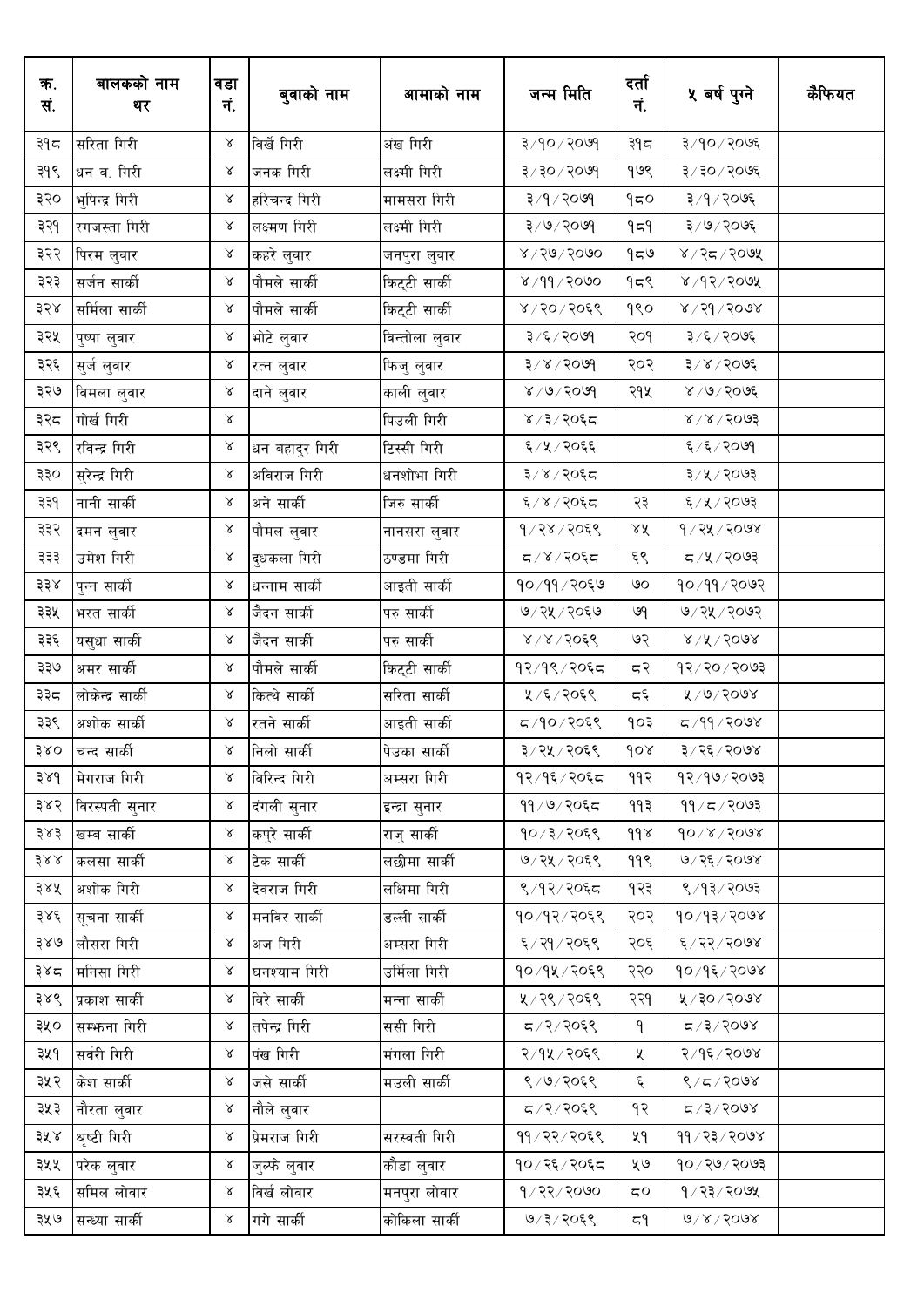| क.<br>सं. | बालकको नाम<br>थर     | वडा<br>नं. | बुवाको नाम       | आमाको नाम      | जन्म मिति                       | दर्ता<br>नं.  | ५ वर्ष पुग्ने            | कैफियत |
|-----------|----------------------|------------|------------------|----------------|---------------------------------|---------------|--------------------------|--------|
| ३५८       | रमिता लुवार          | $\propto$  | कालो लुवार       | भरुनी लुवार    | १०/१७/२०६९                      | १०९           | $800$ २/२०७४             |        |
| ३५९       | अर्जुन लुवार         | Χ          | चम्फे लुवार      | अम्मर लुवार    | १२/३०/२०६९                      | 990           | 95/36/56/9               |        |
| ३६०       | टक्क लुवार           | Χ          | नाने लुवार       | बेला लुवार     | ३/१४/२०६९                       | $d d \lambda$ | ३/१५/२०७४                |        |
| ३६१       | सारा सार्की          | $\propto$  | नैने सार्की      | भिन्मु सार्की  | २/१७/२०७०                       | 99火           | २/१८/२०७५                |        |
| ३६२       | मनपुरा लुवार         | γ          | कृर्पे लुवार     | अंखु लुवार     | $3 \times 3 \times 600$         | ११९           | $3/3/20$ ७५              |        |
| ३६३       | खुशी लुवार           | $\propto$  | नर नेपाली        | चना नेपाली     | द / २१ / २०६९                   | १३६           | द / २२ / २०७४            |        |
| ३६४       | प्रिंकी नेपाली       | $\propto$  | गोविन्द नेपाली   | कोइला नेपाली   | ४/१२/२०६७                       | १३७           | $800$ २/२०७२             |        |
| ३६५       | रोहित कु. गिरी       | $\propto$  | लोकेन्द्र गिरी   | सावित्रा गौतम  | १२/१/२०६९                       | 980           | 95/5/56                  |        |
| ३६६       | समिता गिरी           | $\propto$  | अविराज गिरी      | धनशोभा गिरी    | १२/१/२०६९                       | dxx           | 95/5/56                  |        |
| ३६७       | अर्जुन गिरी          | $\propto$  | नरेन्द्र गिरी    | रोजना गिरी     | 9/99/2090                       | dAA           | $9/9$ द $/$ २०७५         |        |
| ३६८       | खेमराज सार्की        | $\propto$  | लुड्के सार्की    | बाँचु सार्की   | ९/११/२०६९                       | १५३           | 8/93/9008                |        |
| ३६९       | भरत सार्की           | $\propto$  | ऐमान्ने सार्की   | गोरिकला सार्की | ७/२९/२०६९                       | १५५           | $800$ $\sqrt{90}$        |        |
| ३७०       | रविन्द्र सार्की      | $\propto$  | रमाने सार्की     | चन्पुरा सार्की | ५ / ७ / २०६७                    | १५६           | ५ /७ / २०७२              |        |
| ३७९       | तेज सार्की           | $\propto$  | जितु सार्की      | रुगु सार्की    | १०/२३/२०६९                      | $9$ ५८        | $90 \times 60 \times 60$ |        |
| ३७२       | विकास सार्की         | $\propto$  | उदे सार्की       | नानी सार्की    | ८,२३/२०६९                       | १५९           | $Z/32$ / $500$           |        |
| ३७३       | नन्दे सार्की         | $\propto$  | नरी सार्की       | प्याउरी सार्की | ३/५/२०७०                        | १६०           | ३/६/२०७५                 |        |
| ३७४       | जम्ल्या सार्की       | $\propto$  | नरी सार्की       | प्याउरी सार्की | ३/५/२०७०                        | १६१           | ३/६/२०७५                 |        |
| ३७५       | प्रसु गिरी           | $\propto$  | कपुर गिरी        | माम्पुरा गिरी  | ३/२/२०६८                        | १७२           | ३/३/२०७३                 |        |
| ३७६       | बसन्त सार्की         | $\propto$  | लल्ते सार्की     | चिउरी सार्की   | १/२१/२०६९                       | 959           | १/२२/२०७४                |        |
| ३७७       | मन्जु सार्की         | $\propto$  | भुपिन्द्र सार्की | किट्टी सार्की  | १/३/२०६९                        | २३७           | $d \times 1500$          |        |
| ३७८       | निर्मला सार्की       | $\propto$  | मने सार्की       | जिरु सार्की    | १/२८/२०७०                       | २७८           | १/२९/२०७५                |        |
| ३७९       | हिक्मत सार्की        | $\propto$  | जसे सार्की       | मांली सार्की   | $8 \times 150$ २०               | २८३           | 8/25/20                  |        |
|           | ३८० यन्त्रीका सार्का | $\chi$     | पहले सार्की      | फापा सार्की    | ५ ⁄ १३ ⁄ २०७०                   | २दद           | ४/१४/२०७५                |        |
| ३८१       | जैपुरा सार्की        | $\propto$  | लल्ते सार्की     | चिउरी सार्की   | ६ / २१ / २०७०                   | २८९           | ६/२२/२०७५                |        |
| ३८२       | हिमाल सार्की         | $\propto$  | दंगली सार्की     | कल्पना सार्की  | १२/१०/२०६९                      | २९०           | 93/99/9008               |        |
| ३८३       | सुस्मिता सार्की      | $\propto$  | खम्ब सार्की      | राजकला सार्की  | ६/२८/२०७०                       | २९७           | ६/२९/२०७५                |        |
| ३८४       | तेज सार्की           | $\propto$  | जिन्ते सार्की    | रुगु सार्की    | ८/६/२०६९                        | ३०१           | $8005/9$ ्य              |        |
| ३८५       | स्विमिण गिरी         | $\propto$  | धन गिरी          | विना गिरी      | ८/२५/२०७०                       | ३०८           | ८/२६/२०७५                |        |
| ३८६       | डाइमन गिरी           | γ          | विर्ख गिरी       | अंखु गिरी      | 5/2/3                           | ३१३           | ८/१०/२०७५                |        |
| ತಿದ್      | जिवन गिरी            | $\propto$  | लंक बहादुर गिरी  | विष्ण गिरी     | ६/१९/२०७०                       | ३१६           | ६/२०/२०७५                |        |
| ३८८       | अस्मिता नेपाली       | $\propto$  | गार्ख नेपाली     | सुपारी नेपाली  | 99/92/2000                      | ३५७           | $99/93/209$ ४            |        |
| ३८९       | धन सार्की            | $\propto$  | चम्फे सार्की     | टिउकी सार्की   | १२/९/२०७०                       | $\circ$       | १२/१०/२०७५               |        |
| ३९०       | टेक सार्की           | $\propto$  | मने सार्की       | काली सार्की    | 92/9/2000                       | १५            | 93/3/50                  |        |
| ३९१       | पुसा सार्की          | $\propto$  | भोटे सार्की      | मौरी सार्की    | 99/28/2010                      | ۹६            | 99/30/209                |        |
| ३९२       | प्रमोद गिरी          | $\propto$  | लालबहादुर गिरी   | रमा गिरी       | 9/2/2009                        | ٩७            | १∕३∕२०७६                 |        |
| ३९३       | कुसुम सार्की         | $\propto$  | भुपेन्द्र सार्की | किट्टी सार्की  | ११/२७/२०७०                      | ۹ς            | 99/25/209                |        |
| ३९४       | हिक्मत सार्की        | $\propto$  | उदे सार्की       | फपुरा सार्की   | १०/१/२०७०                       | १९            | $90 \times 200$ प्र      |        |
| ३९५       | इसरा सार्की          | $\propto$  | जबरे सार्की      | दुधा सार्की    | १०/१/२०७०                       | २०            | 90/2/209                 |        |
| ३९६       | विस्मता लुवार        | $\propto$  | लंक लुवार        | अम्मा लुवार    | 99/20/2000                      | २१            | 99/25/209                |        |
| ३९७       | धनबहादुर गिरी        | $\propto$  | जनक गिरी         | लक्ष्मी गिरी   | $9009 \setminus 05 \setminus 5$ | १७९           | ३/३०/२०७६                |        |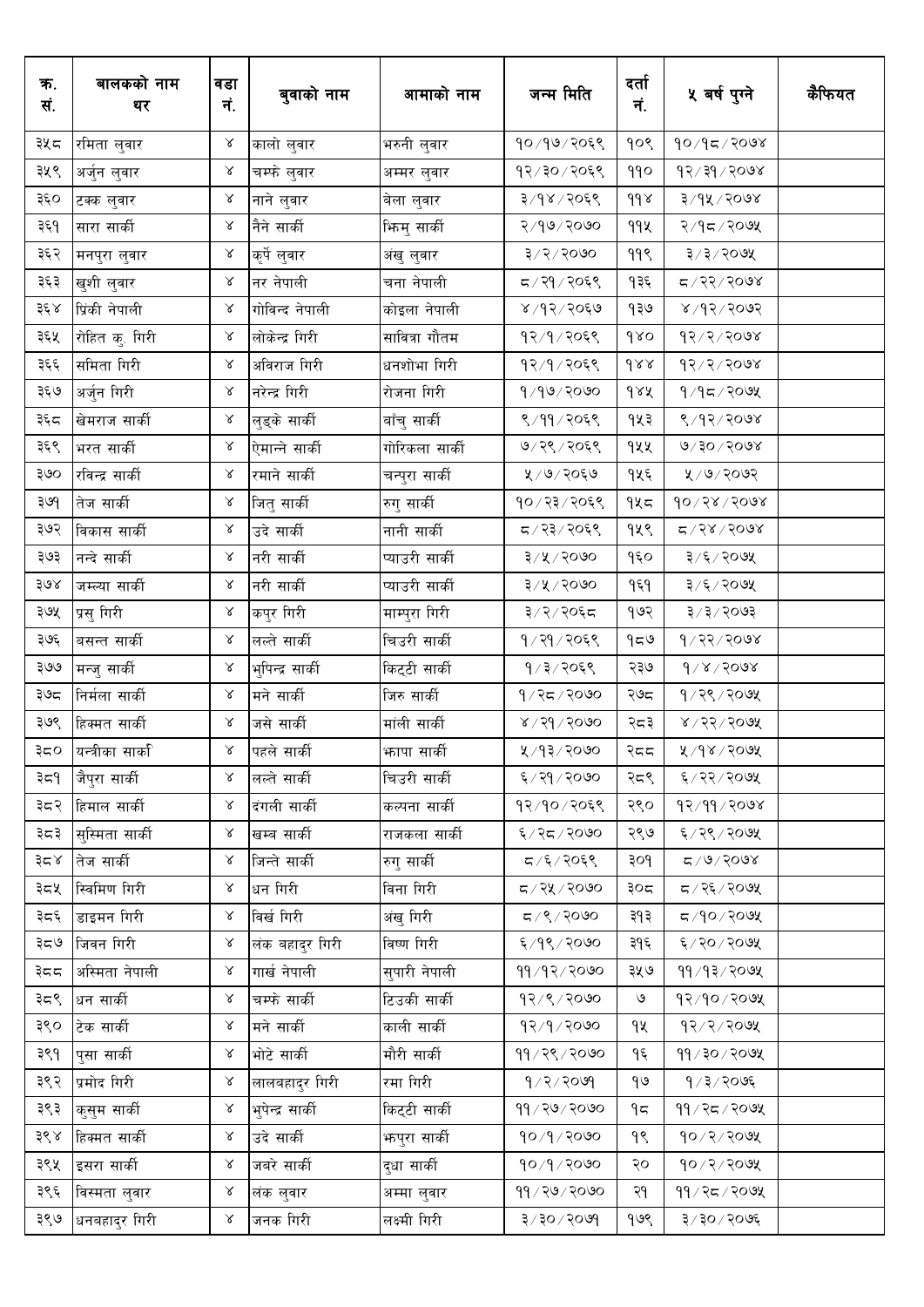| क.<br>सं.               | बालकको नाम<br>थर   | वडा<br>नं. | बुवाको नाम        | आमाको नाम       | जन्म मिति                            | दर्ता<br>न.      | ५ बर्ष पुग्ने      | कैफियत |
|-------------------------|--------------------|------------|-------------------|-----------------|--------------------------------------|------------------|--------------------|--------|
| ३९८                     | भुपिन्द गिरी       | Χ          | हरिचन्द्र गिरी    | रामसरा गिरी     | $P^o$ ०९ $\setminus P \setminus \xi$ | 950              | ३/१/२०७६           |        |
| ३९९                     | एजिष्टा गिरी       | γ          | लक्ष्मण गिरी      | लक्ष्मी गिरी    | $3^{3}$ / $6^{3}$                    | ۹≂۹              | ३/७/२०७६           |        |
| $\lambda$ OO            | दर्पना सार्की      | γ          | पिथे सार्की       | सरीता सार्की    | ९/२५/२०७१                            | २१५              | ९/२५/२०७६          |        |
| $\delta$                | विसाखर सार्की      | γ          | पिथे सार्की       | नानसरा सार्की   | ५ /१२ / २०७१                         | १७२              | ५ /१२ / २०७६       |        |
| 805                     | भरत सार्की         | $\propto$  | दलु सार्की        | फुलटौरा सार्की  | $8005 \times 55 \times$              | ३२१              | ४ / २३ / २०७६      |        |
| 803                     | छज्ञ लुवार         | Χ          | रन लुवार          | भिन्मु लुवार    | ११ / २८ / २०७०                       | ३२७              | 99 / 28 / 200      |        |
| ${\cal R}$ O ${\cal R}$ | अस्टलक्ष्मी नेपाली | $\propto$  | नर नेपाली         | चना नेपाली      | ६/१५/२०७१                            | ३२९              | ६/१५/२०७६          |        |
| XOX                     | दुर्गाराज गिरी     | $\propto$  | रामराज गिरी       | साविना गिरी     | द ∕ १६ ⁄ २०७१                        | २२४              | द ⁄ १६ ⁄ २०७६      |        |
| $\lambda$ OÉ            | अभिषेक वि.सी.      | Κ          | जीवन वि.सी        | जमूना वि.सी     | २०६७७९११३                            | २०८              | २०७२१०९११३         |        |
| 800                     | पारश बुढा          | Κ          | जय बुढा           | जनपुरा बुढा     | २०६७०७०१                             | २०९              | २०७२।०७१०१         |        |
| $\lambda$ 02            | रत्न बुढा          | Κ          | काली बुढा         | विमला बुढा      | २०६७७७१२१                            | २१०              | २०७२।०७१२१         |        |
| XOS                     | नरेश विष्ट         | Κ          | प्रेम विष्ट       | सुमिता विष्ट    | २०६७०५१२८                            | २१३              | २०७२।०५।२८         |        |
| sdo                     | दिलबन्धु विष्ट     | Κ          | गणशे विष्ट        | शान्ति विष्ट    | २०६७०६१०७                            | ०२               | २०७२।०६।०७         |        |
| 8d <sub>0</sub>         | शिखा कु. बुढा      | Κ          | प्रेम बहादुर बुढा | दिक्षा बुढा     | २०६८।१२।७                            | २६१              | २०७३।१२।७          |        |
| ४१२                     | जिज्ञासा विष्ट     | Κ          | भद्र विष्ट        | दर्शना विष्ट    | २०६८।११।२४                           | २३०              | २०७३।११।२४         |        |
| 843                     | अनुजा कु. बुढा     | X.         | मिन बुढा          | श्रृजना बुढा    | २०६८।०४।२९                           | २३६              | २०७३।०४।२९         |        |
| $\lambda d\lambda$      | पुस्पराज बुढा      | Κ          | कर्ण बुढा         | मिना बुढा       | २०६८।१२१२                            | २४०              | २०७३११२१२          |        |
| ४१५                     | सानिया बुढा        | Κ          | कालि बुढा         | पुञ्जना बुढा    | २०६८।११।२७                           | २२३              | २०७३।११।२७         |        |
| مراخ                    | हिमा बुढा          | Κ          | शंक बुढा          | देवी बुढा       | २०६८।९।२९                            | २२५              | २०७३।९।२९          |        |
| 8d                      | भुमिका बिष्ट       | Κ          | दंगली बिष्ट       | नयाराम बिष्ट    | २०६८।१२।११                           | २२६              | २०७३।१२।११         |        |
| لاه د                   | शान्ति बुढा        | Κ          | अली बुढा          | मनपुरा बुढा     | २०६८।८११३                            | २०१              | २०७३।≂।१३          |        |
| sdó                     | पुस्पराज विष्ट     | X          | ऐवान विष्ट        | अमृता विष्ट     | २०६८।७।८                             | २०२              | २०७३।७।८           |        |
|                         | ४२० उसा विष्ट      | Κ          | भरत विष्ट         | दाना बिष्ट      | २०६८।५१६                             | १६७              | २०७३।५।६           |        |
| ४२१                     | विपिन विष्ट        | ५          | ज्ञान विष्ट       | गिता बिष्ट      | २०६७।५१७                             | ०७२              | २०७२।५११७          |        |
| ४२२                     | उमेस बिष्ट         | X          | नर विष्ट          | मनकोइला विष्ट   | २०६७९१२                              | 985              | २०७२।९।२           |        |
| ४२३                     | शान्ति बुढा        | X          | नर बुढा           | कलसा बुढा       | २०६८।२१९६                            | 980              | २०७३।२११६          |        |
| 858                     | दिल बहादुर बुढा    | Κ          | गोर्ख बुढा        | तजु बुढा        | २०६७।दापद                            | $\delta \lambda$ | २०७३।८।१८          |        |
| ४२५                     | अन्जना बुढा        | X          | विर बुढा          | होइजा बुढा      | २०६८।३१२२                            | ११९              | २०७३।३।२२          |        |
| ४२६                     | प्रभोत ब. विष्ट    | X          | शक्ति विष्ट       | विना विष्ट      | ६/९/२०७१                             | २१९              | ६/९/२०७६           |        |
| ४२७                     | दिनेश बुढा         | Κ          | जयबहादुर बुढा     | गंगा बुढा       | 9/99/2099                            | $3d \lambda$     | ७/१७/२०७६          |        |
| ४२८                     | खेमराज अधिकारी     | X          | अम्मलाल अधिकारी   | बेल्सरा अधिकारी | १०/१५/२०६८                           | ३१६              | १०/१६/२०७३         |        |
| ४२९                     | रामपुरा विष्ट      | Κ          | एमाने विष्ट       | अमृता विष्ट     | 9/3/2099                             | १२१              | $9/8/20$ ७६        |        |
| x30                     | ममिता विष्ट        | Κ          | कम्मर विष्ट       | सरु विष्ट       | 8/5/2068                             | $x^2$            | 8/8/5008           |        |
| ४३१                     | पुष्पराज बुढा      | Κ          | कर्ण बुढा         | मिना बुढा       | १/२/२०६९                             | ४९               | 9/3/2008           |        |
| ४३२                     | कमल विष्ट          | Κ          | विरेन्द्र विष्ट   | अम्वीका विष्ट   | २/२७/२०६९                            | ५३               | 8005/25/2          |        |
| ४३३                     | सुशिल कु. विष्ट    | Κ          | गोरख विष्ट        | रामसरा विष्ट    | ३/१३/२०६९                            | ५५               | $8005 \times 9$ रि |        |
| x3x                     | भगवती बुढा         | Κ          | रज बुढा           | छिता बुढा       | ३/१३/२०६९                            | ५६               | $8005 \times 9$ रि |        |
| ४३५                     | मनिसा कु. विष्ट    | X          | विर विष्ट         | सपना विष्ट      | १/१/२०६९                             | ६५               | 9/2/3008           |        |
| ४३६                     | फुलटौरा बुढा       | Κ          | कल बुढा           | रिसमा बुढा      | २/१४/२०६९                            | ಅದ               | २/१५/२०७४          |        |
| ४३७                     | श्रृष्टी कु. बुढा  | Κ          | कृष्ण बुढा        | गोरा बुढा       | ५/९/२०६९                             | 7۹               | ४/१०/२०७४          |        |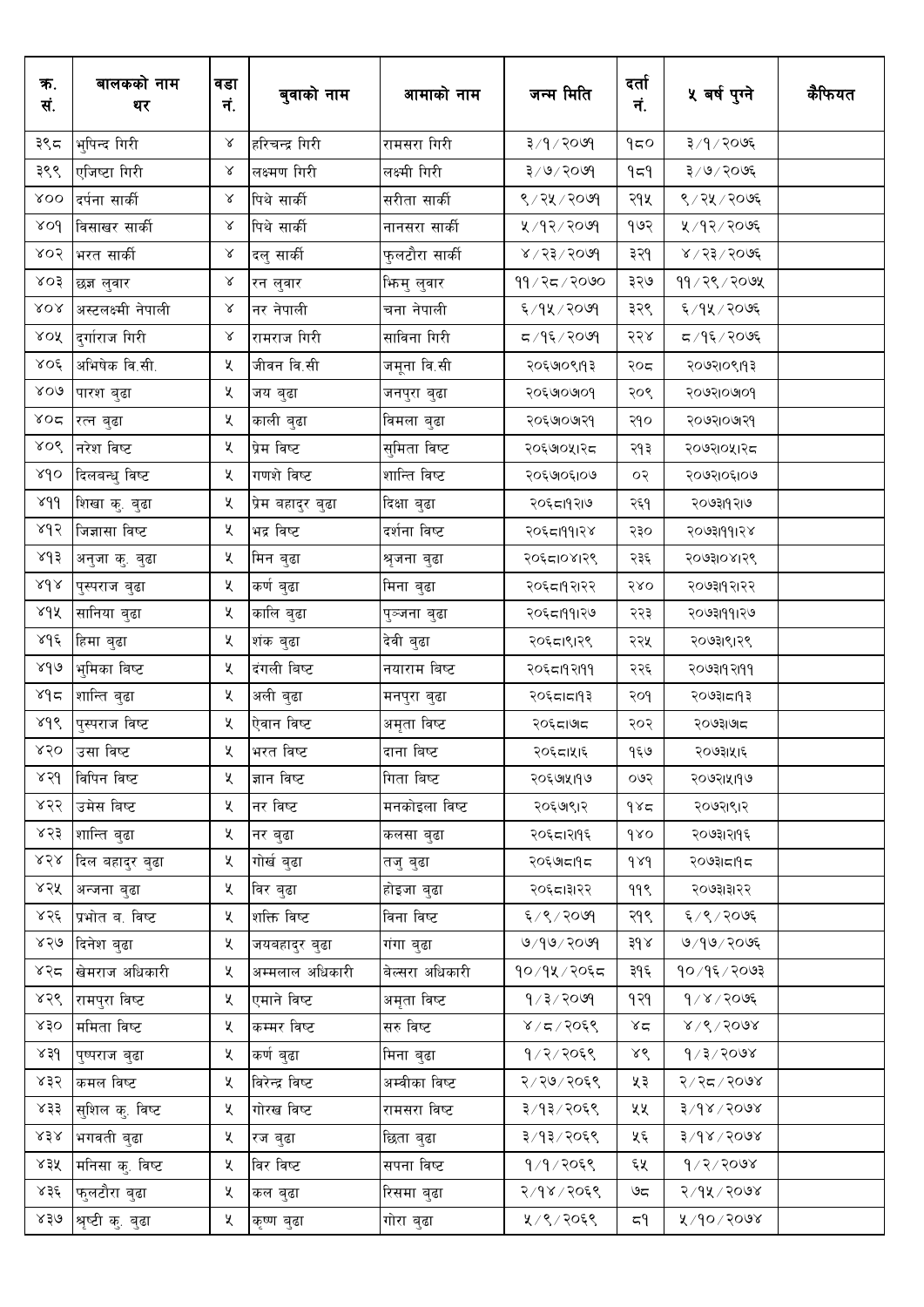| क.<br>सं.                        | बालकको नाम<br>थर    | वडा<br>नं. | बुवाको नाम        | आमाको नाम        | जन्म मिति         | दर्ता<br>नं.            | ५ बर्ष पुग्ने               | कैफियत |
|----------------------------------|---------------------|------------|-------------------|------------------|-------------------|-------------------------|-----------------------------|--------|
| ४३८                              | सदिक्षा विष्ट       | Κ          | हिरासिंह विष्ट    | रन्ना विष्ट      | ६/१९/२०६९         | 55                      | ६/२०/२०७४                   |        |
| ४३९                              | प्रेम प्र. उपाध्याय | X.         | पुर्ण उपाध्याय    | कमला उपाध्याय    | ५/५/२०६९          | ९६                      | ५/६/२०७४                    |        |
| $\lambda\lambda O$               | एसिका उपाध्याय      | Κ          | बासु उपाध्याय     | निर्मला उपाध्याय | ३/११/२०६९         | ९७                      | ३/१२/२०७४                   |        |
| 88d                              | जयन्ती उपाध्याय     | Κ          | महानन्द उपाध्याय  | मिना उपाध्याय    | ५/५/२०६९          | ९८                      | ४/६/२०७४                    |        |
| ४४२                              | सुनिता उपाध्याय     | Κ          | महानन्द उपाध्याय  | मिना उपाध्याय    | ३/१७/२०६६         | ९९                      | ३/१८/२०७१                   |        |
| ४४३                              | तपेन्द्र बुढा       | X.         | जैदन बुढा         | सुविता बुढा      | ६/२९/२०६९         | 909                     | ६/३०/२०७४                   |        |
| $\lambda\lambda\lambda$          | दुर्ग ब. बुढा       | Κ          | जिर बुढा          | रिता बुढा        | ६/१२/२०६९         | २१६                     | ६/१३/२०७४                   |        |
| 888                              | कस्मिरा बुढा        | Κ          | टेक बुढा          | गंगा बुढा        | ६/१०/२०६९         | २१८                     | ६/११/२०७४                   |        |
| 886                              | अनिता कु. विष्ट     | Κ          | जनक विष्ट         | विष्ना विष्ट     | १/२५/२०७०         | 9X                      | १/२६/२०७५                   |        |
| 880                              | रोशन ब. विष्ट       | Κ          | विर ब. विष्ट      | नौरता विष्ट      | २/२१/२०६९         | ७५                      | 8/25/500                    |        |
| 288                              | मिना कु. विष्ट      | Κ          | रमेश विष्ट        | शान्ति विष्ट     | $800$ २९/९/२०     | qoo                     | २/८/२०७५                    |        |
| $\lambda \lambda \acute{\delta}$ | प्रतिवेदन बुढा      | Κ          | जिवन बुढा         | दुर्गा महतारा    | १०/२५/२०६९        | १०५                     | $90 \times 36 \times 300$ ४ |        |
| ४४०                              | दिपिन्द्र ब. विष्ट  | Κ          | प्रेम ब. विष्ट    | सुविना विष्ट     | १२/२७/२०६९        | 999                     | १२⁄२८/२०७४                  |        |
| 88d                              | हिमाल बुढा          | Κ          | उद बुढा           | पाण्डवा बुढा     | 8/98/3066         | २४७                     | $8\times 10^{14}$           |        |
| ४५२                              | जुलियत विष्ट        | Κ          | अलि ब. विष्ट      | फुलकुमारी विष्ट  | २/२८/२०७०         | २५१                     | ३/१/२०७५                    |        |
| ४४३                              | विवेक विष्ट         | Κ          | ज्ञानबहादुर विष्ट | संगिता विष्ट     | ९/२३/२०६९         | २७५                     | 8/58/5008                   |        |
| $\textrm{AA}$                    | कुमराज बुढा         | Κ          | रामबहादुर बुढा    | विमला बुढा       | ६/३०/२०७०         | २८४                     | ७/१/२०७५                    |        |
| ४५५                              | सुजाता बुढा         | Κ          | टेक बुढा          | विमला बुढा       | 8/98/2000         | $3d \lambda$            | ९/१५/२०७५                   |        |
| ४५६                              | छाया बुढा           | Κ          | काली बुढा         | पुजेना बुढा      | 98/90/2000        | $\overline{\mathbb{C}}$ | १२⁄१८⁄२०७५                  |        |
| ४४७                              | निनीसरा बुढा        | Κ          | मिन बुढा          | मिमसरा बुढा      | ६/१०/२०७०         | ९                       | ६/११/२०७५                   |        |
| ४५८                              | प्रविन बुढा         | Κ          | विर बुढा          | हायजा बुढा       | $9/9/20$ ७९       | १२                      | १/२/२०७६                    |        |
| ४५९                              | मिलन विष्ट          | X          | लालबहादर विष्ट    | सर्मिला विष्ट    | $9/93/20$ %       | २२                      | 9/98/2096                   |        |
|                                  | ४६० सिमान्त विसी    | χ          | प्रेम बुढा        | दिलमाया बुढा     | १०/२८/२०७०        | १०५                     | १०/२९/२०७५                  |        |
| ४६१                              | गोमा बुढा           | Κ          | रजबहादुर बुढा     | छिता बुढा        | २/२८/२०७१         | १७३                     | २/२९/२०७६                   |        |
| ४६२                              | राजपुरा विष्ट       | X          | एमान विष्ट        | अमृता विष्ट      | 9/3/2099          | १२१                     | $9/8/20$ ७६                 |        |
| ४६३                              | भवनसिंह बुढा        | X          | भरत बुढा          | सुनिता बुढा      | १०/६/२०७१         | २३६                     | १०/६/२०७६                   |        |
| $\lambda \,\xi\, \lambda$        | ममिता बुढा          | Κ          | नर बुढा           | कलसा बुढा        | $8009 \times 190$ | ३२२                     | ४ / १५ / २०७६               |        |
| ४६५                              | आइस्मा सहकारी       | Ę          | भरत सहकारी        | चना सहकारी       | २०६८।८१०          | २५७                     | २०७३।दा9०                   |        |
| ४६६                              | अन्जना बुढा         | Ę          | मिन बुढा          | छिता बुढा        | २०६९।३।८          | २६२                     | २०७४।३।८                    |        |
| ४६७                              | समुन्द्र बुढा       | Ę          | गोर्ख बुढा        | कौडिला बुढा      | २०६८।१०।२१        | २५४                     | २०७३।१०।२१                  |        |
| ४६द                              | लोकेन्द्र बुढा      | Ę          | हिक्मत बुढा       | पार्बता बुढा     | २०६८।३१५          | १९३                     | २०७३।३।५                    |        |
| ४६९                              | निराजन बुढा         | Ę          | जस बुढा           | सुन्पुरा बुढा    | २०६८।५११४         | १६८                     | २०७३।५।१४                   |        |
| 800                              | राकेश बुढा          | ද          | जिर बुढा          | भिन्मु दुढा      | २०६७९।४           | pop                     | २०७२।९।४                    |        |
| 800                              | भोजराज बुढा         | Ę          | खेम बुढा          | सुकि बुढा        | २०६८।४१९९         | १०२                     | २०७३।४१९९                   |        |
| ४७२                              | भगवती बुढा          | ද          | किष्ण बुढा        | मन्दरा बुढा      | २०६८।४११५         | ও३                      | २०७३।४।१५                   |        |
| ४७३                              | कमला बुढा           | ද          | पंख बुढा          | चम्फा बुढा       | २०६८।१०।८         | ५२                      | २०७३।१०।८                   |        |
| 808                              | राजेश बुढा          | ද          | सुर्जे बुढा       | नउरा बुढा        | ८/५/२०७१          | २७३                     | द ∕ ५्⁄ २०७६                |        |
| ४७५                              | सिता बुढा           | ද          | कृष्णबहादुर बुढा  | गौरा बुढा        | 9/99/9099         | ३१५                     | ७/११/२०७६                   |        |
| ४७६                              | दिजन बुढा           | ද          | नमराज बुढा        | लालसरा बुढा      | ३/५/२०७१          | ३१७                     | ३/५/२०७६                    |        |
| 800                              | योगेश बुढा          | ٤          | मिनबहादुर बुढा    | तिस्ना बुढा      | $F(80, 80)$ न     | ३१९                     | द /७/२०७६                   |        |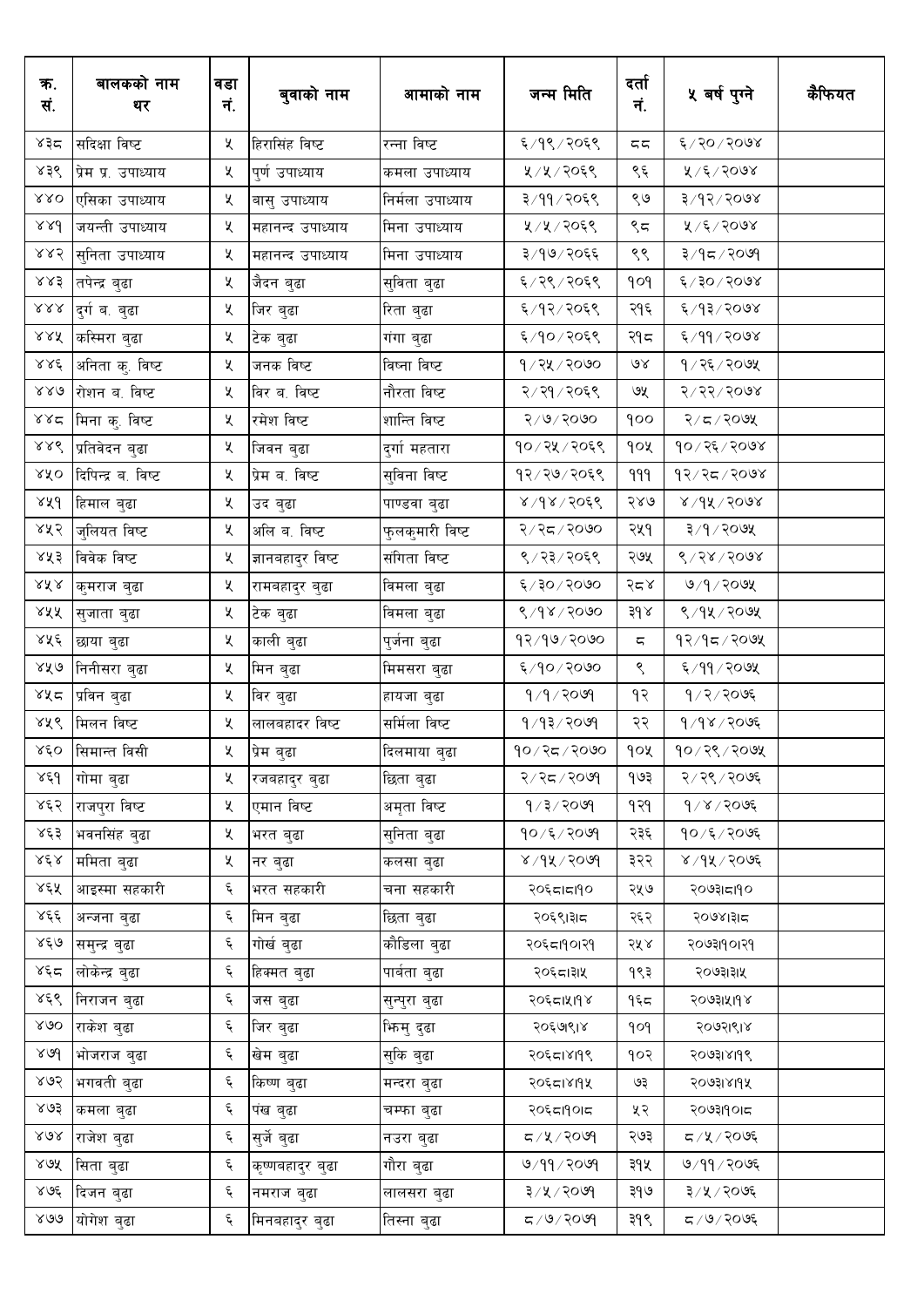| क.<br>सं.                      | बालकको नाम<br>थर           | वडा<br>नं. | बुवाको नाम                 | आमाको नाम                     | जन्म मिति         | दर्ता<br>नं.       | ५ वर्ष पुग्ने      | कैफियत |
|--------------------------------|----------------------------|------------|----------------------------|-------------------------------|-------------------|--------------------|--------------------|--------|
| $x_0$ ద                        | अन्जना कु. बुढा            | ६          | लोग बुढा                   | तुल्छा बुढा                   | ३/१४/२०६९         | ঽ७                 | ३/१५/२०७४          |        |
| ४७९                            | नरेश बुढा                  | تو<br>ا    | नन्दराम बुढा               | मिता बुढा                     | १/१/२०६९          | ৩৩                 | $9/2/50$ ०७४       |        |
| 28                             | खुवन बुढा                  | Ę          | मिन बुढा                   | सृजना बुढा                    | १०/१/२०६९         | २०४                | $90 \times 200$ ४  |        |
| $x \in \mathcal{A}$            | दिलचन्द्र बुढा             | ६          | नमराज बुढा                 | लालसरा बुढा                   | $9/3/20$ ७०       | १७                 | $d \times 1$ solex |        |
| ४८२                            | एशोदा कु. बुढा             | Ę          | नर बुढा                    | लालसरा बुढा                   | १/२०/२०६९         | २१                 | १⁄२१⁄२०७४          |        |
| ४८३                            | सिता कु. सहकारी            | Ę          | सज्जने सहकारी              | सरस्वती सहकारी                | २/११/२०७०         | ও६                 | २/१२/२०७५          |        |
| بر کر                          | कमल ब. बुढा                | ६          | <sub>।</sub> प्रेम ब. बुढा | गोल्मा बुढा                   | १/३/२०७०          | ৩৩                 | $d \times 1$ solex |        |
| ४८५                            | <sub> </sub> सुरेस ब. बुढा | Ę          | हिक्मत बुढा                | पार्वता बुढा                  | द ⁄ १४ ⁄ २०६९     | १०८                | द ⁄ १६ ⁄ २०७४      |        |
| ४द६                            | <sub>।</sub> सुदर्शन बुढा  | Ę          | प्रेम ब. बुढा              | देवी बुढा                     | $518\sqrt{50}$ 00 | १२०                | २/५/२०७५           |        |
| 828                            | लक्ष्मी बुढा               | Ę          | बसन्त बुढा                 | इसरा बुढा                     | १७२७२०६७          | १८५                | १∕३∕२०७२           |        |
| とごと                            | सुमित्रा बुढा              | ६          | बसन्त बुढा                 | इसरा बुढा                     | २/२०/२०६९         | १८६                | २/२१/२०७४          |        |
| 858                            | ऐश्वर्य बुढा               | Ę          | जनक बुढा                   | प्रिमा बुढा                   | ३/२५/२०७०         | dsx                | ३/२६/२०७५          |        |
| 880                            | संगिता बुढा                | Ę          | पंख ब. बुढा                | चम्फा बुढा                    | ३/२१/२०७०         | २५२                | ३/२२/२०७५          |        |
| ४९१                            | नोमिता बुढा                | Ę          | गोविन्द बुढा               | <sub>।</sub> हिरा गिरी (बुढा) | ६/२३/२०७०         | २८५                | ६/२४/२०७५          |        |
| ४९२                            | दुरदर्शन सहकारी            | ද          | भरत सहकारी                 | चना सहकारी                    | ७/२३/२०७०         | ३२६                | ७/२४/२०७५          |        |
| ४९३                            | नरेश बुढा                  | ६          | बसन्त बुढा                 | इसरा बुढा                     | १/१६/२०६७         | ३२७                | $9/90$ २०७२        |        |
| $\lambda\,\dot\delta\,\lambda$ | शोभा सहकारी                | ६          | केश सहकारी                 | कोइला सहकारी                  | $90 \times 1000$  | 38d                | १०/५/२०७५          |        |
| ४९५                            | मित्र सहकारी               | ६          | नमराज सहकारी               | धना सहकारी                    | $9/24/20$ ७१      | १७५                | १/२६/२०७६          |        |
| ४९६                            | नरेश बुढा                  | Ę          | बसन्त बुढा                 |                               | १ ⁄ ६ ⁄ २०६६      | ৭৬८                | 9/9/209            |        |
| ४९७                            | अन्तिमा बुढा               | Ę          | कर्ण बुढा                  | मिना बुढा                     | ८/२०/२०६७         | 959                | $500$ २०/२०७२      |        |
| ४९८                            | सुसान्त बुढा               | Ę          | प्रेम बुढा                 | देवी बुढा                     | 92/99/209         | २२४                | 92/99/20           |        |
| ४९९                            | मनोज बुढा                  | Ę          | तपेन्द्र बुढा              | डोल्की बुढा                   | $9/30$ /२०७९      | ३२३                | ७/३०/२०७६          |        |
| ४००                            | तारा कुमारी देवकोटा        | ৩          | मनराज देवकोटा              | पवित्रा देवकोटा               | २०६७७४१०३         | $95$ لا            | २०७२।०४।०३         |        |
| ५०१                            | रामप्रसाद देवकोटा          | ও          | वेदप्रसाद देवकोटा          | देवका देवकोटा                 | २०६७७६११२         | २००                | २०७२१०६११२         |        |
| ५०२                            | मनिष देवकोटा               | ও          | रंगलाल देवकोटा             | कला देवकोटा                   | २०६७०५१०२         | २२७                | २०७२।०५।०२         |        |
| ५०३                            | हमन देवकोटा                | ৩          | नेत्र देवकोटा              | सरस्वती संज्याल               | २०६८19०1५         | २६०                | २०७३११०१५          |        |
| ४०४                            | प्रसान्त देवकोटा           | $\circ$    | अमृत प्र. देवकोटा          | लाल देवकोटा                   | २०६८।११।२५        | २५५                | २०७३।११।२५         |        |
| ५०५                            | अनिल देवकोटा               | ও          | धर्मराज देवकोटा            | सूर्जकला पाण्डे               | २०६८।११।२१        | २३२                | २०७३।११।२१         |        |
| ५०६                            | भावना देवकोटा              | ৩          | परेक प्र. देवकोटा          | सनादेवी देवकोटा               | २०६८।१२।२         | २३८                | २०७३।१२।२          |        |
| ५०७                            | भरत देवकोटा                | ও          | रविलाल देवकोटा             | धर्मकला देवकोटा               | २०६७१०१९८         | 969                | २०७२।१०११८         |        |
| ५०८                            | खेम देवकोटा                | ৩          | धर्म देवकोटा               | मन्धरा देवकोटा                | २०६७४११०          | $\delta \lambda d$ | २०७२।४।१०          |        |
| ५०९                            | बिपना देवकोटा              | ও          | किर्पराम देवकोटा           | सौरी देवकोटा                  | २०६७१२१२          | १४२                | २०७२।१२।२          |        |
| ५१०                            | मदनराज देवकोटा             | ও          | रमेश देवकोटा               | सर्मिला देवकोटा               | २०६८।२।६          | 990                | २०७३।२।६           |        |
| ५११                            | अस्मिता देवकोटा            | ও          | कमलराज देवकोटा             | देविसरा देवकोटा               | २०६८।३७           | 999                | २०७३।३।७           |        |
| ५१२                            | जगत देवकोटा                | ও          | देवराज देवकोटा             | गमा देवकोटा                   | २०६८।१।१४         | ११२                | २०७३।१।१४          |        |
| ५१३                            | बिमला पाण्डे               | ও          | मनि पाण्डे                 | अम्मकला पाण्डे                | २०६८।४।५          | 99X                | २०७३।४।५           |        |
| ४१४                            | भरत देवकोटा                | ও          | तुल देवकोटा                | हस्तना देवकोटा                | २०६८।८।२०         | 990                | २०७३।८।२०          |        |
| ५१५                            | प्रेम देवकोटा              | $\circ$    | खेमराज देवकोटा             | बदी देवकोटा                   | २०६८।१।४          | gor                | २०७३।१।४           |        |
| ५१६                            | प्रकाश देवकोटा             | ৩          | देविराम देवकोटा            | बेला देवकोटा                  | २०६८।१।३          | 90x                | २०७३।१।३           |        |
| ५१७                            | सरिता देवकोटा              | ও          | आत्मराम देवकोटा            | मनकला देवकोटा                 | २०६८।२१५          | ६७                 | २०७३।२।५           |        |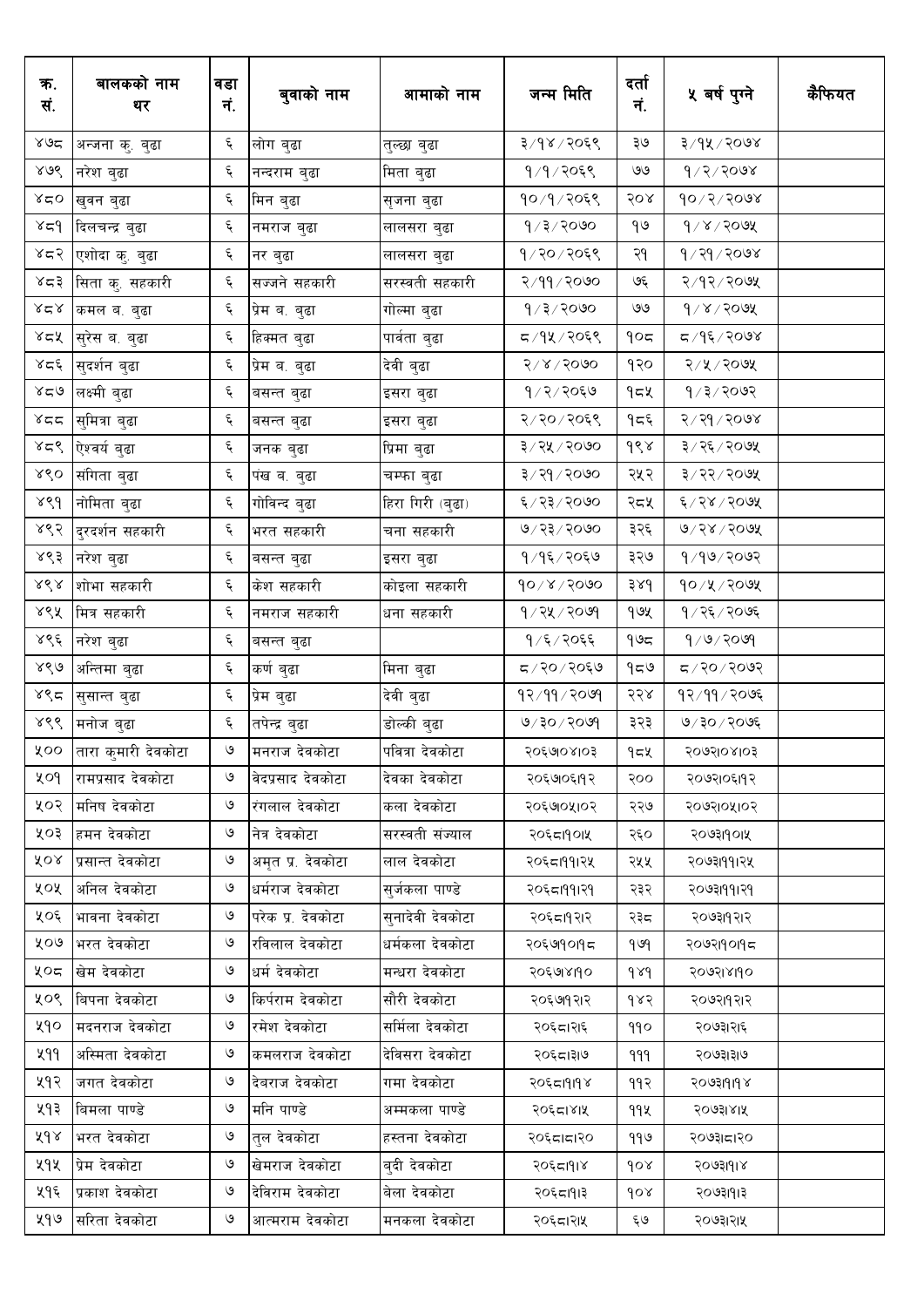| ক.<br>सं. | बालकको नाम<br>थर  | वडा<br>नं.    | बुवाको नाम          | आमाको नाम        | जन्म मिति         | दर्ता<br>नं.     | ५ वर्ष पुग्ने                   | कैफियत |
|-----------|-------------------|---------------|---------------------|------------------|-------------------|------------------|---------------------------------|--------|
| ५१८       | ऐन ब. देवकोटा     | ৩             | परिलाल देवकोटा      | नैना देवकोटा     | २०६८।३१६          | ६९               | २०७३।३।६                        |        |
| ५१९       | पुस्पराज देवकोटा  | ও             | हर्कलाल देवकोटा     | पान्सरा देवकोटा  | २०६७१२।६          | દષ્              | २०७२।१२।६                       |        |
| ५२०       | प्रमेश्वर देवकोटा | ও             | धौलाश्वर देवकोटा    | किथि देवकोटा     | २०६८।२१२८         | د و              | २०७३।२।२८                       |        |
| ५२१       | महेश देवकोटा      | ও             | मानप्रसाद देवकोटा   | जैपुरा देवकोटा   | २०६८।३१२२         | ६६               | २०७३।३।२२                       |        |
| ५२२       | अनन्त देवकोटा     | ও             | मनराज देवकोटा       | मनरुपा देवकोटा   | २०६७९१६           | $\lambda\lambda$ | २०७२।९।१६                       |        |
| ५२३       | कमलराज देवकोटा    | ও             | पूर्णप्रसाद देवकोटा | दिपा देवकोटा     | १/१८/२०७०         | २५५              | $9/9$ ९/२०७५                    |        |
| ५२४       | दमनराज देवकोटा    | ও             | धनराज देवकोटा       | सरिता देवकोटा    | 9/90/2000         | २५७              | १⁄११⁄२०७५                       |        |
| ५२५       | रणविर देवकोटा     | ও             | धनराज देवकोटा       | सरिता देवकोटा    | 9/9/209           | २५८              | $9/5/20$ ्र                     |        |
| ५२६       | कविता देवकोटा     | ও             | दमन देवकोटा         | पवित्रा देवकोटा  | ४/१९/२०७०         | २५९              | ५/२०/२०७५                       |        |
| ५२७       | चक्र देवकोटा      | $\circ$       | टंकराज देवकोटा      | रेशमा देवकोटा    | १२/१२/२०६द        | ४द               | 93/93/9093                      |        |
| ५२८       | प्रख्यात देवकोटा  | $\circ$       | अशोक देवकोटा        | अनिता देवकोटा    | २/२५/२०७१         | १९३              | २/२६/२०७६                       |        |
| ५२९       | दर्पण देवकोटा     | $\circ$       | धर्मराज देवकोटा     | सुर्जकला देवकोटा | १२/२८/२०६९        | 958              | 93/36/5008                      |        |
| ५३०       | खेतन देवकोटा      | ও             | मनराज देवकोटा       | पवित्रा देवकोटा  | २/३/२०७१          | 955              | २/४/२०७६                        |        |
| ५३१       | राजेन्द्र देवकोटा | ও             | मिन देवकोटा         | लक्ष्मी देवकोटा  | ६/२०/२०७०         | १९५              | ६/२१/२०७५                       |        |
| ५३२       | महेन्द्र देवकोटा  | ও             | मदन देवकोटा         | पवित्रा देवकोटा  | १/२/२०६९          | ৭८७              | $\sqrt{3}/50$ ०७४               |        |
| ५३३       | चक्र देवकोटा      | ও             | टकराज देवकोटा       | रेशमा देवकोटा    | १२/१२/२०६८        | २                | 93/93/2003                      |        |
| ४३४       | डबलराज देवकोटा    | $\circ$       | बलीराज देवकोटा      | पुल्ती देवकोटा   | ४/१४/२०६द         | १७५              | ४ ⁄ १४ ⁄ २०७३                   |        |
| ५३५       | राम प्र. देवकोटा  | ও             | गणेमान देवकोटा      | देविसरा देवकोटा  | 5/5/20            | ६५               | $500$ २/ ८                      |        |
| ५३६       | कृष्ण देवकाेटा    | ৩             | रंग देवकोटा         | गोहोरी देवकोटा   | ७/२/२०६८          | 8d               | ७/३/२०७३                        |        |
| ५३७       | संगिता देवकोटा    | ৩             | तपिन्द्र देवकोटा    | लालजिरा देवकाटा  | ९/८/२०६८          | ६१               | ९/९/२०७३                        |        |
| ५३८       | गोपाल देवकोटा     | ৩             | चक्र देवकोटा        | नन्दा देवकोटा    | ३/८/२०६८          | ಧ७               | ३/९/२०७३                        |        |
| ५३९       | जैपुरा देवकोटा    | ও             | तिल देवकोटा         | मना देवकोटा      | ४/१/२०६द          | ९०               | $8/5/50$ वे                     |        |
|           | ५४० जिवन देवकोटा  | ৩             | गोरे देवकोटा        | सरु देवकोटा      | ४ ⁄ ९ ⁄ २०६८      | ९१               | 8005/20                         |        |
| ४४१       | लक्ष्मी देवकोटा   | ও             | मिन देवकोटा         | धनी देवकोटा      | ५/१/२०६८          | ९३               | ५ / २ / २०७३                    |        |
| ५४२       | निर्मला देवकोटा   | ও             | मिनराज देवकोटा      | अस्मीता देवकोटा  | १०/२/२०६७         | ९५               | 90/2/209                        |        |
| ५४३       | सवास देवकोटा      | ৩             | मिम देवकोटा         | जानकी देवकोटा    | २/२/२०६९          | 99火              | 8/3/3008                        |        |
| ४४४       | देविन्द देवकोटा   | ৩             | गोविन्द देवकोटा     | राज् देवकोटा     | ९/४/२०६९          | ۹۹≂              | 8/8/5008                        |        |
| ५४५       | हुकुम देवकोटा     | ও             | विरके देवकोटा       | लक्ष्मी देवकोटा  | १०/१९/२०६९        | १२५              | $90 \times 50 \times 60$        |        |
| ५४६       | सुस्मिता देवकोटा  | ৩             | अर्जुन देवकोटा      | सरिता देवकोटा    | $8,999 \times 10$ | १२६              | $800$ ۶ $\sqrt{2}$ ۹ $\sqrt{8}$ |        |
| ५४७       | अन्ज् देवकोटा     | ও             | उदयराम देवकोटा      | भरता देवकोटा     | १०/१९/२०६९        | ও                | $90 \times 50 \times 60$        |        |
| ५४८       | अन्जु देवकोटा     | ও             | गोविन्द देवकोटा     | सरुपा देवकोटा    | ११/१९/२०६९        | ۹ς               | $99 \times 90 \times 90$        |        |
| ५४९       | राकेश देवकोटा     | ও             | मिमराज देवकोटा      | लालकला देवकोटा   | १२/१६/२०६९        | १०६              | 95/90/2008                      |        |
| ५५०       | रिता कु. देवकोटा  | ৩             | नमराज देवकोटा       | मन्दरा देवकोटा   | २/२६/२०७०         | १०७              | $5/50 \times 200$               |        |
| ५५१       | निरोज देवकोटा     | ও             | धर्मराज देवकोटा     | मना देवकोटा      | ३/१/२०६९          | $\delta \lambda$ | $3\sqrt{5\sqrt{5}}$ 008         |        |
| ५५२       | मनशोभा देवकोटा    | ও             | धर्मराज देवकोटा     | मना देवकोटा      | ३/१/२०६९          | १४२              | 3/3/5008                        |        |
| ५५३       | हिमाल देवकोटा     | $\circ$       | देवराज देवकोटा      | मगा देवकोटा      | ९/१५/२०६९         | १५२              | ९/१६/२०७४                       |        |
| ४५४       | राकेश देवकोटा     | ও             |                     | मिमसरा देवकोटा   | १२/१६/२०६९        | १५७              | 93/90/2008                      |        |
| ५५५       | मिलन देवकोटा      | $\mathcal{O}$ | मनिमान देवकोटा      | पान्सरा देवकोटा  | २/१/२०६८          | १६६              | २/१/२०७३                        |        |
| ५५६       | सुसिल देवकोटा     | ও             | मनिमान देवकोटा      | पान्सरा देवकोटा  | ३/१८/२०७०         | १६७              | ३/१९/२०७५                       |        |
| ५५७       | पशुविना देवकोटा   | ও             | जनक देवकोटा         | जमना देवकोटा     | ६/२८/२०६९         | ۹७८              | ६/२९/२०७४                       |        |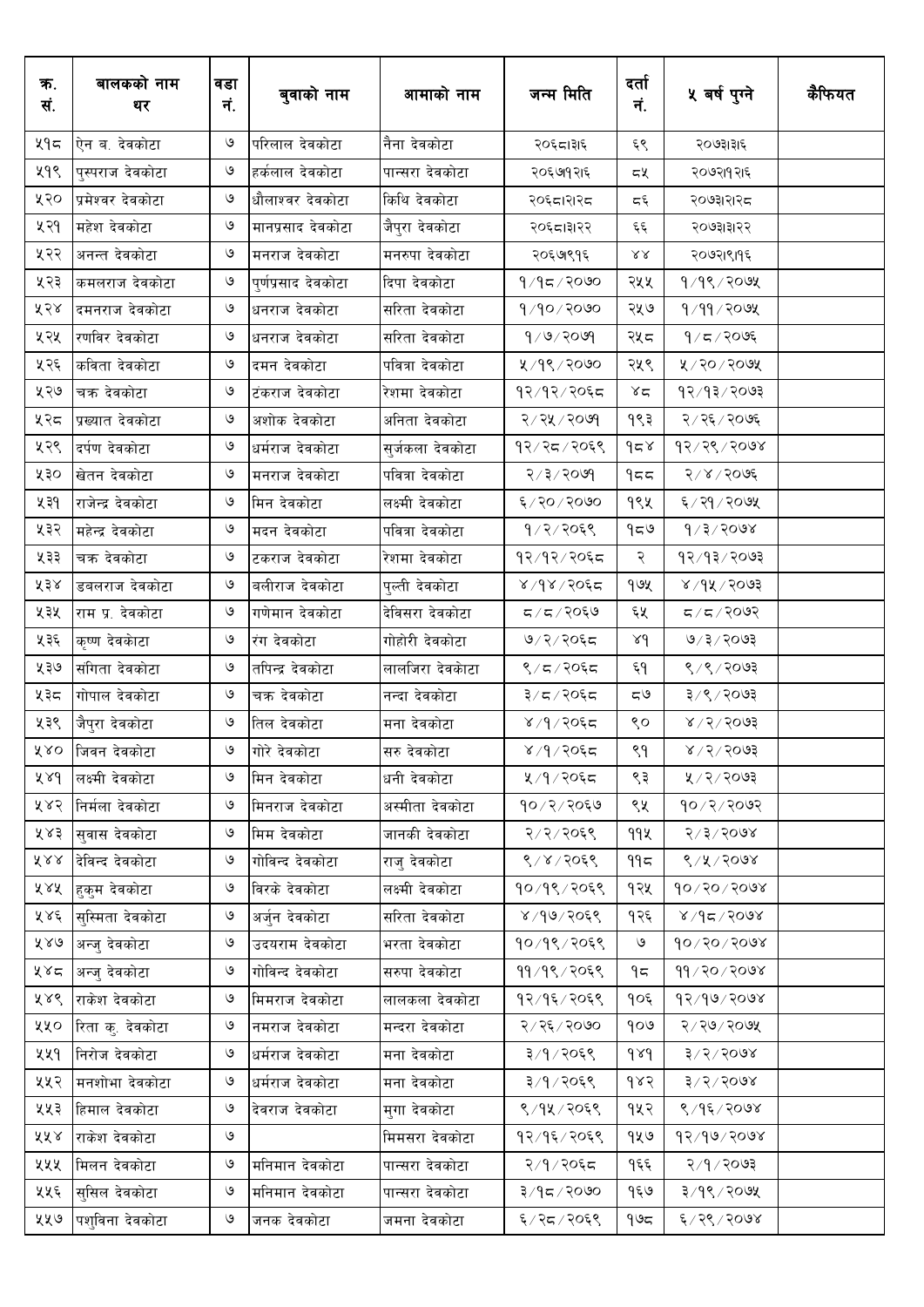| क.<br>सं. | बालकको नाम<br>थर   | वडा<br>नं. | बुवाको नाम          | आमाको नाम        | जन्म मिति        | दर्ता<br>नं. | ५ वर्ष पुग्ने           | कैफियत |
|-----------|--------------------|------------|---------------------|------------------|------------------|--------------|-------------------------|--------|
| ५५८       | अनिल देवकोटा       | ৩          | नमराज देवकोटा       | रंगी देवकोटा     | २/४/२०६८         | 950          | 5005/8                  |        |
| ५५९       | बलराज देवकोटा      | ৩          | नमराज देवकोटा       | रंगी देवकोटा     | २/१३/२०७०        | ۹≂۹          | २/१४/२०७५               |        |
| ५६०       | कलराज देवकोटा      | ও          | रति देवकोटा         | परु देवकोटा      | $9/2/20$ ७०      | १८२          | $9/3/20$ ७५             |        |
| ५६१       | रोजना देवकोटा      | ৩          | अनिपाल देवकोटा      | लक्ष्मी देवकोटा  | $90 \times 1008$ | २५७          | $90 \times 150$         |        |
| ५६२       | ममिता देवकोटा      | ও          | जग देवकोटा          | रिठु देवकोटा     | १०/३/२०६९        | २५९          | $90 \times 1500$        |        |
| ५६३       | कमला देवकोटा       | ও          | अनरुप देवकोटा       | रत्नकला देवकोटा  | 8/8/50           | २७३          | $8\sqrt{15}$ / $500$    |        |
| ५६४       | संगिता देवकोटा     | ও          | जनक देवकोटा         | मनपुरा देवकोटा   | ३/१३/२०७०        | २८२          | $3\sqrt{6}$ ४/२०७४      |        |
| ५६५       | पविता देवकोटा      | ও          | रविलाल देवकोटा      | धर्मकला देवकोटा  | ४/२२/२०७०        | २९५          | ५ / २३ / २०७५           |        |
| ५६६       | श्रृष्टी देवकोटा   | ও          | अम्मलाल देवकोटा     | अमृता देवकोटा    | ४/७/२०७०         | २९६          | $2/5/200$ प्र           |        |
| ५६७       | राजेन्द्र देवकोटा  | ও          | मिनराज देवकोटा      | लक्ष्मी देवकोटा  | ६/२०/२०७०        | २९९          | ६/२१/२०७५               |        |
| ५६८       | भगिरत देवकोटा      | ও          | भिम देवकोटा         | जमुना देवकोटा    | ७/२२/२०७०        | oog          | ७/२३/२०७५               |        |
| ५६९       | दिपेश देवकोटा      | $\circ$    | नमराज देवकोटा       | रमिता देवकोटा    | ११/२/२०६९        | ३०२          | 99/3/2008               |        |
| ५७०       | सपना देवकोटा       | $\circ$    | रमेश देवकोटा        | बसन्ती देवकोटा   | ९/१९/२०७०        | ३२०          | ९/२०/२०७५               |        |
| ५७9       | उर्मिला देवकोटा    | $\circ$    | उदेराम देवकोटा      | छन्ति देवकोटा    | द / २५ / २०६९    | ३२८          | ८८७९/२२७४               |        |
| ५७२       | अन्जना देवकोटा     | ও          | तपेन्द्र देवकोटा    | लालजिरा देवकाटा  | ९ / २१ / २०७०    | ३४५          | ९/२२/२०७५               |        |
| ५७३       | सपना देवकोटा       | ও          | जग देवकोटा          | रिठु देवकोटा     | $90 \times 2000$ | ३४६          | $90 \times 2 \times 60$ |        |
| ४७४       | हिमसरा देवकोटा     | ও          | भद्र देवकोटा        | लालशोभा देवकोटा  | ११ / २७ / २०७०   | ३५४          | ११ / २८ / २०७५          |        |
| ५७५       | जमिन देवकोटा       | ও          | भरत देवकोटा         | कमला देवकोटा     | $9/90 \times 10$ | २३           | 9/99/2095               |        |
| ५७६       | वेलपुरा देवकोटा    | $\circ$    | कृपाराम देवकोटा     | सौरी देवकोटा     | 9/90/20          | ११७          | १/११/२०७६               |        |
| ५७७       | नविना देवकोटा      | ও          | रमेश देवकोटा        | सर्मिला देवकोटा  | 8/2/2000         | १६५          | ९/३/२०७५                |        |
| ५७८       | खगराज देवकोटा      | $\circ$    | भरत देवकोटा         | कमला देवकोटा     | 9/90/209         | १७६          | 9/99/2095               |        |
| ५७९       | चक्र देवकोटा       | ও          | टंकराज देवकोटा      | रेशमा देवकोटा    | १२/१२/२०६द       | $x \in$      | १२/१३/२०७३              |        |
| ५८०       | दर्पण देवकोटा      | ও          | धर्मराज देवकोटा     | सुर्जकला देवकोटा | १२/२८/२०६९       | $d \simeq$   | 93/36/500               |        |
| ५८१       | दमन देवकोटा        | ও          | देविराम देवकोटा     | बेला देवकोटा     | 90900000         | ३२६          | ७/२०/२०७६               |        |
| ५८२       | हर्सिला देवकोटा    | ও          | गोविन्द देवकोटा     | राजु देवकोटा     | 9/9/2099         | २३०          | ७/१/२०७६                |        |
| ५८३       | उदेचन्द्र देवकोटा  | ৩          | परिलाल देवकोटा      | नैना देवकोटा     | ७/१९/२०७१        | २२६          | ७/१९/२०७६               |        |
| ५८४       | कृष्णा देवकोटा     | ৩          | तलराज देवकोटा       | हिम्सरा देवकोटा  | ३/३/२०७१         | २२७          | ३/३/२०७६                |        |
| ५८५       | रमिता देवकोटा      | ς          | प्रभुनारायण देवकोटा | लालशोभा देवकोटा  | २०६८।०१।१८       | १३           | २०७३१०१११८              |        |
| ५८६       | चन्द्रावती देवकोटा | ς          | देवराज देवकोटा      | कृष्णकला देवकोटा | २०६७१०१०१        | २१७          | २०७२।१०।०१              |        |
| ५८७       | विमला कु. देवकोटा  | ς          | ज्ञान देवकोटा       | कमला देवकोटा     | २०६७०४।२०        | १९७          | २०७२।०४।२०              |        |
| ५८८       | पद्यमखर देवकोटा    | ς          | सर्जन देवकोटा       | विउरा देवकोटा    | २०६८।१०।७        | २४७          | २०७३।१०।७               |        |
| ५८९       | बिमला देवकोटा      | ς          | जय देवकोटा          | धनरुपा देवकोटा   | २०६८।३१२         | 988          | २०७३।३।२                |        |
| ५९०       | जानकी देवकोटा      | ς          | तपेन्द्र देवकोटा    | इसा देवकोटा      | २०६७१०१२१        | १५०          | २०७२।१०।२१              |        |
| ५९१       | कल्पना देवकोटा     | ς          | भवन देवकोटा         | दरा देवकोटा      | २०६८।२११२        | ११३          | २०७३।२११२               |        |
| ५९२       | सम्भन्ना देवकोटा   | ς          | तुलाराज देवकोटा     | रमिला देवकोटा    | २०६८।३११२        | १२०          | २०७३।३११२               |        |
| ५९३       | बदी देवकोटा        | ς          | टिकाराम देवकोटा     | देउकली देवकोटा   | २०६८।२१६         | १२१          | २०७३।२।६                |        |
| ५९४       | पाण्डब देवकोटा     | ς          | गंगाराम देवकोटा     | मनकला देवकोटा    | २०६८।३१२२        | १२३          | २०७३।३।२२               |        |
| ५९५       | पविता देवकोटा      | ς          | दिपराज देवकोटा      | कौरा देवकोटा     | २०६८।१११०        | 958          | २०७३।१।१०               |        |
| ५९६       | सागर देवकोटा       | ς          | जिरराज देवकोटा      | पार्वती देवकोटा  | २०६८।११२३        | १२५          | २०७३।१।२३               |        |
| ५९७       | तेज देवकोटा        | ς          | गोर देवकोटा         | विमा देवकोटा     | २०६८।१।४         | ی ح          | २०७३।१।४                |        |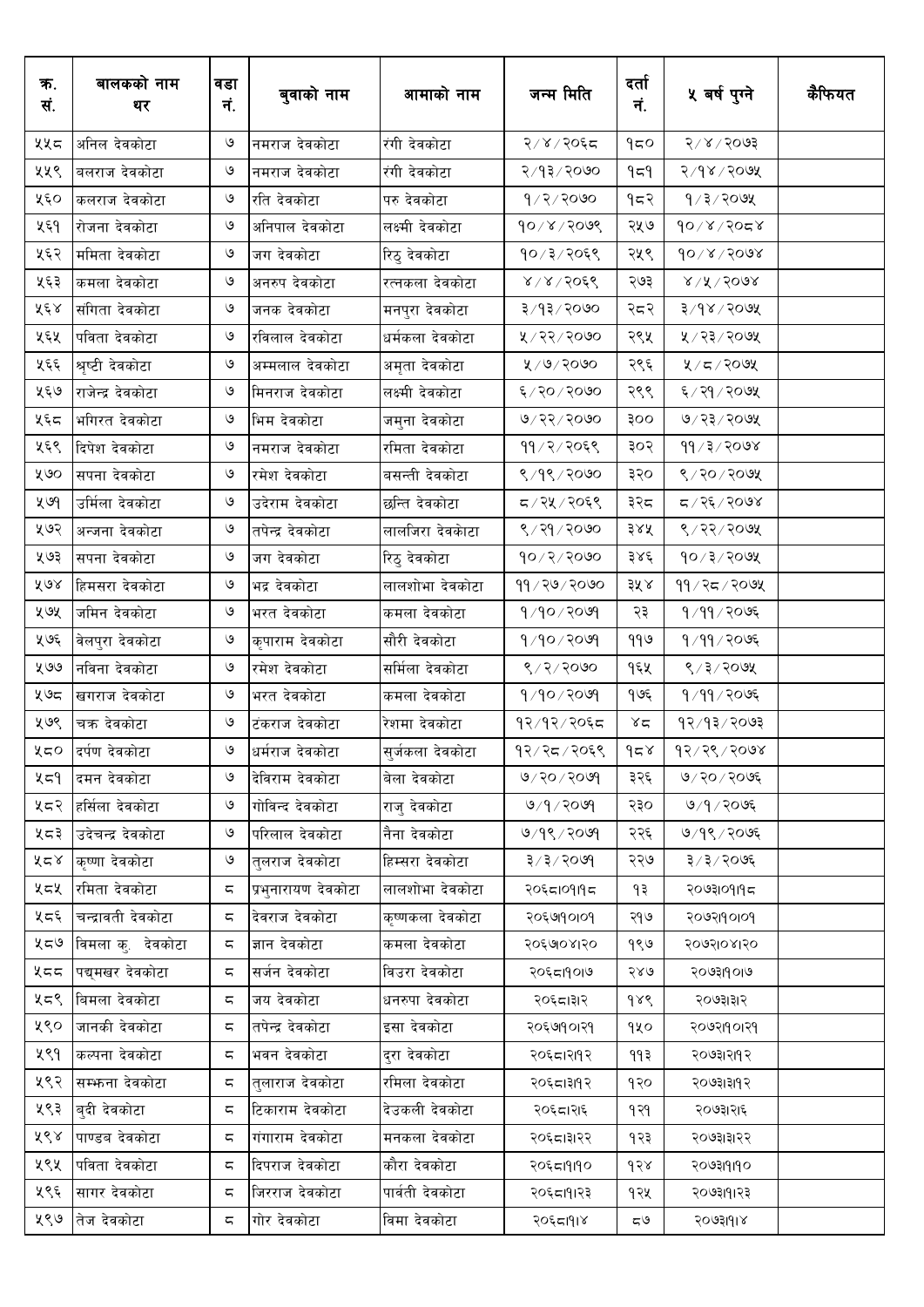| क.<br>सं. | बालकको नाम<br>थर  | वडा<br>नं. | बुवाको नाम          | आमाको नाम        | जन्म मिति                       | दर्ता<br>नं.            | ५ वर्ष पुग्ने                | कैफियत |
|-----------|-------------------|------------|---------------------|------------------|---------------------------------|-------------------------|------------------------------|--------|
| ५९८       | कोपीला देवकोटा    | ς          | हरिचन्द्र देवकोटा   | कमला देवकोटा     | २०६८।११५                        | ९१                      | २०७३१११५                     |        |
| ५९९       | रोजना देवकोटा     | ς          | छत्र देवकोटा        | कृष्णा देवकोटा   | २०६७९११५                        | 5Ο                      | २०७२।९।१५                    |        |
| 600       | सर्मिला देवकोटा   | ς          | धनप्रसाद देवकोटा    | बिन्कला देवकोटा  | २०६७।८।७                        | ५८                      | २०७२।८।७                     |        |
| 609       | दिलसरा देवकोटा    | ς          | मिमराज देवकोटा      | धनीदेवी देवकोटा  | $8\sqrt{36}\sqrt{50}$           | २२४                     | $8\sqrt{50}\sqrt{500}$ ४     |        |
| ६०२       | करुणा देवकोटा     | ς          | हरिचन्द्र देवकोटा   | कमला देवकोटा     | १/२५/२०६९                       | २२९                     | १/२६/२०७४                    |        |
| ६०३       | नारायण देवकोटा    | ς          | धर्मराज देवकोटा     | अनरुपा देवकोटा   | ३/२५/२०७१                       | ds                      | ३/२५/२०७६                    |        |
| 608       | रेखा कु. देवकोटा  | ς          | तुलराज देवकोटा      | रमिता देवकोटा    | २/२८/२०७१                       | २०६                     | २/२९/२०७६                    |        |
| ६०५       | एलिजा देवकोटा     | ς          | धर्मराज देवकोटा     | कलमा देवकोटा     | 9/8/2009                        | १५५                     | 9/90/20                      |        |
| ६०६       | नमुना कु. देवकोटा | ς          | गोविन्द देवकोटा     | सिता देवकोटा     | २/१०/२०७१                       | 959                     | २/११/२०७६                    |        |
| ६०७       | सर्मिला दर्जी     | ς          | नित्र दर्जी         | मिलता दर्जी      | ६/१/२०७१                        | १९७                     | ६/१/२०७६                     |        |
| ६०द       | शुष्मा कु. दर्जी  | ζ          | मान प जैसी          | हरिकला जैसी      | 8/8/300                         | १२३                     | $8/8/50$ ०७६                 |        |
| ६०९       | रमित देवकोटा      | ς          | नेत्र प्र. देवकोटा  | विमादेवी देवकोटा | 8/99/2000                       |                         | 8/95/500                     |        |
| ६१०       | कोकिला देवकोटा    | ς          | तपेन्द्र देवकोटा    | हसरा देवकोटा     | ७/२४/२०६९                       | १०२                     | ७/२५/२०७४                    |        |
| 499ع      | उपेन्द्र दर्जी    | ς          | नेत्र दर्जी         | मिलता दर्जी      | ११/१/२०६७                       | 990                     | 99/9/909                     |        |
| ६१२       | विमला देवकोटा     | ς          | बासु देवकोटा        | लछी देवकोटा      | २/१३/२०६७                       |                         | २/१४/२०७२                    |        |
| ६१३       | अकिल देवकोटा      | ς          | मनराज देवकोटा       | छिता देवकाटा     | 9/28/2068                       | $\lambda\lambda$        | 9/28/2008                    |        |
| 648       | प्रकाश देवकोटा    | ς          | तुलराज देवकोटा      | राइकोसा देवकोटा  | ३/१२/२०६९                       | १०२                     | 8005/15/5                    |        |
| ६१५       | रतना जैसी         | ς          | मान प्र. जैसी       | हरिकला जैसी      | ५/१७/२०६८                       | २०७                     | ५/१८/२०७३                    |        |
| ६१६       | हंश देवकोटा       | ς          | प्रकाश देवकोटा      | विमा देवकोटा     | १०/१९/२०६९                      | २०९                     | $90 \times 90 \times 90$ १   |        |
| ६१७       | कोपिला देवकोटा    | ς          | तपेन्द्र देवकोटा    |                  | ७/२४/२०६९                       | २१२                     | ७/२५/२०७४                    |        |
| ξ۹ς       | नेशनल देवकोटा     | ς          | प्रकाश देवकोटा      | निर्मला देवकोटा  | ३/१७/२०६९                       | २१५                     | $800$ २/२०७४                 |        |
| ६१९       | पंख देवकोटा       | ς          | छन देवकोटा          | कृष्णा देवकोटा   | १०/११/२०६९                      | $\overline{\mathbf{c}}$ | 90/92/2008                   |        |
| ६२०       | कविता देवकोटा     | ζ.         | गोरे देवकोटा        | रिसमा देवकोटा    | ११/१०/२०६९                      | $\mathop{\mathsf{S}}$   | 99/99/2098                   |        |
| ६२१       | राजेश जैसी        | ς          | वेदराज जैसी         | बेलपुरा जैसी     | 9/93/2000                       | 60x                     | 9/98/909                     |        |
| ६२२       | उर्मा देवकोटा     | ς          | रामचन्द्र देवकोटा   | मुगा देवकोटा     | ३/१५/२०६९                       | ৭३८                     | ३/१६/२०७४                    |        |
| ६२३       | कोपिला जैसी       | ς          | उदयचन्द गौतम        | हजुरा गौतम       | 9/8/2000                        | २३८                     | $9/90$ /२०७५                 |        |
| ६२४       | गोविन्द जैसी      | ς          | उदयचन्द गौतम        | हजुरा गौतम       | १०/९/२०६८                       | २३९                     | 90/90/2003                   |        |
| ६२५       | महाशंकर देवकोटा   | 5          | गोर्ख देवकोटा       | रम्मा देवकोटा    | 9/8/3000                        | २४१                     | $9/5/20$ ७५                  |        |
| ६२६       | विकास देवकोटा     | ς          | प्रभुनारायण देवकोटा | बसन्दरा देवकाटा  | ४/१०/२०६८                       | २४२                     | $800$ ۶ $\sqrt{99}$          |        |
| ६२७       | दान देवकोटा       | ς          | भिम देवकोटा         | गंगी देवकोटा     | २/१६/२०६९                       | २४५                     | २/१७/२०७४                    |        |
| ६२८       | नहकुल देवकोटा     | ς          | गार्ख देवकोटा       | राज् देवकोटा     | १/१९/२०६९                       | २४६                     | 9/20/2008                    |        |
| ६२९       | मनपुरा देवकोटा    | ς          | ज्ञानराज देवकोटा    | कमला देवकोटा     | ६/७/२०६९                        | २५८                     | $\mathcal{E}(Z) \approx 1.5$ |        |
| ६३०       | अनिल देवकोटा      | ς          | चरित्र देवकोटा      | डिल्ली देवकोटा   | 6005/9                          | २९८                     | २/८/२०७५                     |        |
| ६३१       | सृजना देवकोटा     | ς          | अनिपाल देवकोटा      | सिता देवकोटा     | $0005 \setminus 05 \setminus 5$ | ३०३                     | ३/३१/२०७५                    |        |
| ६३२       | सुस्मिता देवकोटा  | ς          | रामचन्द्र देवकोटा   | मुगा देवकोटा     | G/2/2000                        | २०७                     | $500$ २२०७५                  |        |
| ६३३       | विन्द देवकोटा     | ς          | खगेन्द्र देवकोटा    | सारदा देवकोटा    | ९/२८/२०७०                       | $388$                   | ९/२९/२०७५                    |        |
| ६३४       | सपना जैसी         | ς          | सकधनी जैसी          | शोभा जैसी        | 99/98/2000                      | ३५२                     | $99 / 20 / 20$ ७५            |        |
| ६३५       | सम्भाना जैसी      | ς          | सकधनी जैसी          | शोभा जैसी        | 99/98/2000                      | ३५३                     | ११/२०/२०७५                   |        |
| ६३६       | अरुणा देवकोटा     | ς          | हरिचन्द्र देवकोटा   | कमला देवकोटा     | १/२५/२०६९                       | ३६ ४                    | १ / २६ / २०७४                |        |
| ६३७       | सपना जैसी         | ς          | शुकराज जैसी         | शोभा जैसी        | 99/98/2000                      | ٩X                      | ११/२०/२०७५                   |        |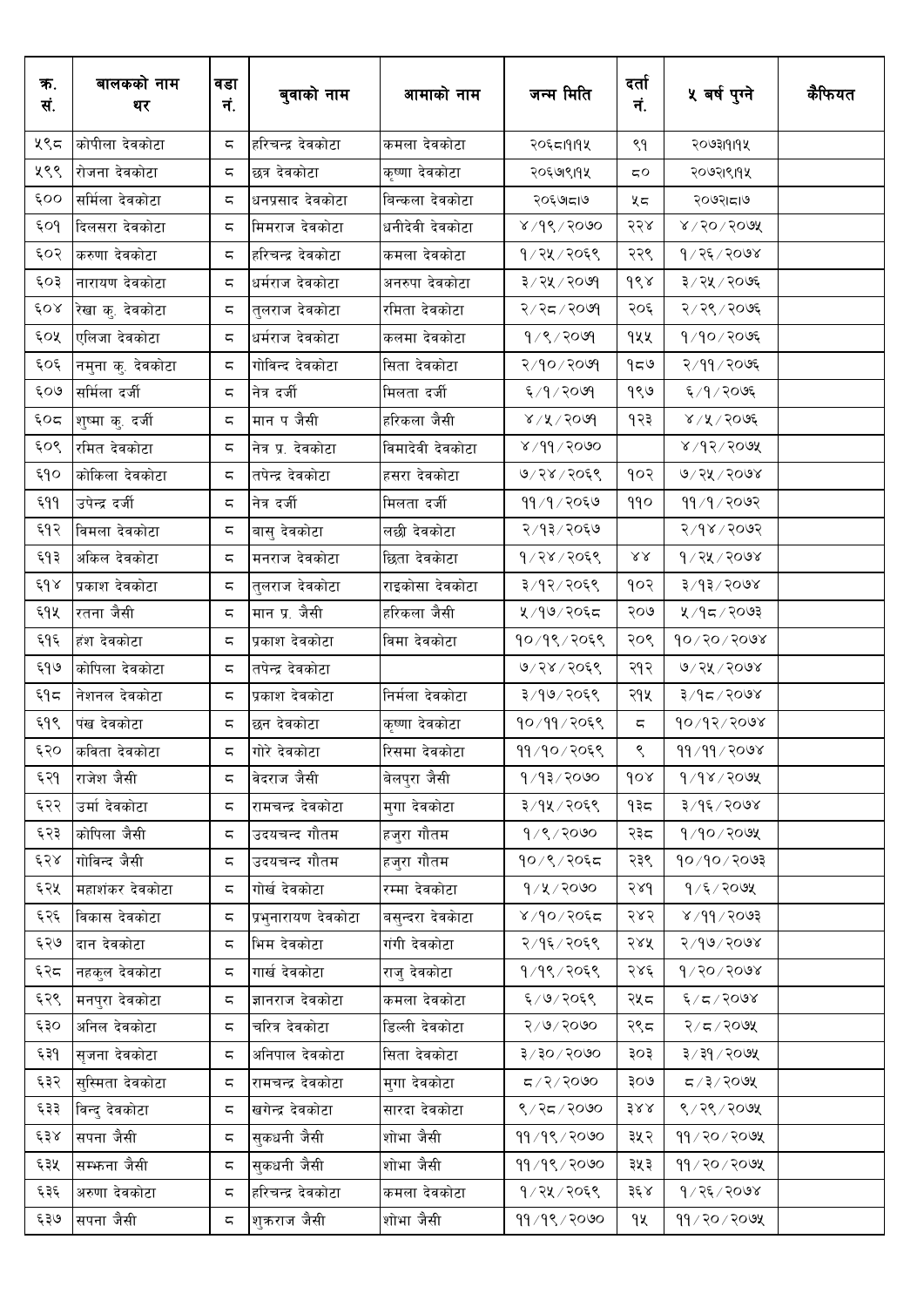| क.<br>सं. | बालकको नाम<br>थर    | वडा<br>नं.             | बुवाको नाम       | आमाको नाम       | जन्म मिति  | दर्ता<br>नं. | ५ वर्ष पुग्ने    | कैफियत |
|-----------|---------------------|------------------------|------------------|-----------------|------------|--------------|------------------|--------|
| ६३८       | एलिजा देवकोटा       | ς                      | धर्मराज देवकोटा  | कमला देवकोटा    | १/१९/२०७१  | १५५          | १/२०/२०७६        |        |
| ६३९       | अन्जु जैसी          | ς                      | हिक्मत जैसी      | सिता जैसी       | ४/१/२०६९   | २३३          | $8\sqrt{5}/5008$ |        |
| 680       | दमनराज देवकोटा      | ς                      | गणेश देवकोटा     | हिरा जैसी       |            | ३२५          | द ∕१५ ∕ २०७६     |        |
| 68d       | रमेश देवकोटा        | ९                      | काशीराम देवकोटा  | पुना देवकोटा    |            |              |                  |        |
| ६४२       | कल्पना कु. देवकोटा  | ९                      | धन देवकोटा       | भद्रा देवकोटा   | २०६७१०४११० | २०२          | २०७२।०४।०        |        |
| ६४३       | प्रकाश पाण्डे       | ९                      | अपिलाल पाण्डे    | दुरा पाण्डे     | २०६७०४१०३  | २१२          | २०७२।०४।०३       |        |
| $\xi$ & & | कसर देवकोटा         | ९                      | परेग देवकोटा     | रुपा देवकोटा    | २०६७१०४१०७ | २१८          | २०७२।०४।०७       |        |
| ६४५       | सचिन देवकोटा        | ९                      | अपिल देवकोटा     | अम्बिका देवकोटा | २०६७०६११०  | २१९          | २०७२१०६११०       |        |
| و ۶۶      | मनिष देवकोटा        | ९                      | रंगलाल देवकोटा   | कला देवकोटा     | २०६७१०४११० | २२६          | २०७२।०४।१०       |        |
| 689       | कुवेर देवकोटा       | ९                      | गारे देवकोटा     | शर्मिला देवकोटा | २०६७७५।०२  | २२७          | २०७२।०५।०२       |        |
| ६४द       | अमृत देवकोटा        | ९                      | पदमलाल देवकोटा   | भरु देवकोटा     | २०६७।४।१८  | 99X          | २०७२।४११८        |        |
| ६४९       | भरत देवकोटा         | ९                      | पदमलाल देवकोटा   | रमीता देवकोटा   | २०६८ा६११६  | २५८          | २०७३।६।१६        |        |
| ६५०       | धुव देवकोटा         | ९                      | रंग देवकोटा      | तुला देवकोटा    | २०६८ा६११७  | २०३          | २०७३।६११७        |        |
| ६५१       | तोविना देवकोटा      | ९                      | अविराम देवकोटा   | अम्सरा देवकोटा  | २०६८।१२।१३ | २०४          | २०७३।१२।१३       |        |
| ६५२       | सर्मिला देवकोटा     | ९                      | अविराम देवकोटा   | अम्सरा देवकोटा  | २०६८।१२।१३ | २०५          | २०७३।१२।१३       |        |
| ६५३       | दक्षिणा देवकोटा     | ९                      | विष्णु देवकोटा   | चाउली देवकोटा   | २०६८।१।१८  | २०६          | २०७३।१।१८        |        |
| ६५४       | जनक देवकोटा         | ९                      | हरिलाल देवकोटा   | धनशोभा देवकोटा  | २०६८।९१९९  | २१०          | २०७३।९।१९        |        |
| ६५५       | विश्वप्रकाश देवकोटा | ९                      | रंगलाल देवकोटा   | मनपुरा देवकोटा  | २०६७१२।२६  | २११          | २०७२।१२।२६       |        |
| ६५६       | फरना देवकोटा        | ९                      | तिलराम देवकोटा   | सुनकला देवकोटा  | २०६८।११९२  | १८२          | २०७३।१।१२        |        |
| ६५७       | सुस्मीता देवकोटा    | ९                      | धनरुप देवकोटा    | गौरी देवकोटा    | २०६८।२१२२  | १९०          | २०७३।२।२२        |        |
| ६५८       | नौरा देवकोटा        | ९                      | कर देवकोटा       | सरस्वती देवकोटा | २०६७११११८  | १७२          | २०७२।११।१८       |        |
| ६५९       | मइना देवकोटा        | ९                      | टंक देवकोटा      | राधिका देवकोटा  | २०६८।१।१३  | 908          | २०७३।१।१३        |        |
| ६६०       | देवकी देवकोटा       | $\mathord{\mathsf{S}}$ | बलिराम देवकोटा   | भावना देवकोटा   | २०६८।४।३   | 900          | २०७३।४।३         |        |
| ६६१       | जिवन लुवार          | ९                      | उद लुवार         | बालपुरा लुवार   | २०६८।१।१८  | १२७          | २०७३।१।१८        |        |
| ६६२       | रमिता सार्की        | ९                      | दले सार्की       | जन्मा सार्की    | २०६७१४।५   | १२८          | २०७२।४।५         |        |
| ६६३       | जयकला देवकोटा       | ९                      | तलराज देवकोटा    | हिम्सरा देवकोटा | २०६८।१११०  | ۹३१          | २०७३।१।१०        |        |
| ६६४       | फल देवकोटा          | ९                      | धर्म देवकोटा     | गोरिकला देवकोटा | २०६८।२१२०  | १३३          | २०७३।२।२०        |        |
| ६६५       | शोसिला देवकोटा      | ९                      | भरत देवकोटा      | मुग देवकोटा     | २०६८।२१९९  | $\gamma$     | २०७३।२१९९        |        |
| ६६६       | उब्जन देवकोटा       | ९                      | पहलमान देवकोटा   | मनसोभा देवकोटा  | २०६८।२११८  | १३६          | २०७३।२।१८        |        |
| ६६७       | उमेश देवकोटा        | ९                      | मनिपाल देवकोटा   | पत्मा देवकोटा   | २०६८।३१९४  | १३७          | २०७३।३।१४        |        |
| ६६८       | यशोधा देवकोटा       | ९                      | धनजय देवकोटा     | कमला देवकोटा    | २०६८।२११८  | १३८          | २०७३।२।१८        |        |
| ६६९       | अशोक देवकोटा        | ९                      | विक्षा देवकोटा   | कलसि देवकोटा    | २०६८।३१११  | १३९          | २०७३।३१११        |        |
| ६७०       | सस्मा देवकोटा       | ९                      | जनक देवकोटा      | जमना देवकोटा    | २०६८।१।२८  | 905          | २०७३।१।२८        |        |
| ६७१       | संगिता सार्की       | ९                      | रामेश्वर सार्की  | अम्सरा सार्की   | २०६७१२।२   | १२६          | २०७२।१२।२        |        |
| ६७२       | सपना देवकोटा        | ९                      | हरिकृष्ण देवकोटा | देविसरा देवकोटा | २०६८।४।५   | ९०           | २०७३।४।५         |        |
| ६७३       | रंगा देवकोटा        | ९                      | राज् देवकोटा     | बसन्ता देवकोटा  | २०६८।१।१६  | ९२           | २०७३।१।१६        |        |
| ६७४       | श्रुजना देवकोटा     | ९                      | भरत देवकोटा      | भावना देवकोटा   | २०६८।३१६   | ९३           | २०७३।३।६         |        |
| ६७५       | पुन्ना लुवार        | ९                      | बसन्त लुवार      | जैक्कला लुवार   | २०६७९१५    | ९५           | २०७२।९।५         |        |
| ६७६       | यमराज देवकोटा       | ९                      | प्रभुलाल देवकोटा | रेशमा देवकोटा   | २०६७६।६    | ९६           | २०७२।६।६         |        |
| ६७७       | राजु देवकोटा        | ९                      | पदमलाल देवकोटा   | रमिता देवकोटा   | २०६८।२११८  | ९७           | २०७३।२।१८        |        |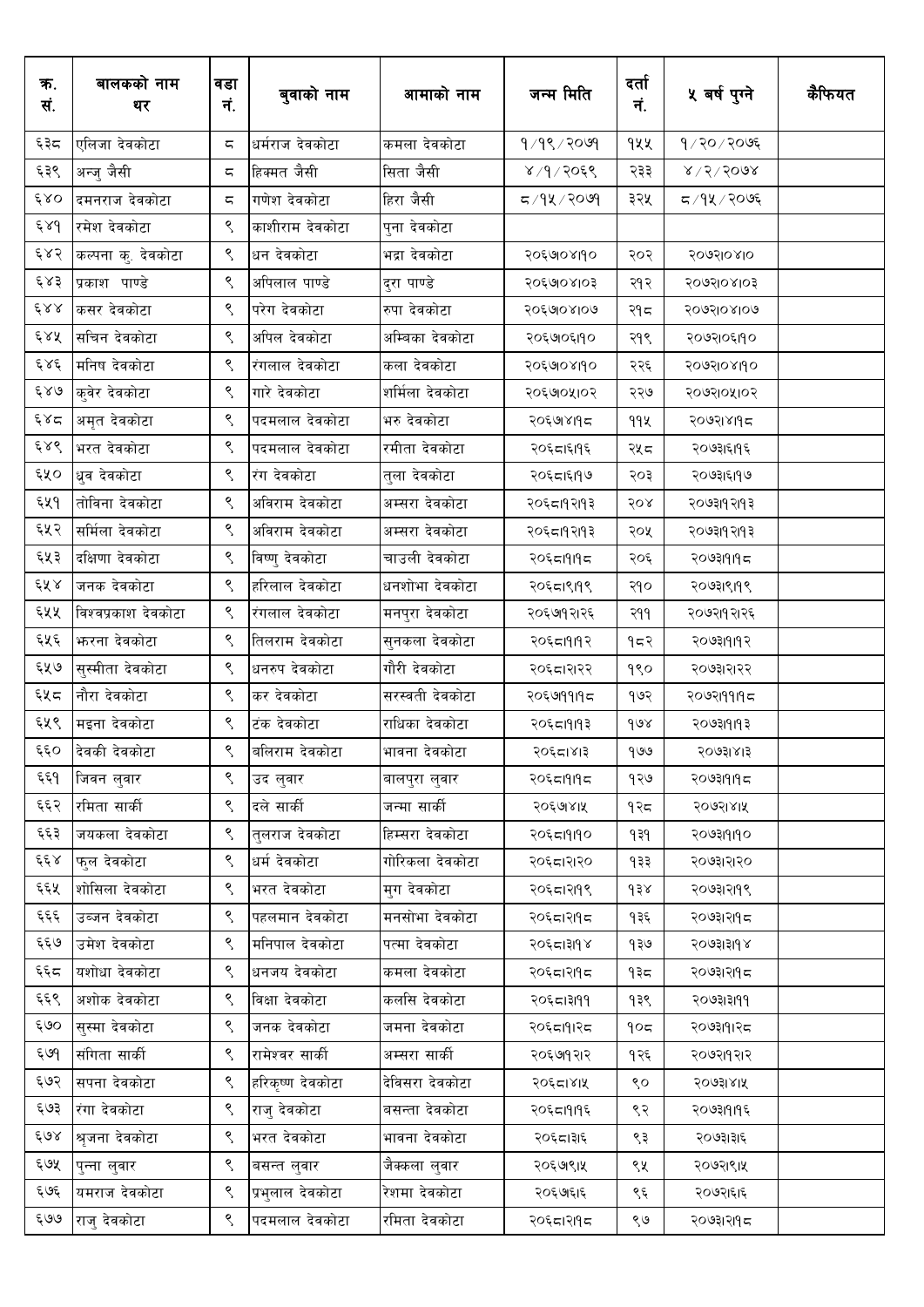| ক.<br>सं.          | बालकको नाम<br>थर  | वडा<br>नं.             | बुवाको नाम             | आमाको नाम           | जन्म मिति                | दर्ता<br>नं. | ५ वर्ष पुग्ने     | कैफियत |
|--------------------|-------------------|------------------------|------------------------|---------------------|--------------------------|--------------|-------------------|--------|
| ६७द                | विपना सार्की      | ९                      | मंगल सार्की            | मौरी सार्की         | २०६८।२११८                | ९८           | २०७३।२।१८         |        |
| ६७९                | भुमि देवकोटा      | ९                      | धन देवकोटा             | भद्रा देवकोटा       | २०६दा४।द                 | ९९           | २०७३।४।८          |        |
| ६८०                | गणेष देवकोटा      | ९                      | चन्द्र देवकोटा         | हस्तना देवकोटा      | २०६७९।४                  | १००          | २०७२।९।४          |        |
| ξ≂٩                | मिरा लुवार        | ९                      | गोविन्द्र लुवार        | सुना लुवार          | २०६७१२।२३                | १०३          | २०७२।१२।२३        |        |
| ६८२                | रमिता देवकोटा     | ९                      | प्रभनारायण देवकोटा     | लालशोभा देवकोटा     | २०६७१२११६                | ५५           | २०७२।१२।१६        |        |
| ६८३                | सपना देवकोटा      | ९                      | ललिजन देवकोटा          | जौका देवकोटा        | २०६७१०१५                 | ५७           | २०७२।१०।५         |        |
| با کے ج            | विपना देवकोटा     | ९                      | कमलराज देवकोटा         | सारदा देवकोटा       | २०६८।१०।५                | Ę۹           | २०७३।१०।५         |        |
| ६८५                | विष्ण देवकोटा     | ९                      | जनक देवकोटा            | मिना देवकोटा        | २०६८।१।२                 | ३१           | २०७३।११२          |        |
| تردح               | पानसरा देवकोटा    | ९                      | गणेश प्र. देवकोटा      | गिता देवकोटा        | 0/8/5000                 | २२१          | $0$ ४ / २०७६      |        |
| ६८७                | कुशल देवकोटा      | ९                      | पुन्न देवकोटा          | खगी देवकोटा         | 9/98/9099                | ३०२          | ७/१४/२०७६         |        |
| $55\%$             | सुरेन्द्र देवकोटा | ९                      | चन्दकलाल देवकोटा       | हस्तना देवकोटा      | ५ / १६ / २०७१            | ३०९          | ५ / १६ / २०७६     |        |
| ६८९                | प्रकाश देवकोटा    | ९                      | नम देवकोटा             | सावित्रा देवकोटा    | ७/१६/२०७०                | ३१३          | ७/१७/२०७५         |        |
| ६९०                | सरिता देवकोटा     | ९                      | विष्णुप्रसाद देवकोटा   | पम्फा देवकोटा       | ६/२३/२०६८                | ४९           | ६/२४/२०७३         |        |
| ६९१                | विनिता देवकोटा    | ९                      | विष्णुप्रसाद देवकोटा   | पम्फा देवकोटा       | 9/2/3000                 | ५०           | 9/3/200           |        |
| ६९२                | रमिता देवकोटा     | ९                      | प्रभुनारायण देवकोटा    | लालशोभा देवकोटा     | २/२३/२०७०                | ५१           | 5000/500          |        |
| ६९३                | एन्जिला देवकोटा   | ९                      | यज्ञराज देवकोटा        | बसन्ती देवकोटा      | $8009 \times 15$         | १८२          | २/५/२०७६          |        |
| $\xi\delta\lambda$ | दिपेन्द्र देवकोटा | ९                      | दिनेश देवकोटा          | सुशिला देवकोटा      | ११⁄१५⁄२०७०               | 999          | ११/१६/२०७५        |        |
| ६९५                | श्रृष्टी देवकोटा  | ९                      | कालुराम देवकोटा        | द्धिता पाण्डे       | ११/५/२०६९                | १९२          | $99 / 5 / 200$ ४  |        |
| ६९६                | विराज पाण्डे      | ९                      | नमराज पाण्डे           | धनी पाण्डे          | २/२१/२०७१                | १९५          | २/२२/२०७६         |        |
| ६९७                | विशला देवकोटा     | ९                      | ललिजन देवकाटा          | जौका देवकोटा        | १२/१०/२०७०               | १९६          | 92/99/209         |        |
| ६९८                | मोहन प्र. देवकोटा | ९                      | पदमलाल देवकोटा         | भरु देवकोटा         | $9005 \times 9 \times 8$ | २०३          | 8005/80           |        |
| ६९९                | निसा कु. देवकोटा  | ९                      | देविराम देवकोटा        | हेमलता देवकोटा      | ३ ⁄ २५ ⁄ २०७९            | २०८          | ३/२५/२०७६         |        |
| ৩০০                | सुजाता देवकोटा    | ९                      | कल देवकोटा             | अम्मकला देवकोटा     | ४/१६/२०७१                | २०९          | ४ ⁄ १६ ⁄ २०७६     |        |
| ७०१                | यसुदा कु. देवकोटा | ९                      | कासीराम देवकोटा        | उर्मिला देवकोटा     | ३/२६/२०७१                | २११          | ३/२६/२०७६         |        |
| ७०२                | दिपराज देवकोटा    | ९                      | ब्दे देवकोटा           | ज्वती देवकाटा       | १२/१८/२०७०               | २१२          | 93/98/200         |        |
| ६०७                | रितु सार्की       | ९                      | चक्र सार्की            | अस्मिता साही सार्की | $8009 \times 100$        | २१३          | 8/98/3006         |        |
| ७०४                | जर्मे लुवार       | ९                      | बुदे लुवार             | लालपुरा लुवार       | 3/2/3009                 | २१४          | ३/२/२०७६          |        |
| ও০⊻                | गोविन्द सार्की    | ९                      | मान सार्की             | पुल्ती सार्की       | 99/3/2099                | २१६          | ११ / ३ / २०७६     |        |
| ७०६                | नरेश प्र. देवकोटा | ९                      | बलिराम देवकोटा         | अस्मिता देवकोटा     | 3/2/3009                 | १७६          | ३/२/२०७६          |        |
| ७०७                | भुसाल देवकोटा     | ९                      | लक्ष्मी प्र. देवकोटा   | मन्दरा देवकोटा      | 9/4/2099                 | १८५          | १/६/२०७६          |        |
| ७೦ದ                | लोकेश देवकोटा     | ९                      | गोविराम देवकोटा        | कलसा देवकोटा        | २/१०/२०६९                | २६४          | २/११/२०७४         |        |
| ७०९                | अमित देवकोटा      | ९                      | आइते देवकोटा           | बेलकोसा देवकोटा     | ८/६/२०६७                 | २६०          | $500$ २/ ३/ ८     |        |
| ७१०                | सुनिल देवकोटा     | ९                      | कल देवकोटा             | अम्मकला देवकोटा     | २/४/२०६८                 | २६६          | 5005/8            |        |
| ७११                | लोकेश देवकोटा     | ९                      | गोविराम देवकोटा        | कलसा देवकोटा        | २/१०/२०६९                | २६४          | २/११/२०७४         |        |
| ७१२                | गणेश लुवार        | ९                      | <sub>।</sub> हरि लुवार | औला लुवार           | १२/१५/२०६७               |              | १२/१५/२०७२        |        |
| ७१३                | गणेश देवकोटा      | ९                      | बलिराम देवकोटा         | भावना देवकोटा       | ४/३/२०६८                 | 909          | 8/8/5003          |        |
| 68                 | गणेश देवकोटा      | ९                      | चन्द्र देवेकाटा        | हस्तना देवकोटा      | ९/४/२०६७                 | 900          | 8/8/8092          |        |
| ७१५                | संगीता सार्की     | ९                      | मानविरे सार्की         | पुल्ती सार्की       | ९/३०/२०६७                |              | $500$ $\sqrt{30}$ |        |
| ७१६                | श्रुजना देवकोटा   | $\mathord{\mathsf{S}}$ | भरत देवकोटा            | भावना देवकोटा       | ३/६/२०६द                 | ९३           | $500$ २०७३        |        |
| ७१७                | पन्ना लुवार       | ९                      | बसन्त लुवार            | जौकला लुवार         | ९/५/२०६७                 | ९५           | ९/५/२०७२          |        |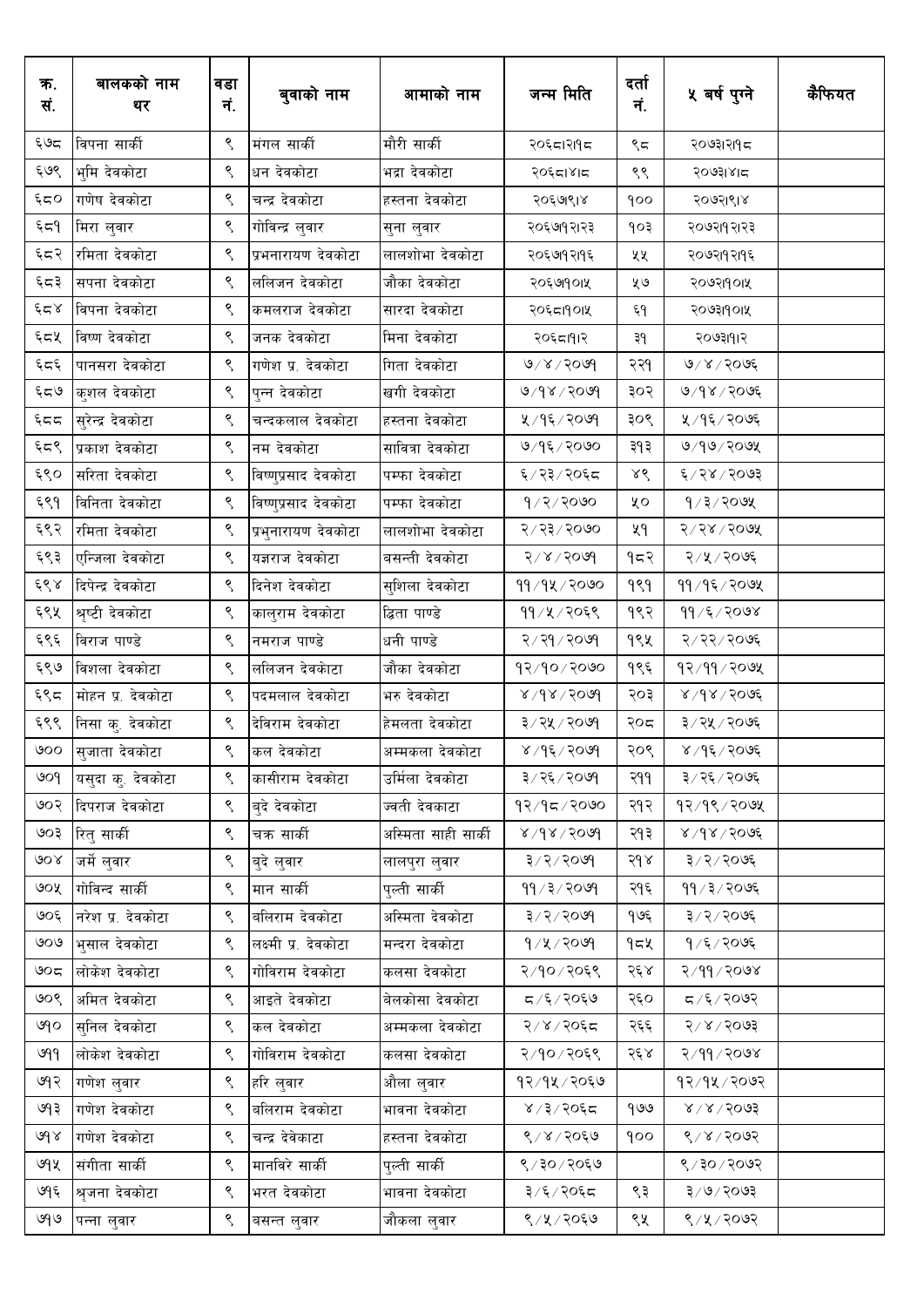| क.<br>सं. | बालकको नाम<br>थर | वडा<br>नं. | बुवाको नाम          | आमाको नाम        | जन्म मिति      | दर्ता<br>नं.  | ५ वर्ष पुग्ने             | कैफियत |
|-----------|------------------|------------|---------------------|------------------|----------------|---------------|---------------------------|--------|
| ७१८       | यमराज देवकोटा    | ९          | प्रभुलाल देवकोटा    | रेशमा देवकोटा    | ६/६/२०६७       | ९६            | ६/६/२०७२                  |        |
| ७१९       | राजु देवकाटा     | ९          | पदमलाल देवकोटा      | रमिता देवकोटा    | २/१८/२०६८      | ९८            | १⁄१८√२०७३                 |        |
| ७२०       | भूमी देवकोटा     | ९          | धन देवकोटा          | भद्रा देवकोटा    | $8/5/20$ ६     | ९९            | 8/8/3003                  |        |
| ७२१       | गणेश देवकोटा     | ९          | चन्द्र देवकोटा      | हस्तना देवकोटा   | ९/४/२०६७       | १००           | 8/8/3009                  |        |
| ७२२       | मिरा लुवार       | ९          | गोविन्द लुवार       | सुना लुवार       | १२⁄ २३⁄ २०६७   | १०३           | $9809 \times 55 \times 9$ |        |
| ७२३       | मनपुरा देवकोटा   | ९          | लक्ष्मण देवकोटा     | श्यामा देवकोटा   | २/८/२०६७       | $\approx$     | २/९/२०७२                  |        |
| ७२४       | सुनिता देवकोटा   | ९          | पंचकुमार देवकोटा    | कौरा देवकोटा     | ३/१/२०६७       | ५३            | ३/१/२०७२                  |        |
| ७२५       | रमिता देवकोटा    | ९          | प्रभुनारायण देवकोटा | बसन्धरा देवकोटा  | १२/१६/२०६७     | ५५            | १२/१६/२०७२                |        |
| ७२६       | सपना देवकोटा     | ९          | ललिजन देवकोटा       | जौका देवकोटा     | १०/५/२०६७      | ५६            | १०/५/२०७२                 |        |
| ७२७       | विपना देवकोटा    | ९          | कमलराज देवकोटा      | सारदा देवकोटा    | १०/५/२०द६      | ξ٩            | १०/६/२०९१                 |        |
| ७२८       | नरेन्द्र देवकोटा | ९          | कवि देवकोटा         | लक्षिमा देवकोटा  | ९/२३/२०६६      | ६२            | 8/38/5000                 |        |
| ७२९       | विष्ण देवकोटा    | ९          | जनक देवकोटा         | मिना देवकोटा     | १/२/२०६८       | ३१            | 9/2/3093                  |        |
| ७३०       | नेशनल देवकोटा    | ९          | प्रकाश देवकोटा      | निर्मला देवकोटा  | ३/१७/२०६९      |               | ३/१८/२०७४                 |        |
| ७३१       | पदम देवकोटा      | ९          | धनरुप देवकोटा       | छन्ता देवकोटा    | ४/१९/२०६द      | ३६            | $8009 \times 10$          |        |
| ७३२       | पवित्रा देवकोटा  | ९          | आइते देवकोटा        | बेलकेशा देवकोटा  | ४/९/२०६९       | ३८            | $8005/90 \times$          |        |
| ७३३       | युनिता देवकोटा   | ९          | भरत देवकोटा         | मुगा देवकोटा     | ४/९/२०६९       | ३९            | $800$ $\sqrt{90}$         |        |
| ७३४       | दुर्पता देवकोटा  | ९          | राम देवकोटा         | पुना देवकोटा     | ४/२/२०६९       | $\lambda$ O   | $8 \times 15 \times 5008$ |        |
| ७३५       | कौशिल्ला देवकोटा | ९          | नारायण देवकोटा      | सर्पधरा देवकोटा  | १०/२१/२०६८     | ४२            | 90/25/2003                |        |
| ७३६       | पारस देवकोटा     | ९          | जम्ब देवकोटा        | अनरुपा देवकोटा   | २/१९/२०६९      | ४३            | $8009 \times 20$          |        |
| ৩३७       | निर्वाचन देवकोटा | ९          | हरिष्ण देवकोटा      | देविसरा देवकोटा  | ३/१८/२०६९      | ५८            | ३/१९/२०७४                 |        |
| ಅ३८       | विराम देवकोटा    | ९          | पदमलाला देवकोटा     | भरु देवकोटा      | २/२८/२०६९      | $\mathcal{E}$ | ३/१/२०७४                  |        |
| ७३९       | खगेन्द्र देवकोटा | ९          | खक देवकोटा          | पुनी देवकोटा     | ४/१४/२०६द      | $\xi \xi$     | ४ ⁄ १५ ⁄ २०७३             |        |
| $\alpha$  | महेश देवकोटा     | ९          | कालुराम देवकोटा     | छिता देवकोटा     | ९/४/२०६८       | ६७            | ९/५/२०७३                  |        |
| ७४१       | सुनिता देवकोटा   | ९          | नमराज देवकोटा       | साविना देवकोटा   | ४/१९/२०६९      | ও६            | $8009 \times 10$          |        |
| ७४२       | वेविकिंग देवकोटा | ९          | यज्ञ देवकोटा        | बसन्ती देवकोटा   | ११ / २२ / २०६८ | ७९            | 99/23/2003                |        |
| ७४३       | चक्र देवकोटा     | ९          | नयाँ देवकोटा        | छन्ता देवकोटा    | १/१७/२०६८      | ζگ            | 9/99/2093                 |        |
| ও১১       | सपना देवकोटा     | ९          | धन देवकोटा          | रेखा देवकोटा     | $9/95/205$ ९   | ९४            | $9/9$ ९/२०७४              |        |
| ७४५       | कमल देवकोटा      | ९          | परिलाल देवकोटा      | रुपा देवकोटा     | ५/२५/२०६९      | qoo           | ५ / २६ / २०७४             |        |
| ७४६       | विस्मता लुवार    | ९          | बुदे लुवार          | दुधकला लुवार     | $8,99/20$ ६९   | २०३           | 8005/94/8                 |        |
| 980       | सुनिता लुवार     | ९          | विरवले लुवरा        | धुवी लुवार       | ११/५/२०६९      | २०५           | 99/5/7008                 |        |
| ও४८       | सुस्मिता देवकोटा | ९          | धनप्रसाद देवकोटा    | भद्धा देवकोटा    | ७/३/२०६९       | २०८           | $0\sqrt{2}\sqrt{500}$     |        |
| ७४९       | मिना सार्की      | ९          | मानसिंगे सार्की     | पुल्ती सार्की    | १२⁄२३⁄२०६९     | २२२           | $93/58$ / 5008            |        |
| ৩५০       | विकास देवकोटा    | ९          | प्रभु देवकोटा       | बसुन्धरा देवकोटा | १०/२/२०६७      | $\propto$     | 90/2/209                  |        |
| ७५१       | जिवन लुवार       | ९          | उदे लुवार           | लालपुरा लुवार    | ९/१८/२०६९      | ۹۹            | $8/9$ / 2018              |        |
| ७५२       | सुनिता देवकोटा   | ९          | डिल्ली देवकोटा      | विमला देवकोटा    | २/३/२०६९       | ۹₹            | 51815008                  |        |
| ७५३       | पदम देवकोटा      | ९          | उदेराम देवकोटा      | छत्ती देवकोटा    | $9/5/20$ ७०    | ٩X            | 9/9/209                   |        |
| 9रे ४     | रमिता देवकोटा    | ९          | बुदे देवकोटा        | जोतीकला देवकोटा  | ११ / ३ / २०६८  | pop           | $99 \times 2003$          |        |
| ७५५       | भरत सार्की       | ९          | लल्ते सार्की        | कल्चु सार्की     | २/१०/२०७०      | १०२           | २/११/२०७५                 |        |
| ७५६       | सपना सार्की      | ९          | त्ल सार्की          | साविता सार्की    | २/७/२०७०       | १०३           | २/८/२०७५                  |        |
| ७५७       | निर देवकोटा      | ९          | काशिराम देवकोटा     | पुष्पा देवकोटा   | ४/२२/२०६८      | ११७           | $8005 \times 55 \times$   |        |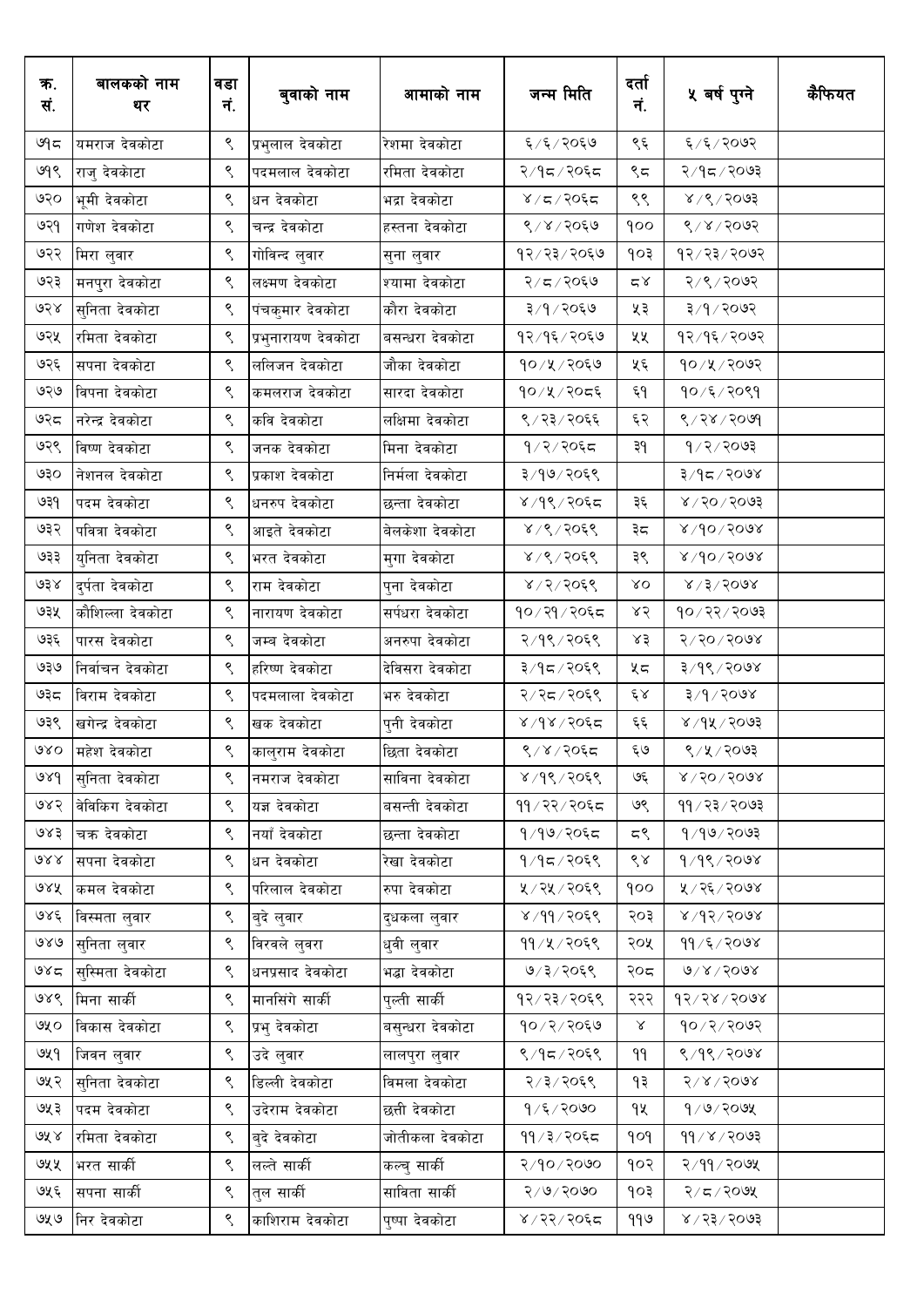| क.<br>सं. | बालकको नाम<br>थर   | वडा<br>नं.             | बुवाको नाम           | आमाको नाम        | जन्म मिति             | दर्ता<br>नं. | ५ वर्ष पुग्ने         | कैफियत |
|-----------|--------------------|------------------------|----------------------|------------------|-----------------------|--------------|-----------------------|--------|
| ৬५८       | प्रमेश्वर देवकोटा  | ९                      | दुर्गराज देवकोटा     | धनीदेवी देवकोटा  | ३/१३/२०६९             | ११८          | $8005 \times 9$ रि    |        |
| ७५९       | दुर्पता देवकोटा    | ९                      | राम देवकोटा          | पुना देवकोटा     | ९/१८/२०६८             | १२३          | $8/9$ ९/२०७३          |        |
| ७६०       | सुविस्ता देवकोटा   | ९                      | चन्द देवकोटा         | राजु देवकोटा     | ६/८/२०६८              | १२४          | ६/९/२०७३              |        |
| ७६१       | ललिजंग देवकोटा     | ९                      | चन्द देवकोटा         | राजु देवकोटा     | 9/25/2000             | १२५          | $9/30/50$ अ           |        |
| ७६२       | सैलजा देवकोटा      | ९                      | सुर्ज देवकोटा        | सुविस्ता देवकोटा | द / २० / २०६९         | १२६          | द ∕ २१ ⁄ २०७४         |        |
| ७६३       | विमला देवकोटा      | ९                      | सुरेश देवकोटा        | कमला देवकोटा     | १/१९/२०७०             | १२७          | $9$ /२०/२०७५          |        |
| کا مجی    | कुमन देवकोटा       | ९                      | हरिकलाल देवकोटा      | धनशोभा देवकोटा   | ३/१९/२०७०             | १२८          | ३/२०/२०७५             |        |
| ७६५       | यान्त्रिका देवकोटा | ९                      | हेमराज देवकोटा       | लक्ष्मि दवकोटा   | ७/२/२०६९              | १२९          | 0/3/5008              |        |
| ७६६       | राजेश देवकोटा      | ९                      | सत्यप्रसाद देवकोटा   | राजु देवकोटा     | ३/१३/२०७०             | १३०          | $3\sqrt{6}$ ४/२०७४    |        |
| ७६७       | दर्शना देवकोटा     | ९                      | पहलमान देवकोटा       | राधिका देवकोटा   | ३/२७/२०६९             | 939          | ३/२८/२०७४             |        |
| ७६८       | पुष्पा देवकोटा     | $\mathord{\mathsf{S}}$ | धर्मराज देवकोटा      | गोरिकला देवकोटा  | ९/२०/२०६९             | १३२          | ९ / २१ / २०७४         |        |
| ७६९       | निर्मला देवकोटा    | ९                      | गंगाराम देवकोटा      | पुन्ना देवकोटा   | १२/१८/२०६९            | १३३          | 93/98/2008            |        |
| ৩৩০       | महारुप देवकोटा     | ९                      | विष्णु देवकोटा       | चाउली देवकोटा    | ११/१४/२०६९            | १३५          | 99/92/2098            |        |
| ७७१       | अमर देवकोटा        | ९                      | परिलाल देवकोटा       | रमा देवकोटा      | द /१२/२०६९            | $d\times$ ś  | द ∕१३∕२०७४            |        |
| ७७२       | स्मृती देवकोटा     | ९                      | जनक देवकोटा          | मनपुरा देवकोटा   | २/११/२०७०             | १६२          | २/१२/२०७५             |        |
| ७७३       | सपना सार्की        | ९                      | तल सार्की            | सुविस्ता सार्की  | २/८/२०७०              | $d\xi$       | २/९/२०७५              |        |
| ७७४       | जिवन सार्की        | ९                      | विर्ख सार्की         | पान्सरा सार्की   | ९/१६/२०६द             | १६५          | ९ ⁄ १७/ २०७३          |        |
| ७७५       | अरुण देवकोटा       | ९                      | तिलराज देवकोटा       | सुनकला देवकोटा   | $8\sqrt{15}$ / $5000$ | १६९          | $8/2/5$ ाउ            |        |
| ७७६       | विविन देवकोटा      | ९                      | प्रजापति देवकोटा     | बेला देवकोटा     | ४ / ३ / २०६८          | 955          | $8\sqrt{8}/50$ ०१     |        |
| ७७७       | प्रमोद देवकोटा     | ९                      | लक्ष्मण देवकोटा      | लाली देवकोटा     | ६/२९/२०६८             | १८९          | ६/३०/२०७३             |        |
| ಅಅಧ       | निर्मल देवकोटा     | ९                      | लक्ष्मण देवकोटा      | लाली देवकोटा     | ३/२६/२०६७             | १९०          | ३/२६/२०७२             |        |
| ७७९       | अरुणा देवकोटा      | ९                      | दमन देवकोटा          | पार्वती देवकोटा  | $8\sqrt{5}/2000$      | १९२          | $8/3/50$ 9X           |        |
| ಅದ೦       | खकेन्द्र देवकोटा   | ९                      | हरिलाल देवकोटा       | धनसरा देवकोटा    | १०/१५/२०६९            | २४३          | $90/9$ ६/२०७४         |        |
| ৩ন্       | विमला देवकोटा      | ९                      | देविराम देवकोटा      | हेमलता देवकोटा   | २/१९/२०७०             | २४४          | २/२०/२०७५             |        |
| ७८२       | खेमराज देवकोटा     | ९                      | मन देवकोटा           | हस्तना देवकोटा   | ४/१८/२०६६             | २५३          | ४ / १९ / २०७१         |        |
| ಅದ ३      | सरिता देवकोटा      | ९                      | विष्णु देवकोटा       | पम्फा देवकोटा    | ६/२३/२०६८             | २५४          | ६/२४/२०७३             |        |
| کا کتا    | सुरता देवकोटा      | ९                      | विशाखर देवकोटा       | कलसी देवकोटा     | ५/१०/२०६६             | २५५          | ५ ⁄ ११ ⁄ २०७१         |        |
| ওন্থ      | संगिता सार्की      | ९                      | मानविरे सार्की       | पुन्नी सार्की    | ९/३०/२०६६             | २५६          | 90/9/909              |        |
| ७८६       | अमृता देवकोटा      | ९                      | आइते देवकोटा         | बेलकेशा देवकोटा  | ८/६/२०६७              | २६०          | $500$ २/ ३/ ८         |        |
| 959       | पवित्रा देवकोटा    | ९                      | आइते देवकोटा         | बेलकेशा देवकोटा  | २/२५/२०७०             | २६१          | २/२६/२०७५             |        |
| ಅದದ       | लोकेश देवकोटा      | ९                      | गोविराम देवकोटा      | कलसा देवकोटा     | २/१०/२०६९             | २६४          | २/११/२०७४             |        |
| 959       | यज्ञराज देवकोटा    | ९                      | जर्म देवकोटा         | दरा देवकोटा      | ३/२५/२०६९             | २६८          | ३/२६/२०७४             |        |
| ७९०       | हसना देवकोटा       | ९                      | जर्म देवकोटा         | दरा देवकोटा      | २/७/२०६७              | २६९          | २/८/२०७२              |        |
| ७९१       | सरीता देवकोटा      | ९                      | विष्णुप्रसाद देवकोटा | पम्फा देवकोटा    | ६/२३/२०६८             | २७०          | ६/२४/२०७३             |        |
| ७९२       | विन्दा देवकोटा     | ९                      | विष्णुप्रसाद देवकोटा | पम्फा देवकोटा    | 9/2/2000              | २७१          | $9/3/20$ ७५           |        |
| ७९३       | जानकी देवकोटा      | ९                      | पदमलाल देवकोटा       | रमिता देवकोटा    | 8/9/2000              | २७२          | $8/90 \times 10^{18}$ |        |
| ७९४       | सन्देश देवकोटा     | ९                      | टिकाराम देवकोटा      | छिता देवकोटा     | 8/99/2000             | २८७          | $8005\sqrt{9}$        |        |
| ७९५       | गोविन्द देवकोटा    | ९                      | बसन्त देवकोटा        | राज् देवकोटा     | ७/२३/२०७०             | २९३          | 9/28/509              |        |
| ७९६       | आम्पुरा देवकोटा    | ९                      | रंग देवकोटा          | तुला देवकोटा     | ९/९/२०७०              | ३०६          | ९/१०/२०७५             |        |
| ७९७       | चादनी देवकोटा      | ९                      | बलिराम देवकोटा       | भावना देवकोटा    | ११ ⁄ ६ ⁄ २०६६         | ३०९          | $99 \times 10$        |        |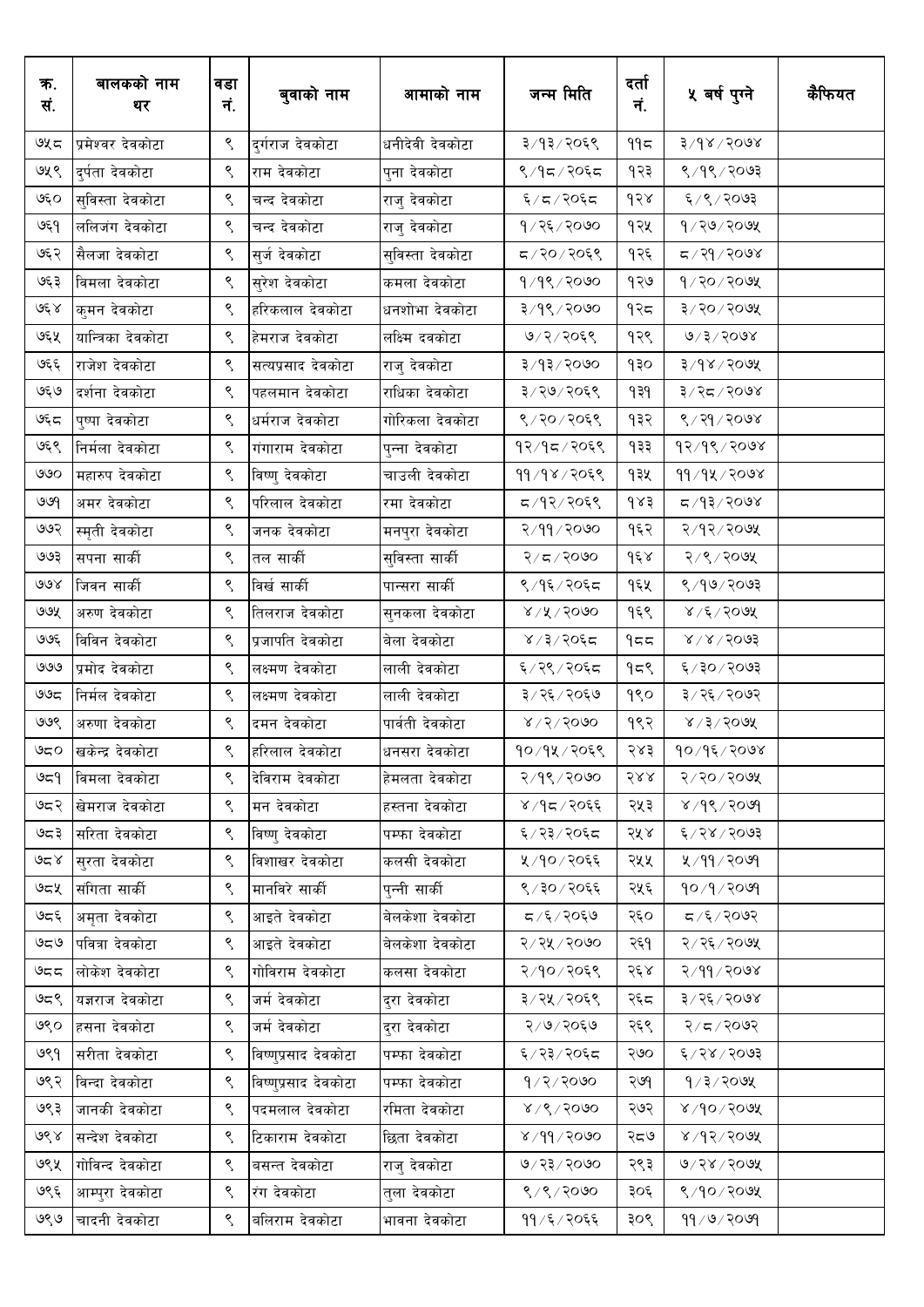| ক.<br>सं.                 | बालकको नाम<br>थर         | वडा<br>नं.             | बुवाको नाम          | आमाको नाम        | जन्म मिति               | दर्ता<br>नं. | ५ वर्ष पुग्ने                 | कैफियत |
|---------------------------|--------------------------|------------------------|---------------------|------------------|-------------------------|--------------|-------------------------------|--------|
| ७९८                       | सरीता देवकोटा            | $\varsigma$            | बलिराम देवकोटा      | भावना देवकोटा    | ४/३०/२०६८               | ३११          | ५ / १ / २०७३                  |        |
| ७९९                       | ममता देवकोटा             | ९                      | बलिराम देवकोटा      | भावना देवकोटा    | ३/१/२०७०                | ३१२          | ३/२/२०७५                      |        |
| $\infty$                  | सृजना देवकोटा            | ९                      | हरिलाल देवकोटा      | धनशोभा देवकोटा   | ९/८/२०७०                | ३१५          | ९/९/२०७५                      |        |
| 504                       | रोशन देवकोटा             | ९                      | अविलाल देवकोटा      | अविसरा देवकोटा   | 8/98/2000               | ३१८          | ९/१५/२०७५                     |        |
| 507                       | मनिसा देवकोटा            | ९                      | जिर देवकोटा         | धनी देवकोटा      | $\sigma/2$ ९/२०७०       | ३१९          | द ⁄१०/२०७५                    |        |
| ८०३                       | महेन्द्र देवकोटा         | ९                      | नकिन्द्र देवकोटा    | नविना देवकोटा    | ६/१६/२०७०               | ३२१          | ६/१७/२०७५                     |        |
| ⊄0∢                       | आइती देवकोटा             | ९                      | टक्क देवकोटा        | पुनी देवकोटा     | ५/९/२०७०                | ३२४          | ५/१०/२०७५                     |        |
| 50x                       | सुनिता देवकोटा           | ९                      | नमराज देवकोटा       | सवित्रा देवकोटा  | १२/१८/२०६८              | ३२५          | 93/98/2003                    |        |
| $\zeta\circ\xi$           | मुक्ति देवकोटा           | $\varsigma$            | टंकप्रसाद देवकोटा   | राधिका देवकोटा   | ११/२/२०७०               | ३३८          | $99 \times 3 \times 200$ श्र  |        |
| $\mathcal{O}(\mathbf{Z})$ | गोपाल देवकोटा            | ९                      | काशिराम देवकोटा     | पुष्पा देवकोटा   | 90/95/200               | 380          | $90/9$ ९/२०७५                 |        |
| $π$ Οπ                    | रमेश देवकोटा             | ९                      | नरपति देवकोटा       | भरता देवकोटा     | ३/१९/२०६८               | ३४२          | ३/२०/२०७३                     |        |
| ८०९                       | भान देवकोटा              | $\varsigma$            | राम देवकोटा         | पुना देवकोटा     | $90\sqrt{9} \times 200$ | ३४७          | $90/9$ k $/$ २०७४             |        |
| $\epsilon$                | हेमराज सार्की            | $\varsigma$            | प्रमे सार्की        | समला सार्की      | 90/93/2000              | ३४८          | $90\sqrt{3} \times 60$        |        |
| 599                       | वविता सार्की             | $\mathord{\mathsf{S}}$ | चंखे सार्की         | चना सार्की       | 8/90/2000               | ३५०          | ९/११/२०७५                     |        |
| 597                       | विरेन्द्र सार्की         | ९                      | विर्ख सार्की        | पान्सरा सार्की   | 8/9/2000                | ३५१          | ९/२/२०७५                      |        |
| द१३                       | एमुना देवकोटा            | ९                      | हरिकृष्ण देवकोटा    | देविसरा देवकोटा  | १२/१९/२०७०              | $\delta$     | $95/50 \times 6$              |        |
| $\approx$ $9 \times$      | गोमा देवकोटा             | ९                      | अनिपाल देवकोटा      | अम्मिका देवकोटा  | २/१५/२०७१               | d58          | २/१६/२०७६                     |        |
| द9५                       | रमिता देवकोटा            | ९                      | प्रभुनारायण देवकोटा | लालशोभा देवकोटा  | २/२३/२०७०               | २२९          | $8005 \times 79$              |        |
| द१६                       | नरेश देवकोटा             | ९                      | बलिराम देवकोटा      | अस्मिता देवकोटा  | ३/२५/२०७१               | १७६          | ३/२५/२०७६                     |        |
| e/5                       | एन्जिला देवकोटा          | ९                      | यज्ञराज देवकोटा     | बसन्ती देवकोटा   | 5006 / 500              | १८२          | २/५/२०७६                      |        |
| $\epsilon$                | सरस्वती देवकोटा          | ९                      | हरिचन्द देवकोटा     | दिपा देवकोटा     | द ∕ १३ ⁄ २०७१           | २३८          | द ⁄ १३ ⁄ २०७६                 |        |
| 595                       | पुजा वि.क.               | ९                      | लालसिंह तुवार       | मांली लुवार      | $90 \times 10$ रि       | २३०          | $90 \times 20 \times 20$ प्रि |        |
| द२०                       | नकिन्द्र लुवार           | $\zeta$                | हिक्मत लुवार        | तारा लुवार       | 6005/804                | २३१          | ६/१४/२०७६                     |        |
| न्द२१                     | रमित देवकोटा             | ९                      | नेत्र देवकोटा       | विमादेवी देवकोटा | 8/9/2000                | १२३          | $8/5/50$ 98                   |        |
|                           | <b>८२२ सिनिल देवकोटा</b> | ९                      | कलराज देवकोटा       | अम्मा देवकोटा    | $8/2/30$ ६८             | ३३१          | 8005/5/8                      |        |
|                           | ⊂२३ विपिन पाण्डे         | $\mathcal{S}$          | खड्क पाण्डे         | जना देवकोटा      | ६/२९/२०७०               | ३३२          | ६/३०/२०७५                     |        |
|                           | द२४ पुष्पराज देवकोटा     | ९                      | जसी देवकोटा         | भरता देवकोटा     | $8009 \times 9$         | ३३३          | ६/९/२०७६                      |        |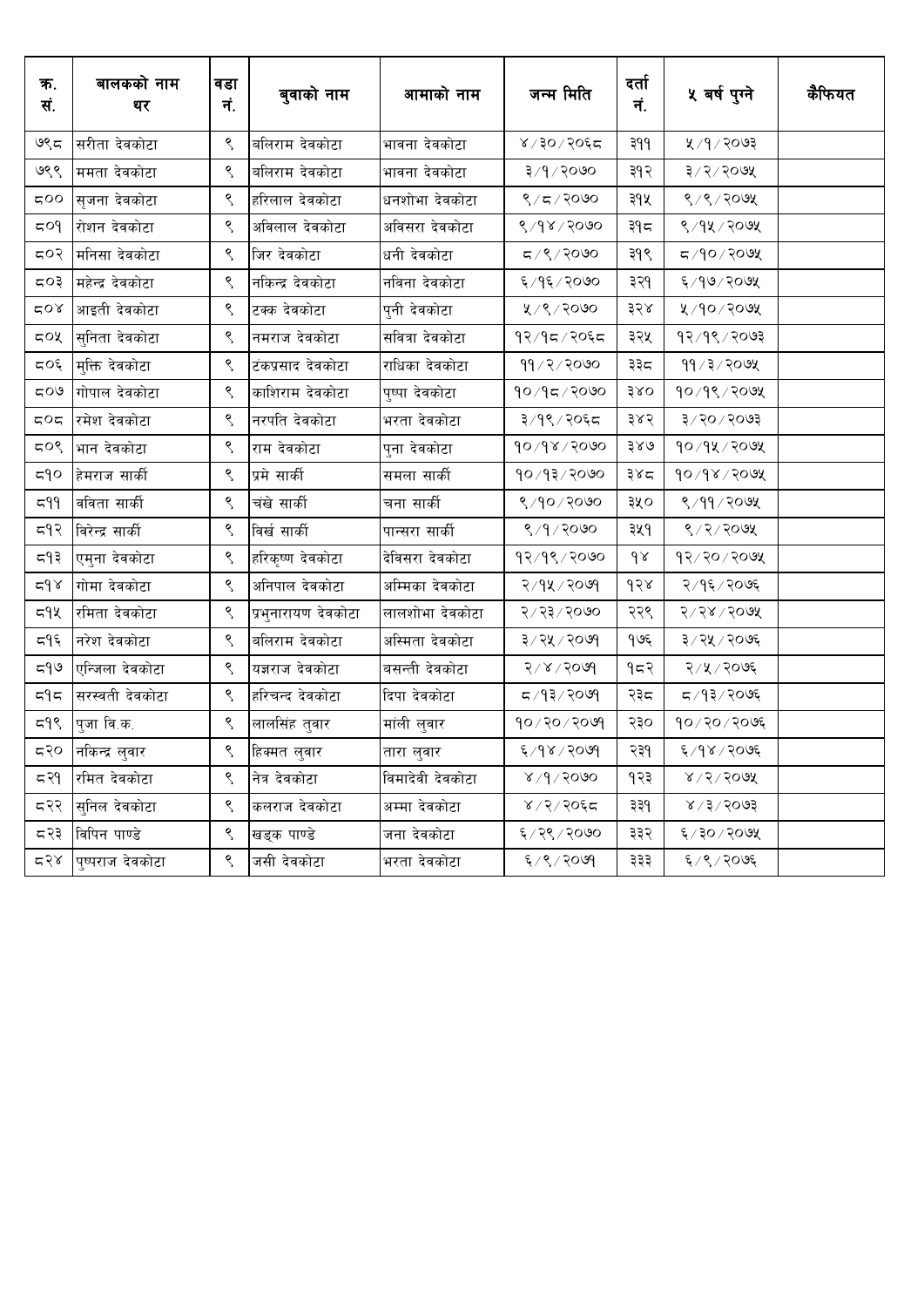# गाँउ विकास समितिको कार्यालय<br>रकु कालीकोट<br>सामाजिक सुरक्षा पाउनेको नामावली

| क.<br>सं.                | नाम थर             | जन्म मिती  | लिंग | वडा<br>नं.   | प्र.प.न                           | ना.प्र.न                      | अभिभावकको<br>नाम   | किसिम | कैफियत  |
|--------------------------|--------------------|------------|------|--------------|-----------------------------------|-------------------------------|--------------------|-------|---------|
| ٩                        | रंगलाल जैसी        | २०१०१०१११  | पु   | २            | ११६५                              |                               | धनजय जैसी          | जेष्ठ | कर्णाली |
| २                        | <u>निलि लु</u> हार | २०१०/१/१४  | म    | $\propto$    |                                   | ८६७/२४०च                      | कणे लुहार          | जेष्ठ | कर्णाली |
| ३                        | कमला वोहोरा        | 99951219   | म    | ٩            | $\frac{1}{2} \frac{1}{2} \lambda$ |                               | मन्दिरे बोहोरा     | जेष्ठ | अन्य    |
| $\propto$                | न्याउले अधिकारी    | 995418120  | पु   | ٩            | ५२                                |                               | डबल अधिकारी        | जेष्ठ | अन्य    |
| Κ                        | कूष्णकला जैसी      | १९९२1४19४  | म    | ٩            | ३३८                               |                               | अमनाथ जैसी         | जेष्ठ | अन्य    |
| $\boldsymbol{\xi}$       | धर्मसिला सुबेदी    | २००२।४।३   | म    | ۹            | $\epsilon_d$                      |                               | धनलाल सुबेदी       | जेष्ठ | कर्णाली |
| $\mathcal{O}$            | देबीदरा जैसी       | २००९       | म    | २            | ९८                                |                               | धनी जैसी           | जेष्ठ | कर्णाली |
| $\overline{\mathsf{c}},$ | रीठु अधिकारी       | 9999914    | म    | ٩            | ९५                                |                               | अमरसिह बोहोरा      | जेष्ठ | अन्य    |
| $\mathord{\mathsf{S}}$   | देबिदरा सुबेदी     | १९९२       | म    | ٩            |                                   | ३८                            | जयरुद सुबेदी       | जेष्ठ | अन्य    |
| qo                       | तुले अधिकारी       | २००३       | पु   | ٩            |                                   | १३५९                          | दिले अधिकारी       | जेष्ठ | कर्णाली |
| ٩٩                       | सौरे अधिकारी       | २००२       | पु   | ٩            |                                   | १३८९                          | गबु अधिकारी        | जेष्ठ | कर्णाली |
| ٩R                       | रामसरा अधिकारी     | २०००       | पु   | ٩            |                                   | २५९                           | सौरे अधिकारी       | जेष्ठ | अन्य    |
| ۹₹                       | जौमा अधिकारी       | १९९७       | पु   | ٩            |                                   | २२०                           | जाड अधिकारी        | जेष्ठ | अन्य    |
| $\delta$                 | जाड अधिकारी        | १९९५       | पु   | $\mathsf{P}$ |                                   | ۹३८७                          | प्रबले अधिकारी     | जेष्ठ | अन्य    |
| qų                       | लक्षीमाने बोहोरा   | २००२       | पु   | ٩            |                                   | $\gamma$ $\beta \beta \gamma$ | बुदे बोहोरा        | जेष्ठ | कर्णाली |
| ۹६                       | नयाराम जौसी        | २००५       | पु   | $\mathsf{P}$ |                                   | १२८२                          | अव्यराम जौसी       | जेष्ठ | कर्णाली |
| $\theta$                 | नानसरा जौसी        | २०००       | म    | ٩            |                                   | १२८९                          | जर्मलाल जौसी       | जेष्ठ | अन्य    |
| $9\pi$                   | शिबलाल सुबेदी      | २००४       | पु   | ٩            |                                   | २८१                           | काशिराम सुबेदी     | जेष्ठ | कर्णाली |
| ٩९                       | सउरे बोहोरा        | २००७       | पु   | ٩            |                                   | १३१५                          | बुदे बोहोरा        | जेष्ठ | कर्णाली |
| २०                       | कालीदास जैसी       | १९९३       | पु   | $\mathsf{P}$ |                                   | १२९१                          | प्रवे जैसी         | जेष्ठ | अन्य    |
| २१                       | हस्तना सुबेदी      | २००५       | म    | $\mathsf{P}$ |                                   | ११७६                          | सिवलाल सुवेदी      | जेष्ठ | कर्णाली |
| २२                       | नानकला अधिकारी     | २००८।२११५  | म    | $\mathsf{P}$ |                                   | $\leq \alpha$                 | मैपति अधिकारी      | जेष्ठ | कर्णाली |
| २३                       | जक्ति जैसी         | २००८1919२  | पु   | $\mathsf{P}$ |                                   | १२८९                          | पर्वे जैसी         | जेष्ठ | कर्णाली |
| २४                       | रोजना बोहोरा       | २००६।११।१० | म    | $\mathsf{P}$ |                                   | ২७                            | ददिमले बोहोरा      | जेष्ठ | कर्णाली |
| २५                       | नन्दाखर न्यौपाने   | १९८५।२१२०  | पु   | २            | २४३                               |                               | प्रबानन्द न्यौपाने | जेष्ठ | अन्य    |
| २६                       | कृपाराम सुवेदी     | 9९८२१४१९   | पु   | २            | ११९३                              |                               | केहेरे सुवेदी      | जेष्ठ | अन्य    |
| ২७                       | पर्वानन्द भट्ट     | 99541914   | पु   | २            | ۹७८                               |                               | पदमा भट्ट          | जेष्ठ | अन्य    |
| २८                       | बचि जैसी           | 99591914   | म    | २            | २.६                               |                               | विरे जैसी          | जेष्ठ | अन्य    |
| २९                       | धनसरा जैसी         | 20091818   | म    | २            | 99X                               |                               | विष्णे जैसी        | जेष्ठ | अन्य    |
| ३०                       | पल्ती जैसी         | १९९९1919६  | म    | २            | 85                                |                               | जयरुद्र जैसी       | जेष्ठ | अन्य    |
| ३१                       | निली न्यौपाले      | २००२।५११५  | म    | २            | $d d \lambda$                     |                               | गोरे न्यौपाने      | जेष्ठ | कर्णाली |
| ३२                       | त्ली भट्ट          | २००१।६११४  | म    | २            | ३९                                |                               | _<br>मन्नाथ भट्ट   | जेष्ठ | अन्य    |
| ३३                       | छिता जैसी          | २००२१११२५  | म    | २            | २६३२                              |                               | मन्नाथ जैसी        | जेष्ठ | कर्णाली |
| 58                       | तुलछा जैसी         | 99991812   | म    | २            | २३३                               |                               | नरी जैसी           | जेष्ठ | अन्य    |
| ३५                       | सुन्दर प्रसाद जैसी | २००६       | पु   | २            |                                   | 9959                          | धने जैसी           | जेष्ठ | कर्णाली |
| ३६                       | चफि भट्ट           | २००६       | म    | २            |                                   | ९२                            | जयप्रसाद भट्ट      | जेष्ठ | कर्णाली |
| २७                       | परशुराम जैसी       | २०००       | पु   | २            |                                   | १२४२                          | लक्षि जैसी         | जेष्ठ | अन्य    |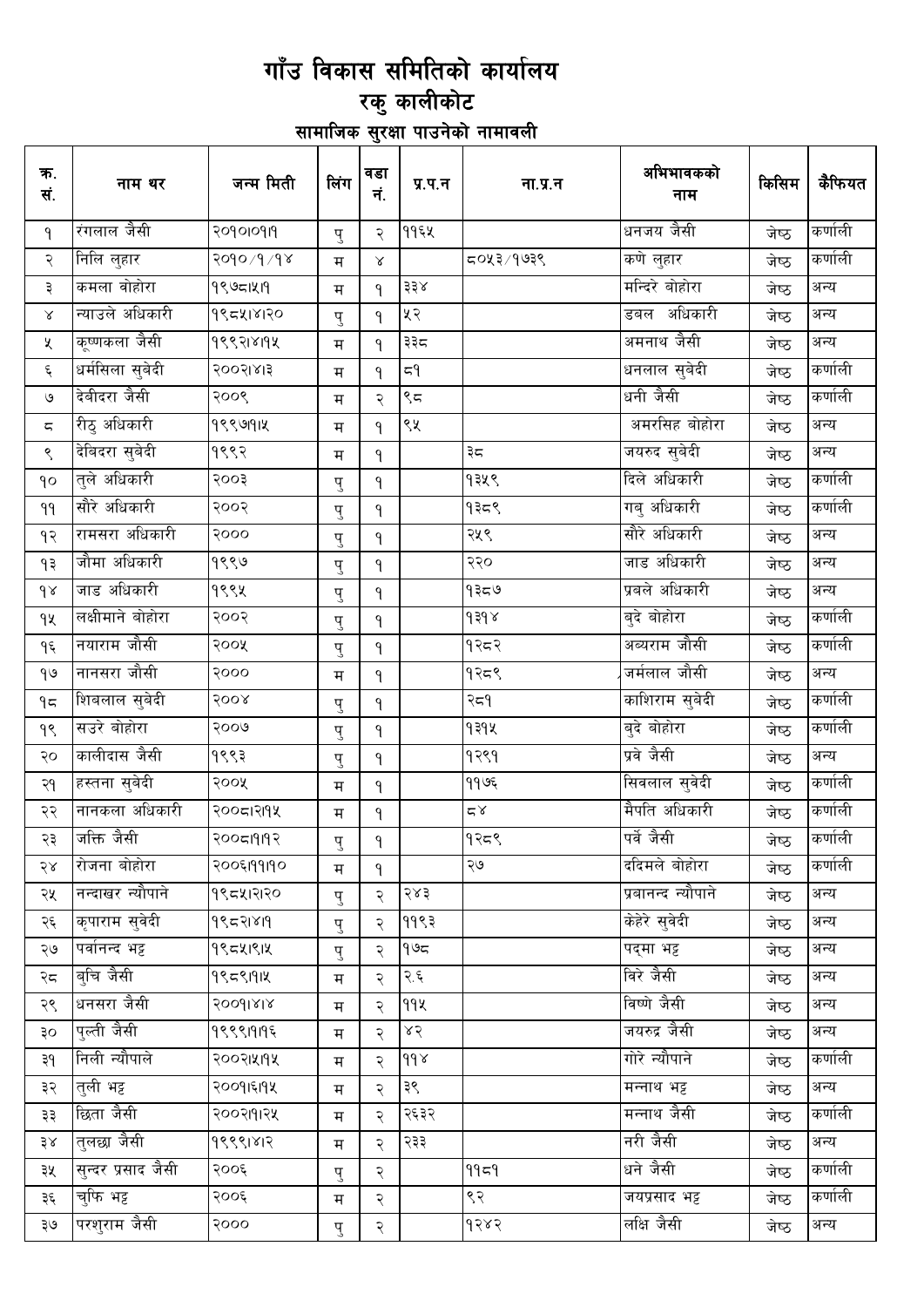| क.<br>सं.                 | नाम थर                 | जन्म मिती     | लिंग                    | वडा<br>नं.               | प्र.प.न | ना.प्र.न             | अभिभावकको<br>नाम   | किसिम | कैफियत  |
|---------------------------|------------------------|---------------|-------------------------|--------------------------|---------|----------------------|--------------------|-------|---------|
| ३८                        | दुधा जैसी              | २००२          | म                       | २                        |         | २५५                  | चन्दा जैसी         | जेष्ठ | कर्णाली |
| ३९                        | दधि जैसी               | 9995          | पु                      | २                        |         | १२१५                 | काले जैसी          | जेष्ठ | अन्य    |
| $\lambda$ O               | अम्मसरा जैसी           | poog          | म                       | २                        |         | ५३१०११६१             | अविराम जैसी        | जेष्ठ | अन्य    |
| 84                        | विष्णदेवी जैसी         | २००२          | पु                      | २                        |         | ९७                   | विष्णु प्रसाद जैसी | जेष्ठ | कर्णाली |
| 85                        | नैनाशोभा जैसी          | १९९२          | म                       | २                        |         | $90\xi$              | जगदेव जैसी         | जेष्ठ | अन्य    |
| x3                        | बलराम भट्ट             | २०१०१५१५      | पु                      | २                        |         | 9309                 | रत्ने भट्ट         | जेष्ठ | कर्णाली |
| $\lambda\lambda$          | उति जैसी               | २००३          | म                       | २                        |         | $\overline{\zeta}$ پ | कृष्णलाल जैसी      | जेष्ठ | कर्णाली |
| ४५                        | धनि जैसी               | २००२          | पु                      | २                        |         | १२२५                 | चन्दे जैसी         | जेष्ठ | कर्णाली |
| $\lambda \xi$             | निली न्यौपाने          | 9990          | म                       | २                        |         | ९९                   | उरादी न्यौपाने     | जेष्ठ | अन्य    |
| $80^{\circ}$              | पुरादी न्यौपाने        | २००४          | पु                      | २                        |         | १२४६                 | प्रभानन्द न्यौपाने | जेष्ठ | कर्णाली |
| 85                        | जयप्रसाद भट्ट          | २००३          | पु                      | २                        |         | २००३                 | चन्द भट्ट          | जेष्ठ | कर्णाली |
| ४९                        | अमना जैसी              | २००२          | म                       | २                        |         | २६१                  | धौलाखर जैसी        | जेष्ठ | कर्णाली |
| ųο                        | क <u>ु</u> ष्णलाल जैसी | १९९८          | पु                      | २                        |         | १३३८                 | नन्दालाल जैसी      | जेष्ठ | अन्य    |
| ५१                        | धौलाखोर जैसी           | 9990          | पु                      | २                        |         | ९०                   | मोती जैसी          | जेष्ठ | अन्य    |
| ५२                        | अभिराम जैसी            | २०००          | पु                      | २                        |         | ११६०                 | मोती जैसी          | जेष्ठ | अन्य    |
| ५३                        | मनसोभा जैसी            | २००२          | $\overline{\mathbf{H}}$ | २                        |         | २६८                  | सुन्दर प्र जैसी    | जेष्ठ | कर्णाली |
| ४४                        | आइति जैसी              | poog          | पु                      | २                        |         | २७०                  | कबिदत जैसी         | जेष्ठ | अन्य    |
| ५५                        | गौरा सुबेदी            | २००६          | म                       | २                        |         | ۹९                   | सर्पनन्द सुबेदी    | जेष्ठ | कर्णाली |
| ५६                        | महामदी जैसी            | 8008          | म                       | २                        |         | १२२                  | रत्ने जैसी         | जेष्ठ | कर्णाली |
| ५७                        | अबिराम देबकोटा         | २००९/४/८      | पु                      | $\overline{\phantom{m}}$ |         | 8515                 | तिल प्र. देबकोटा   | जेष्ठ | कर्णाली |
| ५८                        | उज्बला न्यौपाने        | २००६          | म                       | २                        |         | १७१९।१२२             | गगाराम न्यौपाने    | जेष्ठ | कर्णाली |
| ५९                        | मन्ना सन्ज्याल         | २००१          | म                       | २                        |         | २८                   | कबिदत सन्ज्याल     | जेष्ठ | अन्य    |
| ξO                        | दामोदरा सन्ज्याल       | २००५          | म                       | २                        |         | २५६                  | लाल प्र जैसी       | जेष्ठ | कर्णाली |
| ξ٩                        | बिजा जैसी              | २०००          | म                       | २                        |         | २५३                  | पौराम जैसी         | जेष्ठ | अन्य    |
| ६२                        | आइती देवी संज्याल      | २०१०/२/२०     | पु                      | २                        |         | 9083                 | मनीकर संज्याल      | जेष्ठ | कर्णाली |
| ६३                        | होइजाली जैसी           | १९९८          | म                       | २                        |         | ५२९५ / १३०१          | ददी जैसी           | जेष्ठ | अन्य    |
| $\xi_{\rm A}$             | रत्नमाला जैसी          | २००९१११६      | म                       | २                        |         | ५३११।११६३            | रंगलाल जैसी        | जेष्ठ | कर्णाली |
| ६५                        | चन्द्र प्रसाद जैसी     | २००९।५।५      | पु                      | २                        |         | 9960                 | धन प्रसाद जैसी     | जेष्ठ | कर्णाली |
| چې                        | गंगाराम न्यौपाने       | २००९१११५      | पु                      | २                        |         | १२५६                 | लक्षीराम न्यौपाने  | जेष्ठ | कर्णाली |
| ६७                        | पानसरा सज्याल          | २००३          | म                       | २                        |         | Ę٥                   | पन्खर सज्याल       | जेष्ठ | कर्णाली |
| بخد                       | नामसरा जैसी            | २००८१४३       | म                       | २                        |         | ४२२                  | कालुराम जैसी       | जेष्ठ | कर्णाली |
| ६९                        | जयश् बटाला             | १९७५।६११०     | पु                      | ३                        | ३३०     |                      | उदयराँम जैसी       | जेष्ठ | अन्य    |
| ৩০                        | गारे जैसी              | २०१० / ३ / ३  | पु                      | २                        | १२५८    |                      | साक्षीमले सार्की   | जेष्ठ | कर्णाली |
| ७१                        | मैना दमाई              | १९८७।४१९६     | म                       | ३                        | 557     |                      | मान दमाई           | जेष्ठ | अन्य    |
| ७२                        | गोहोरी तिरुवा          | १९९३।६।७      | म                       | ३                        | ३२२     |                      | रुदबिरे तिरुवा     | जेष्ठ | अन्य    |
| ও३                        | पाचा बटाला             | १९७७६११४      | म                       | ३                        | २३४     |                      | जयसुर बटाला        | जेष्ठ | अन्य    |
| $\delta$                  | राना दमाई              | 995514190     | पु                      | ३                        | ५३८     |                      | गोहोडे दमाई        | जेष्ठ | अन्य    |
| ७५                        | रमाने बटाला            | १९८७१११४      | पु                      | ३                        | २५८०१२३ |                      | मनबिर बटाला        | जेष्ठ | अन्य    |
| بجى                       | मनीकर संज्याल          | २०१० / ३ / ३  | पु                      | २                        | १२९५    |                      | रुद्र संज्याल      | जेष्ठ | कर्णाली |
| $\mathcal{G} \mathcal{G}$ | रुप्सी ल्वार           | २०१० / ३ / १६ | म                       | $\propto$                | ३४८     |                      | संग्रामे लुवार     | जेष्ठ | कर्णाली |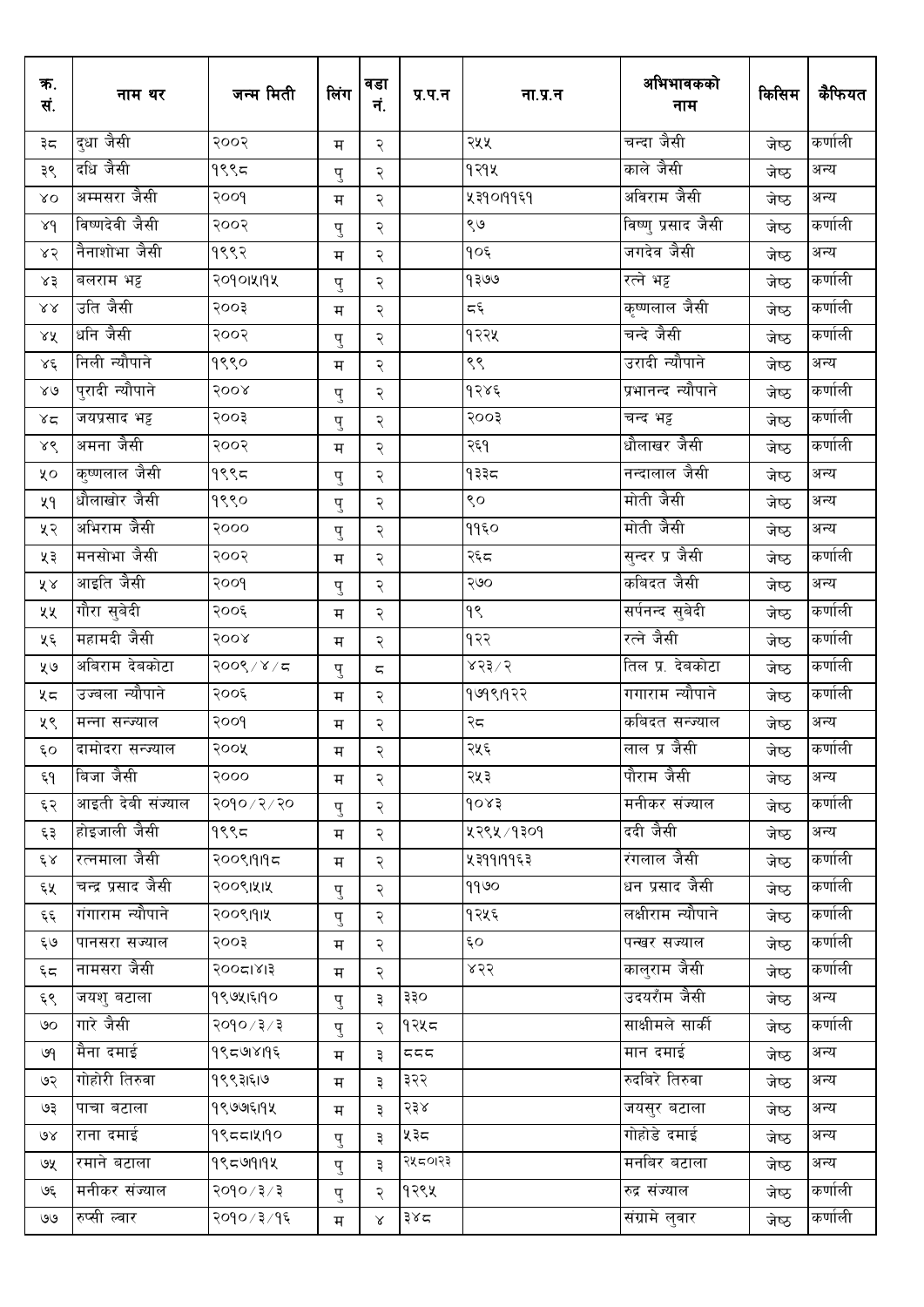| क.<br>सं.                 | नाम थर             | जन्म मिती    | लिंग | वडा<br>नं. | प्र.प.न       | ना.प्र.न | अभिभावकको<br>नाम     | किसिम | कैफियत  |
|---------------------------|--------------------|--------------|------|------------|---------------|----------|----------------------|-------|---------|
| ಅದ                        | पाना दमाई          | 9959190197   | म    | ३          | $\delta$      |          | दन दमाई              | जेष्ठ | अन्य    |
| ७९                        | लालसरी सार्की      | १९८६1५19     | म    | ३          | 38d           |          | मुकन्दे सार्की       | जेष्ठ | अन्य    |
| $\mathtt{C}\mathtt{O}$    | टिपुरी बटाला       | १९८७१११४     | म    | ३          | 688           |          | अवि बटाला            | जेष्ठ | अन्य    |
| 5٩                        | होइजाली दमाई       | २००२।७१२     | म    | ३          | १६६           |          | ऐवान दमाई            | जेष्ठ | कर्णाली |
| द२                        | बेला दमाई          | २०००।५१६     | म    | ३          | ४५५           |          | हर्के दमाई           | जेष्ठ | अन्य    |
| ಧ३                        | बिरजित बटला        | २००७६१११     | पु   | ३          | $\xi \lambda$ |          | अबिलाल बटला          | जेष्ठ | कर्णाली |
| $\mathbb{Z}\, \mathbb{X}$ | <u>उदे ति</u> रुवा | २००२         | पु   | ३          |               | doxx     | खैरे तिरुवा          | जेष्ठ | कर्णाली |
| ದ⊻                        | अज्जने दमाई        | २००४         | पु   | ३          |               | ९३३      | सौरे दमाई            | जेष्ठ | कर्णाली |
| ξج                        | नरे दमाई           | २००२         | पु   | ३          |               | ९७१      | करे दमाई             | जेष्ठ | कर्णाली |
| $\zeta\Im$                | नौले कामी          | २००२         | पु   | ३          |               | 9339     | किथ्थे कामी          | जेष्ठ | कर्णाली |
| 55                        | स्यामा सार्की      | १९८६         | म    | ३          |               | ३२१      | बलविरे सार्की        | जेष्ठ | अन्य    |
| 55                        | सज्जने तिरुवा      | १९९९         | पु   | ३          |               | १३३३     | किथ्थे तिरुवा        | जेष्ठ | अन्य    |
| ९०                        | नामसरा तिरुवा      | २००२         | म    | ३          |               | ds       | गदिउले तिरुवा        | जेष्ठ | कर्णाली |
| ९१                        | गदिउले तिरुवा      | २००२         | पु   | ३          |               | 9803     | रंगे तिरुवा          | जेष्ठ | कर्णाली |
| ९२                        | आइती तिरुवा        | २००२         | म    | ३          |               | ३३२      | काले तिरुवा          | जेष्ठ | कर्णाली |
| ९३                        | भरुने तिरुवा       | २००२         | पु   | ३          |               | २८१      | दिपे तिरुवा          | जेष्ठ | कर्णाली |
| $\delta$                  | रोजना बटाला        | २००१         | म    | ३          |               | ५०५      | रनविर बटाला          | जेष्ठ | अन्य    |
| ९५                        | अम्वादेवी बटाला    | २०००         | म    | ३          |               | ४८९      | रनविर बटाला          | जेष्ठ | अन्य    |
| ९६                        | बले कामी           | २००२         | पु   | ३          |               | २२।१३२६  | लइसिंगे कामी         | जेष्ठ | कर्णाली |
| ९७                        | अज्जने कामी        | २००२         | पु   | ३          |               | २५।१३२४  | लाले कामी            | जेष्ठ | कर्णाली |
| ९८                        | फ्याउची तिरुवा     | २००१         | म    | ३          |               | २०३      | उदय तिरुवा           | जेष्ठ | अन्य    |
| ९९                        | जैविरे सार्की      | १९९२         | पु   | ३          |               | 90x3     | बले सार्की           | जेष्ठ | अन्य    |
| qoo                       | चन्दे दमाई         | goog         | पु   | ३          |               | ४४०४     | कर दमाई              | जेष्ठ | कर्णाली |
| 909                       | सकिली कामी         | $9$ مح       | म    | ३          |               | २००      | माघे कामी            | जेष्ठ | अन्य    |
| १०२                       | धनमल बटला          | २०१० / १ / १ | पु   | ३          |               | ९०९      | जंगे बटाला           | जेष्ठ | कर्णाली |
| १०३                       | जगे सार्की         | २००२         | पु   | ३          |               | ९०९४     | राहसिह साकी          | जेष्ठ | कर्णाली |
| 90x                       | होइजाली सार्की     | १९९८         | म    | ३          |               | ३१८      | जगे साकी             | जेष्ठ | अन्य    |
| १०५                       | सपानन्द सुबेदी     | २००५         | पु   | ٩          |               | 9880     | कूपाराम सुबेदी       | जेष्ठ | कर्णाली |
| १०६                       | आइति तिरुवा        | १९९४         | म    | ३          |               | ८१४      | कप् <b>रे</b> तिरुबा | जेष्ठ | अन्य    |
| 909                       | पौरखे साकी         | २००६         | पु   | ३          |               | १०२५     | खैरे साकी            | जेष्ठ | कर्णाली |
| 905                       | पुनि लुबार         | २००७         | पु   | ३          |               | ५१८      | देउराम लुबार         | जेष्ठ | कर्णाली |
| १०९                       | जैदन बटाला         | २००५         | पु   | ३          |               | ८५७      | जयसुर बटाला          | जेष्ठ | कर्णाली |
| 990                       | मानसिगे साकी       | २०००         | पु   | ३          |               | د∢د      | कपुरे साकी           | जेष्ठ | अन्य    |
| 999                       | मेघे कामी          | २००६         | पु   | ३          |               | 909X     | धनबिरे कामी          | जेष्ठ | कर्णाली |
| 9۹२                       | रत्ने कामी         | २००७         | पु   | ३          |               | ८४४०१७५७ | हरिमले कामी          | जेष्ठ | कर्णाली |
| ۹۹३                       | थोक्चे बटाला       | १९९३1901५    | पु   | ३          | २९७           |          | _<br>जहलसिह बटाला    | जेष्ठ | अन्य    |
| $\delta$                  | ऐबर्ने देबकाटा     | २००९         | पु   | ९          | ३४८           |          | प्रदिपे देबकोटा      | जेष्ठ | कर्णाली |
| 992                       | रमा कामी           | २००८।६।७     | म    | ३          |               | ३४६      | कासे कामी            | जेष्ठ | कर्णाली |
| ११६                       | तुली कामी          | २००४।दा9०    | म    | ३          |               | ४६५      | मेघे कामी            | जेष्ठ | कर्णाली |
| ११७                       | मनसिगे लुबार       | २००८१११०     | पु   | ३          |               | $\alpha$ | साखे लुबार           | जेष्ठ | कर्णाली |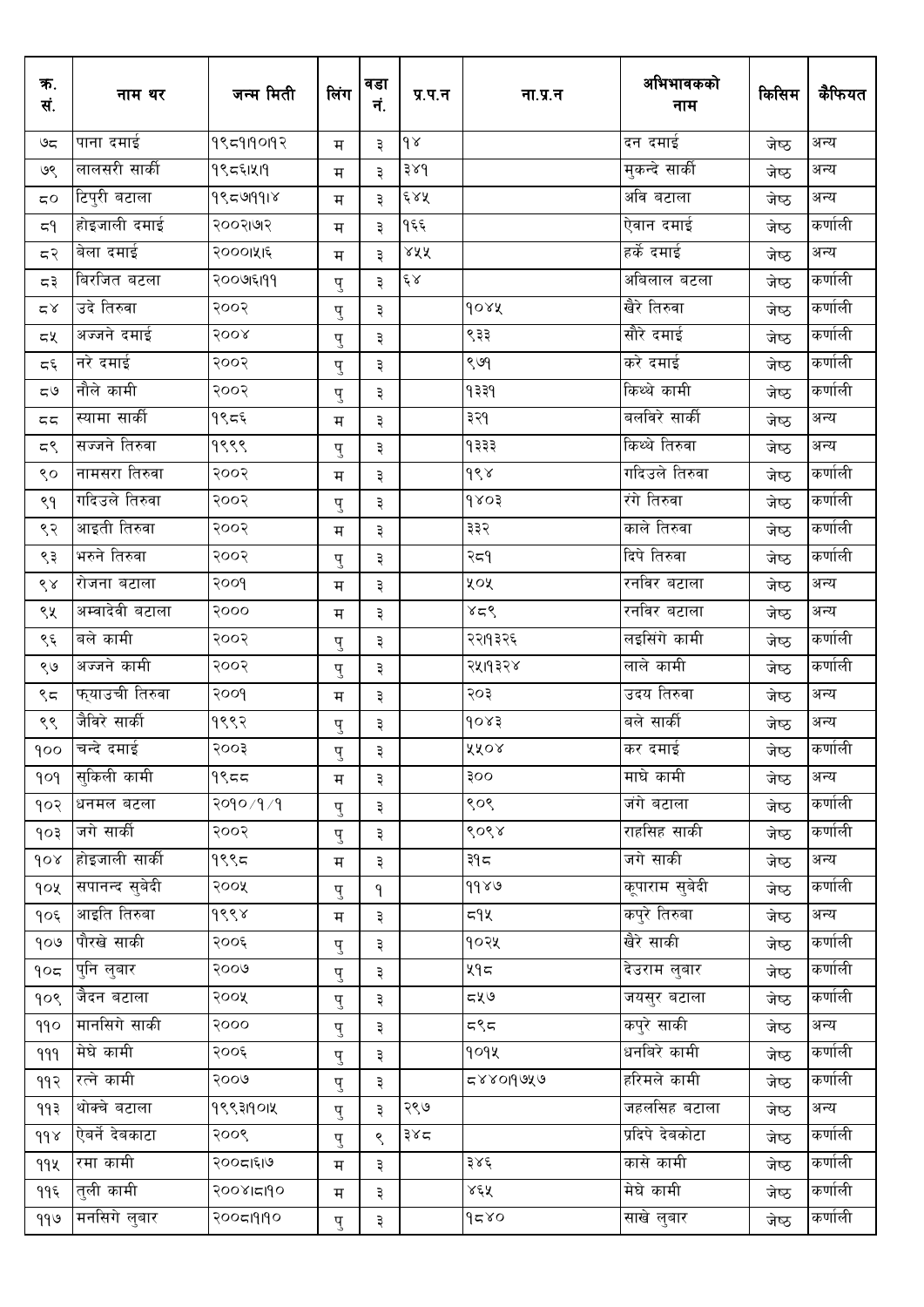| क.<br>सं.        | नाम थर         | जन्म मिती    | लिंग | वडा<br>नं.               | प्र.प.न            | ना.प्र.न    | अभिभावकको<br>नाम | किसिम | कैफियत  |
|------------------|----------------|--------------|------|--------------------------|--------------------|-------------|------------------|-------|---------|
| ११८              | गोहोडे दमाई    | २००२।३१२९    | पु   | ३                        |                    | २४२         | कर दमाई          | जेष्ठ | कर्णाली |
| 99९              | मन्ना दमाई     | २००८199190   | म    | ३                        |                    | १७६४३       | बेरसिंगे दमाई    | जेष्ठ | कर्णाली |
| १२०              | धनरुपा दमाई    | २००२११०१४    | म    | ३                        |                    | १७९२९       | नरे दमाई         | जेष्ठ | कर्णाली |
| १२१              | कलसी देवकोटा   | २००९ / ३ / ५ | म.   | $\overline{\phantom{m}}$ |                    | 989         | पुरीलाल देबकटा   | जेष्ठ | कर्णाली |
| १२२              | बलविरे सार्की  | २००७११११३    | पु   | ३                        |                    | १०४०।२३१    | अमरसिंह सार्की   | जेष्ठ | कर्णाली |
| १२३              | कूषि लुबार     | १९८९।९।५     | पु   | $\propto$                | ३१२                |             | गासे लुबार       | जेष्ठ | अन्य    |
| d58              | लुली गिरी      | 99901419     | म    | $\propto$                | $\frac{4}{3}$ $\!$ |             | कासी गिरी        | जेष्ठ | अन्य    |
| १२५              | जिराशोभा गिरी  | १९९७         | म    | $\propto$                | ३६                 |             | राजकाला गिरी     | जेष्ठ | अन्य    |
| १२६              | जडेनी नेपाली   | १९८७।२०      | म    | $\propto$                | ३५                 |             | धनबिरे नेपाली    | जेष्ठ | अन्य    |
| १२७              | लालदरी सार्की  | २००३।८११     | म    | $\propto$                | $\lambda d$        |             | प्रबले साकी      | जेष्ठ | कर्णाली |
| १२८              | चिम्सी सार्की  | २००३१२११२    | म    | $\propto$                | ३६०                |             | कपुरे साकी       | जेष्ठ | कर्णाली |
| १२९              | छता सार्की     | २००१।२१९६    | म    | $\propto$                | 958                |             | पिथे साकी        | जेष्ठ | अन्य    |
| १३०              | सुकी सार्की    | २००३१११५     | म    | $\propto$                | ३२                 |             | हेथे साकी        | जेष्ठ | कर्णाली |
| 959              | चिमा सार्की    | २००३१२११५    | म    | $\propto$                | १७६                |             | अजे साकी         | जेष्ठ | कर्णाली |
| १३२              | सुकी सार्की    | २००२११२११४   | म    | $\propto$                | ३२                 |             | बले सकी          | जेष्ठ | कर्णाली |
| 933              | पाना गिरी      | २००२।५११३    | म    | $\propto$                | २९५                |             | कुपे गिरी        | जेष्ठ | कर्णाली |
| ds               | उज्बला लुबार   | १९९५।७९      | म    | $\propto$                | ३६५                |             | बले लुबार        | जेष्ठ | अन्य    |
| १३५              | अबगति सार्की   | १९९०         | म    | $\propto$                |                    | $\delta$    | जैमले साकी       | जेष्ठ | अन्य    |
| १३६              | सज्जन गिरी     | १९८७         | म    | $\propto$                |                    | ५०१         | बुचे गिरी        | जेष्ठ | अन्य    |
| १३७              | लाछु गिरि      | २०१०।५११०    | म    | $\propto$                |                    | ६१३०२५।१४९  | नर गिरी          | जेष्ठ | कर्णाली |
| १३८              | रनबिर बटाला    | २०१०/४/८     | पु   | ३                        |                    | १∕१३८१      | गुमानसिह बटाला   | जेष्ठ | कर्णाली |
| १३९              | कुष्णकला गिरी  | १९९९         | म    | $\propto$                |                    | १२५         | कासी गिरी        | जेष्ठ | अन्य    |
| $\delta$         | कासी गिरी      | २००२         | पु   | $\times$                 |                    | ९४७         | धर्म गिरी        | जेष्ठ | कर्णाली |
| $\delta \lambda$ | बिष्णुकली गिरी | १९९७         | म    | $\propto$                |                    | ९५८         | लक्ष्मी गिरी     | जेष्ठ | अन्य    |
| 985              | लल्ते साकी     | २००२         | पु   | $\propto$                |                    | १०३०        | लाले साकी        | जेष्ठ | कर्णाली |
| 483              | कहरे लुबार     | २००२         | पु   | $\propto$                |                    | ५५७         | रनसिह लुबार      | जेष्ठ | कर्णाली |
| $\delta x$       | बिष्णु गिरी    | २००३         | पु   | $\propto$                |                    | १०२         | भोतेगिरी         | जेष्ठ | कर्णाली |
| gry              | उदयराम गिरी    | १९९८         | पु   | $\propto$                |                    | ८९०         | ज्योति गिरी      | जेष्ठ | अन्य    |
| १४६              | जाइफल गिरी     | २००४         | म    | $\propto$                |                    | ८७९         | उदराम गिरी       | जेष्ठ | कर्णाली |
| 980              | कमारे साकी     | १९९२         | पु   | $\propto$                |                    | ও১১         | बिरबले साकी      | जेष्ठ | अन्य    |
| 985              | निली साकी      | २००१         | म    | $\propto$                |                    | $\gamma$ ey | कमारे साकी       | जेष्ठ | अन्य    |
| १४९              | सौरे साकी      | २००१         | पु   | $\propto$                |                    | X           | रत्ने साकी       | जेष्ठ | अन्य    |
| १५०              | भरुने गिरी     | २००१         | पु   | $\propto$                |                    | २८९         | अकरे गिरी        | जेष्ठ | अन्य    |
| 929              | नरु गिरी       | १९९३         | पु   | $\propto$                |                    | ७९५         | धनरुप गिरी       | जेष्ठ | अन्य    |
| १५२              | भिडि साकी      | 800R         | म    | $\propto$                |                    | ४२३         | उज्जले साकी      | जेष्ठ | कर्णाली |
| १५३              | अकामे नेपाली   | २००३         | पु   | $\propto$                |                    | γ≂ρ         | कपुरे नेपाली     | जेष्ठ | कर्णाली |
| dX               | सुना दमाइ      | १९९३         | म    | $\propto$                |                    | ५२७         | लक्षीमाने दमाइ   | जेष्ठ | अन्य    |
| १५५              | सरु देवकोटा    | २००९।०६।०८   | म    | ९                        |                    | ६११०२५।८८६  | अइबरने देबकोटा   | जेष्ठ | कर्णाली |
| १५६              | थुमरा बटाला    | २००५         | म    | $\propto$                |                    | ५०१         | जयधन बटाला       | जेष्ठ | कर्णाली |
| १५७              | बले साकी       | २०००         | पु   | $\propto$                |                    | १०५०        | मकुन्ते साकी     | जेष्ठ | अन्य    |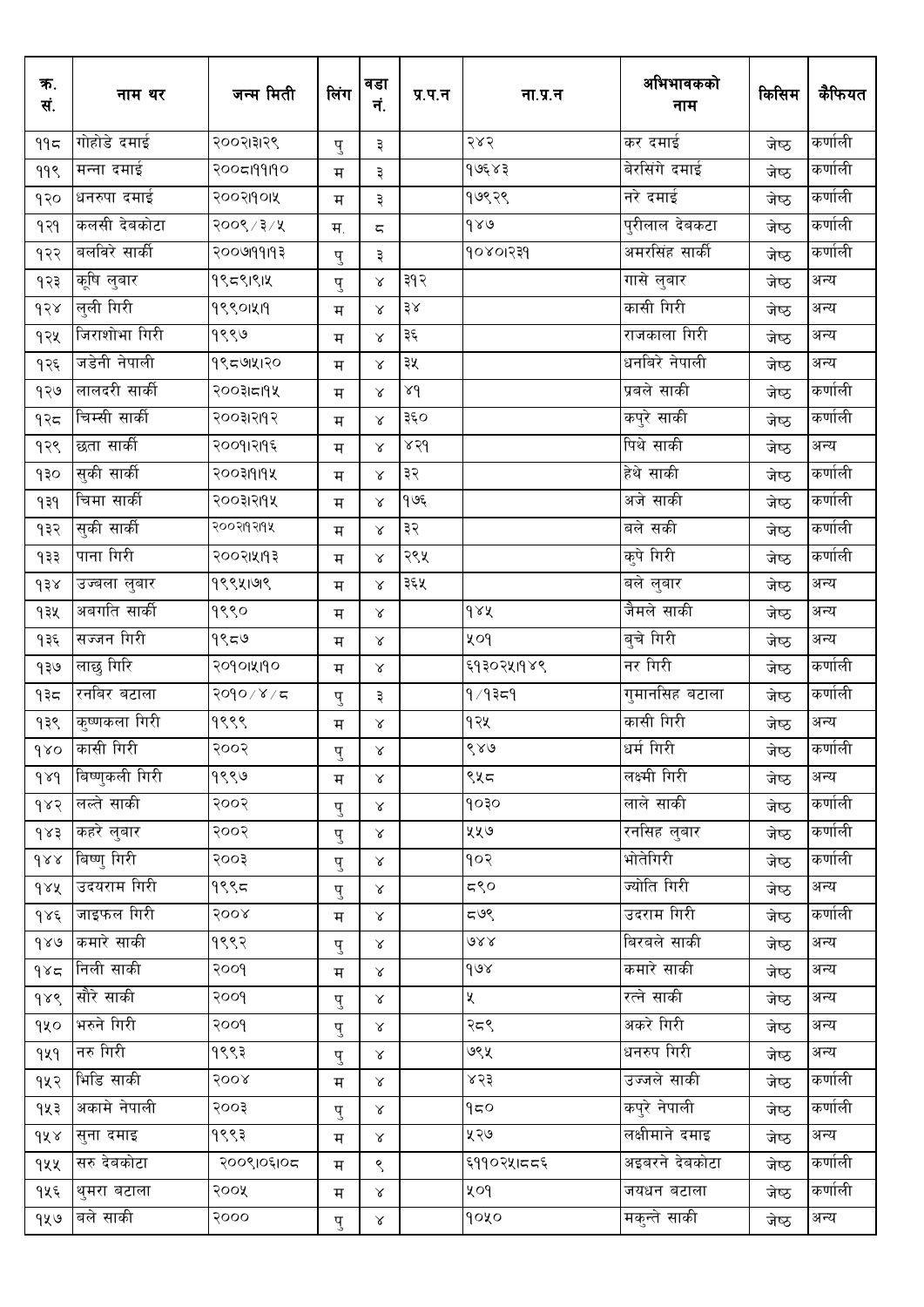| क.<br>सं.           | नाम थर         | जन्म मिती            | लिंग               | वडा<br>नं.            | प्र.प.न | ना.प्र.न                              | अभिभावकको<br>नाम        | किसिम | कैफियत  |
|---------------------|----------------|----------------------|--------------------|-----------------------|---------|---------------------------------------|-------------------------|-------|---------|
| १५८                 | गोहोडी लुबार   | १९९४                 | पु                 | $\propto$             |         | dx                                    | रनसिह लुबार             | जेष्ठ | अन्य    |
| १५९                 | जसि साकी       | २००५                 | म                  | Χ                     |         | ८२५                                   | आइते साकी               | जेष्ठ | कर्णाली |
| १६०                 | सिदरा साकी     | २००५                 | पु                 | $\propto$             |         | $9$ ९८                                | रते साकी                | जेष्ठ | कर्णाली |
| १६१                 | हरी जैसि       | २००९/११/१४           | पु                 | २                     |         | ११८३                                  | धने जैसि                | जेष्ठ | कर्णाली |
| १६२                 | लछु गिरी       | २०१०/४/९             | म                  | $\propto$             |         | $\delta \lambda$                      | नर गिरी                 | जेष्ठ | कर्णाली |
| १६३                 | जहरे साकी      | २००२                 | पु                 | $\propto$             |         | ९९७                                   | सगुने साकी              | जेष्ठ | कर्णाली |
| $d\xi$              | नन्द गिरी      | १९८९                 | पु                 | $\propto$             |         | द६५                                   | बुचे गिरी               | जेष्ठ | अन्य    |
| १६५                 | घुगुरी साकी    | २००२                 | म                  | $\propto$             |         | <u> १०२५।८४९२।१७०७</u>                | आइती साकी               | जेष्ठ | कर्णाली |
| १६६                 | बल गिरी        | २००५                 | पु                 | $\propto$             |         | ९५०                                   | जगे गिरी                | जेष्ठ | कर्णाली |
| १६७                 | जइरामे साकी    | २००६                 | पु                 | $\propto$             |         | ہ≃ی (                                 | पौरखे साकी              | जेष्ठ | कर्णाली |
| 959                 | मनामे सुनार    | २००३                 | पु                 | $\propto$             |         | Ŗ.                                    | कपुरे सुनार             | जेष्ठ | कर्णाली |
| १६९                 | बुदे लुबार     | १९९२                 | पु                 | $\propto$             |         | ७२३                                   | साउने लुबार             | जेष्ठ | अन्य    |
| 900                 | धौले सार्की    | २००८११०१३            | पु                 | $\propto$             |         | goox                                  | विरे सार्की             | जेष्ठ | कर्णाली |
| 909                 | कालु लुवार     | २००८।६१९             | पु                 | $\propto$             |         | $\tilde{\Lambda}$ & $\tilde{\Lambda}$ | मैपति लुवार             | जेष्ठ | कर्णाली |
| १७२                 | भद्रे सार्की   | २००७७ न              | पु                 | $\propto$             |         | 985                                   | प्रबले सार्की           | जेष्ठ | कर्णाली |
| १७३                 | थुर जैसि       | $800$ $\times$ $600$ | म                  | २                     |         | १७६२९ / १८ ८६                         | हरि जैसि                | जेष्ठ | कर्णाली |
| $\delta$            | अवगती नेपाली   | २००२                 | म                  | $\propto$             |         | २०७                                   | अकामे नेपाली            | जेष्ठ | कर्णाली |
| १७५                 | सरु बुढा       | १९९९                 | पु                 | X                     |         | ४८४                                   | बिची बुढा               | जेष्ठ | अन्य    |
| १७६                 | पुल्ती बिष्ट   | २००१।५११२            | म                  | X                     | ६४९     |                                       | जतु बिष्ट               | जेष्ठ | अन्य    |
| १७७                 | नौले बिष्ट     | १९८५।८७              | पु                 | X                     | ६९३     |                                       | यामले बिष्ट             | जेष्ठ | अन्य    |
| ۹७८                 | कुसा गोराल     | २०१०।५११०            | म                  | ३                     | ३०६     | ६११०२५।३०६                            | डिल्ली गोराल            | जेष्ठ | कर्णाली |
| १७९                 | प्रबेश बिष्ट   | १९८६१४१५             | $\hat{\mathbf{d}}$ | χ                     | ६०४     |                                       | करविर वुढा              | जेष्ठ | अन्य    |
| 950                 | सकेनी बुढा     | १९९७                 | म                  | χ                     | ३७      |                                       | तत्र वुढा               | जेष्ठ | अन्य    |
| ۹≂۹                 | किष्णा बुढा    | १९९९                 | म                  | ৼ                     | ४३      |                                       | नर वुढा                 | जेष्ठ | अन्य    |
| १८२                 | श्याकला बुढा   | १९९९।१२।३            | म                  | $\mathbf{\mathsf{X}}$ | ५१      |                                       | टेक बहादुर वुढा         | जेष्ठ | अन्य    |
| ੧≂३                 | सदन बुढा       | २००५                 | पु                 | X.                    |         | ६८३                                   | जात्रा वुढा             | जेष्ठ | कर्णाली |
| $\gamma$ ج $\gamma$ | इन्दसरा बुढा   | १९९७                 | म                  | ৼ                     |         | pr                                    | देउराम वुढा             | जेष्ठ | अन्य    |
| १८५                 | सर्प कला विष्ट | २००१                 | म                  | ৼ                     |         | 688                                   | जया वुढा                | जेष्ठ | अन्य    |
| १८६                 | मनि राज वुढा   | १९९७                 | पु                 | ৼ                     |         | ६९७                                   | जोखे वुढा               | जेष्ठ | अन्य    |
| 959                 | मारसिंह वुढा   | १९९८                 | पु                 | X.                    |         | ६२९                                   | रनसिंह वुढा             | जेष्ठ | अन्य    |
| 959                 | सतलसिंह वुढा   | १९९७                 | पु                 | X                     |         | २८०                                   | धर्म राज वुढा           | जेष्ठ | अन्य    |
| 959                 | नौलासिंह वुढा  | २००४                 | पु                 | X.                    |         | ρρ                                    | क् <b>मान सिह वु</b> ढा | जेष्ठ | कर्णाली |
| १९०                 | जसिह विष्ट     | १९९४                 | पु                 | X                     |         | 60x                                   | रत्नसिह वुढा            | जेष्ठ | अन्य    |
| ۹९۹                 | अम्मा वुढा     | २०००                 | म                  | X                     |         | ५४३                                   | <u>नरसिंह व</u> ुढा     | जेष्ठ | अन्य    |
| १९२                 | अभिमान विष्ट   | २००४                 | पु                 | Κ                     |         | ६३८                                   | परविरे वुढा             | जेष्ठ | कर्णाली |
| १९३                 | सुनकेसा विष्ट  | १९९८                 | म                  | ৼ                     |         | ६९०                                   | नौले विष्ट              | जेष्ठ | अन्य    |
| dsx                 | धनमल वियट      | 8008                 | पु                 | X                     |         | ५९२                                   | हर्के विष्ट             | जेष्ठ | कर्णाली |
| १९५                 | जहले विष्ट     | १९९७                 | पु                 | X.                    |         | ६२३                                   | करविरे विष्ट            | जेष्ठ | अन्य    |
| १९६                 | माता विसि      | २००७                 | म                  | X                     |         |                                       | गोविन्द विसि            | जेष्ठ | कर्णाली |
|                     | १९७ पुनि विसि  | २००४                 | पु                 | ৼ                     |         | ५८९                                   | गोविन्द विसि            | जेष्ठ | कर्णाली |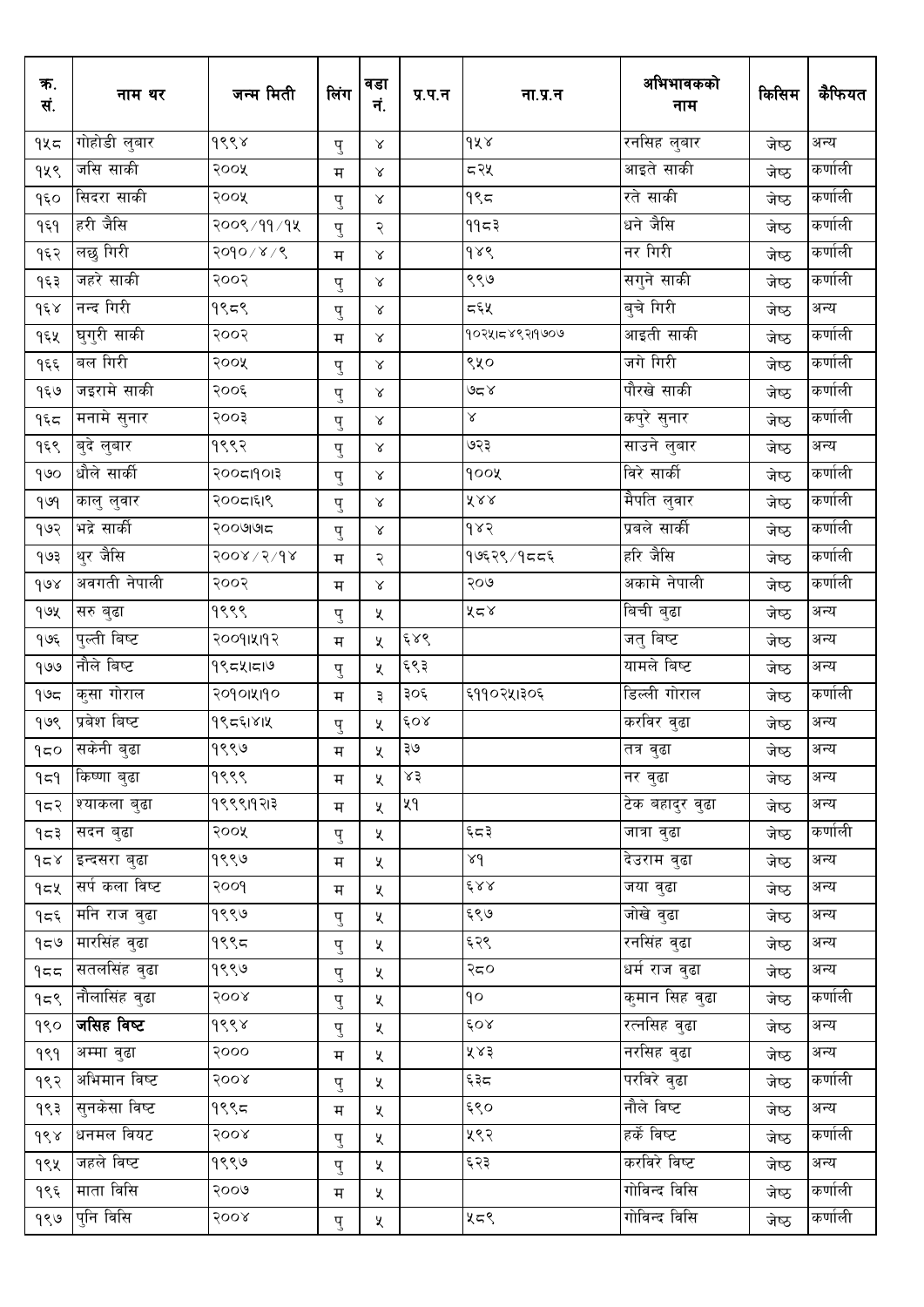| क.<br>सं. | नाम थर                    | जन्म मिती | लिंग   | वडा<br>नं.         | प्र.प.न       | ना.प्र.न   | अभिभावकको<br>नाम   | किसिम | कैफियत  |
|-----------|---------------------------|-----------|--------|--------------------|---------------|------------|--------------------|-------|---------|
| १९८       | सर्केनि वुढा              | २००४      | पु     | X                  |               | وْد ۾      | सज्ज्न वुढा        | जेष्ठ | कर्णाली |
| १९९       | दिपा बुढा                 | २००२      | म      | χ                  |               | ५६७        | जय बुढा            | जेष्ठ | कर्णाली |
| २००       | रतने बुढा                 | २००७१२११० | पु     | X                  |               | ६४९        | कमासिंह बुढा       | जेष्ठ | कर्णाली |
| २०१       | <sub>।</sub> सुनकेश बुढा  | २००८१४११३ | म      | Χ                  |               | ६१३०२५।६८२ | रतने बुढा          | जेष्ठ | कर्णाली |
| २०२       | अने बुढा                  | २००७२१२०  | पु     | X                  |               | ७०४        | देउराम बुढा        | जेष्ठ | कर्णाली |
| २०३       | साउनी बिष्ट               | २००२।५११५ | म      | Χ                  |               | ११३        | ऐमान विष्ट         | जेष्ठ | कर्णाली |
| २०४       | पौराम विष्ट               | 200518190 | पु     | X                  |               | ६००        | खडे विष्ट          | जेष्ठ | कर्णाली |
| २०५       | चल्ली बुढा                | २००९।३११५ | म      | Κ                  |               | ξ≂۹        | नौलासिं बुढा       | जेष्ठ | कर्णाली |
| २०६       | भैरे बुढा                 | २००८।३११३ | पु     | X                  |               | ५८२        | कमारे बुढा         | जेष्ठ | कर्णाली |
| २०७       | सुनकेसा वुढा              | 9९८२1९19  | म      | ६                  | २३            |            | रवि वुढा           | जेष्ठ | अन्य    |
| २०८       | रत्ना वुढा                | १९८९1२1५  | म      | ६                  | ६२३           |            | नैने वुढा          | जेष्ठ | अन्य    |
| २०९       | धनराज वुढा                | २०१०।     | पु     | χ                  | ७४।०३७        |            | देवराज वुढा        | जेष्ठ | कर्णाली |
| २१०       | गगौला वुढा                | १९९०      | पु     | ६                  |               | ५६१        | मोहन वुढा          | जेष्ठ | अन्य    |
| २११       | देविधरा वुढा              | २००१।८११  | म      | ६                  | २७            |            | लक्ष बुढा          | जेष्ठ | अन्य    |
| २१२       | पाचा वुढा                 | १९९७११५   | म      | ६                  | $\mathcal{S}$ |            | अगेविर वुढा        | जेष्ठ | अन्य    |
| २१३       | साउने वुढा                | २००२१११२५ | पु     | ६                  | 648           |            | दलु वुढा           | जेष्ठ | कर्णाली |
| २१४       | पानसरा वुढा               | २००२१११९४ | म      | ६                  | ६५९           |            | दिप ब. वुढा        | जेष्ठ | कर्णाली |
| २१५       | नैने वुढा                 | २००५      | पु     | ६                  |               |            | सुर्य वुढा         | जेष्ठ | कर्णाली |
| २१६       | अभिनन्यु बुढा             | १९९९      | पु     | ६                  |               | ५४८        | सुविदर बुढा        | जेष्ठ | अन्य    |
| २१७       | चैति बुढा                 | २००२      | म      | ६                  |               | ४४९        | अभिमाने बुढा       | जेष्ठ | कर्णाली |
| २१८       | जसमल बुढा                 | २००१      | पु     | ६                  |               | ४४०        | धने बुढा           | जेष्ठ | अन्य    |
| २१९       | औदा बुढा                  | २००४      | म      | ६                  |               | ५५१        | जसमल बुढा          | जेष्ठ | कर्णाली |
| २२०       | बिसम बुढा                 | २००१      | प<br>ٺ | ٤,                 |               | ५५८        | गघ्विर ब्ढा        | जेष्ठ | अन्य    |
| २२१       | मनकला बुढा                | २००३      | म      | ६                  |               | QXQ        | .<br>नरपति बुढा    | जेष्ठ | कर्णाली |
| २२२       | नरपति बुढा                | २००५      | पु     | ६                  |               | ५२९        | मने बुढा           | जेष्ठ | कर्णाली |
| २२३       | मनपुरा बुढा               | २००४      | म      | $\boldsymbol{\xi}$ |               | X X O      | ऐन बुढा            | जेष्ठ | कर्णाली |
| २२४       | जसु बुढा                  | २००६      | म      | $\boldsymbol{\xi}$ |               | ५५९        | विश्वरुप बुढा      | जेष्ठ | कर्णाली |
| २२५       | मनबिर बुढा                | २००६      | पु     | Ę                  |               | ५७७        | सतले बुढा          | जेष्ठ | कर्णाली |
| २२६       | <sub>।</sub> देउरुपा बुढा | २००४      | म      | $\boldsymbol{\xi}$ |               | ५६६        | नया बुढा           | जेष्ठ | कर्णाली |
| २२७       | अभिसरा बुढा               | २००४      | म      | ६                  |               | ४४४        | मनविर बुढा         | जेष्ठ | कर्णाली |
| २२८       | औला बुढा                  | २००९।४।७  | म      | ६                  |               | २६३        | दुर्गा बहादुर बुढा | जेष्ठ | कर्णाली |
| २२९       | होइजाली बुढा              | २००८।३११८ | म      | ६                  |               | ११३७३।२१७१ | अइवान्ने बुढा      | जेष्ठ | कर्णाली |
| २३०       | सर्पा बुढा                | २००८।१०१८ | म      | ६                  |               | ५५९        | ददि बुढा           | जेष्ठ | कर्णाली |
| २३१       | जाइफल बुढा                | २००७।३१९९ | म      | ६                  |               | ५२८1२१८३   | अजविर बुढा         | जेष्ठ | कर्णाली |
| २३२       | जसु बुढा                  | २००९।१।२६ | म      | $\boldsymbol{\xi}$ |               | १०७८५।१८१८ | नरेन्द्र बुढा      | जेष्ठ | कर्णाली |
| २३३       | अनुरुप देबकोटा            | २०१०।६११४ | पु     | ও                  |               | २८९        | चन्द देवकोटा       | जेष्ठ | कर्णाली |
| २३४       | दिल् देवकोटा              | २००२      | पु     | ও                  |               | १५२        | धनपति देवकोटा      | जेष्ठ | कर्णाली |
| २३५       | जसिराम देबकोटा            | २००४      | पु     | ও                  |               | ९२         | धर्म देवकोटा       | जेष्ठ | कर्णाली |
| २३६       | आइति देबकाटा              | २००३      | म      | $\circ$            |               | ३६५        | जगेराम देवकोटा     | जेष्ठ | कर्णाली |
| २३७       | सुन्दर देबकोटा            | १९९६      | पु     | $\mathcal{O}$      |               | ७०         | देवकृष्ण देवकोटा   | जेष्ठ | अन्य    |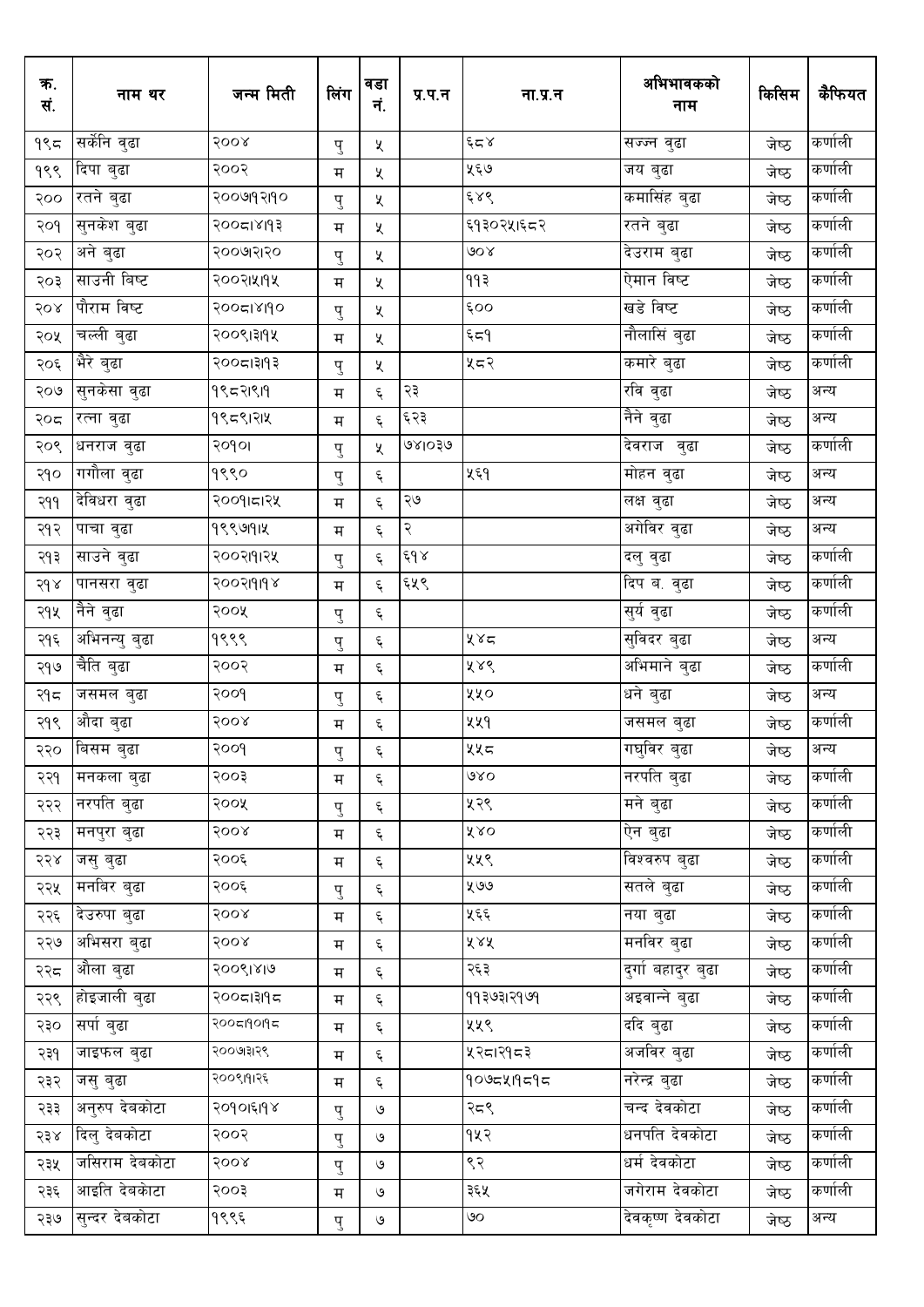| क.<br>सं. | नाम थर              | जन्म मिती   | लिंग | वडा<br>नं.    | प्र.प.न           | ना.प्र.न         | अभिभावकको<br>नाम     | किसिम | कैफियत  |
|-----------|---------------------|-------------|------|---------------|-------------------|------------------|----------------------|-------|---------|
| २३८       | कल्चु सार्की        | २०१० /६ /१० | म    | ९             |                   | ८३५              | लल्ते सार्की         | जेष्ठ | कर्णाली |
| २३९       | हरिकला देवकोटा      | २००२।७१३    | म    | ৩             | २९०               |                  | अविराम देवकोटा       | जेष्ठ | कर्णाली |
| २४०       | दुधा देबकोटा        | २००३।३।५    | म    | ৩             | ३३१               |                  | रंग देवकोटा          | जेष्ठ | कर्णाली |
| २४१       | अम्रिता देवकोटा     | १९९७१४,३    | म    | ৩             | ۹                 |                  | रवी देवकोटा          | जेष्ठ | अन्य    |
| २४२       | माइली देवकोटा       | १९९७१२१९६   | म    | ৩             | ٩ź                |                  | विसाखर देवकोटा       | जेष्ठ | अन्य    |
| २४३       | सुकिली देबकोटा      | १९८९1901२५  | म    | ৩             | 99                |                  | जयप्रसाद देवकोटा     | जेष्ठ | अन्य    |
| $588$     | जयकला देबकोटा       | 995514190   | म    | ৩             |                   | १९९०।५।२         | जयमिन देवकोटा        | जेष्ठ | अन्य    |
| २४५       | लालबासु देबकोटा     | १९८५।८१९८   | म    | $\mathcal{Q}$ |                   | १९९७             | धनपति देवकोटा        | जेष्ठ | अन्य    |
| २४६       | रग लाल देबकोटा      | २००२        | पु   | $\mathcal{Q}$ |                   | २००२             | चन्दाखर देवकोटा      | जेष्ठ | कर्णाली |
| २४७       | अने देवकोटा         | १९९७        | पु   | $\mathcal{Q}$ |                   | १९७              | जत्ति देवकोटा        | जेष्ठ | अन्य    |
| २४८       | नन्दकला देबकोटा     | १९९८        | म    | $\mathcal{Q}$ |                   | १९८              | अने देवकोटा          | जेष्ठ | अन्य    |
| २४९       | धर्मराज देबकोटा     | २००७        | पु   | $\mathcal{Q}$ |                   | १३२              | रामप्रसाद देवकोटा    | जेष्ठ | कर्णाली |
| २५०       | भतिराम देबकोटा      | २००६        | पु   | $\mathcal{Q}$ |                   | २०८८             | चन्द्र देवकोटा       | जेष्ठ | कर्णाली |
| २५१       | जगेराम देवकोटा      | २००२।४।२७   | पु   | $\mathcal{Q}$ |                   | ३६२              | हिरामनि देवकोटा      | जेष्ठ | कर्णाली |
| २५२       | सौरे देवकोटा        | २००७११११    | पु   | ও             |                   | ६७१२३            | पशुराम देवकोटा       | जेष्ठ | कर्णाली |
| २५३       | गंगाराम देवकोट      | 99931913    | पु   | $\mathcal{O}$ |                   | $\delta \lambda$ | सार्कि देवकोटा       | जेष्ठ | अन्य    |
| २५४       | बुदी देवकोटा        | १९९८1४1२४   | म    | ৩             | $\simeq$ $\times$ |                  | हिरालाल देवकोटा      | जेष्ठ | अन्य    |
| २५५       | देउरुपा देवकोटा     | १९८२        | म    | $\mathcal{Q}$ |                   | د د غ            | रत्न देवकोटा         | जेष्ठ | अन्य    |
| २५६       | गमा देवकोटा         | २००८१११०    | म    | $\mathcal{Q}$ |                   | 9590             | जयरुप देवकोटा        | जेष्ठ | कर्णाली |
| २५७       | छत्ती देवकोटा       | २००५१६११२   | म    | $\mathcal{Q}$ |                   | ७२५              | हर्क देवकोटा         | जेष्ठ | कर्णाली |
| २५८       | जयरुप देवकोटा       | २००७११६     | पु   | $\mathcal{Q}$ |                   | १३३              | राम प्र. देवकोटा     | जेष्ठ | कर्णाली |
| २५९       | प्रवजित बिष्ट       | २०१०१२११३   | पु   | X             |                   | ५९६              | हर्के बिष्ट          | जेष्ठ | कर्णाली |
| २६०       | प्रजापति देवकोटा    | २००९।३११०   | पु   | ও             |                   | १२४।२०२          | जयनन्द देवकोट        | जेष्ठ | कर्णाली |
| २६१       | मानसरा देबकोटा      | १९९७1४190   | म    | ς             | $\lambda\lambda$  |                  | बालाराम देवकोटा      | जेष्ठ | अन्य    |
| २६२       | धनसरी देबकोटा       | 999419199   | म    | ς             | ३३                |                  | सडानन्द देवकोटा      | जेष्ठ | अन्य    |
| २६३       | सकिली देवकोटा       | 9999195     | म    | ς             | ४२                |                  | नरपति देवकोटा        | जेष्ठ | अन्य    |
| २६४       | समि देवकोटा         | १९९७19190   | म    | ς             | λd                |                  | मोतिलाल देवकोटा      | जेष्ठ | अन्य    |
| २६५       | जैकला जैसी          | १९९७।२।,३   | म    | ζ             |                   | ११६              | जसी जैसी             | जेष्ठ | अन्य    |
| २६६       | सारदा देबकोटा       | २००२        | म    | ζ             |                   | १६१              | कालुराम देवकोटा      | जेष्ठ | कर्णाली |
| २६७       | लक्ष्मी प्र देबकाटा | २००२        | पु   | ζ             |                   | ≂ ৩৭             | मने देवकोटा          | जेष्ठ | कर्णाली |
| २६८       | पदमकला देबकोटा      | २००२        | पु   | ζ             |                   | 905              | लक्ष्मि प्र. देवकोटा | जेष्ठ | कर्णाली |
| २६९       | रत्न देबकोटा        | १९९२        | पु   | ς             |                   | ९९               | पर्साले देवकोटा      | जेष्ठ | अन्य    |
| २७०       | देउका देवकोटा       | २००२        | म    | ς             |                   | ९८               | अहिशरण देवकोटा       | जेष्ठ | कर्णाली |
| २७१       | हरिशरण देवकाटा      | २००३        | पु   | 5             |                   | २०७१४४०          | पूर्णचन्द देवकोटा    | जेष्ठ | कर्णाली |
| २७२       | नन्द देवकोटा        | २००३        | पु   | ζ             |                   | کا مجی           | सिद्धिखर देवकोटा     | जेष्ठ | कर्णाली |
| २७३       | नन्दकला देवकोटा     | २००२        | म    | ζ             |                   | २०१              | उदयराम देवकोटा       | जेष्ठ | कर्णाली |
| २७४       | दउयराम देवकोटा      | २००२        | पु   | ζ             |                   | ३०१              | गोमा देवकोटा         | जेष्ठ | कर्णाली |
| २७५       | पचमादेबि देबकोटा    | १९९७        | म    | ς             |                   | 958              | रत्न देवकोटा         | जेष्ठ | अन्य    |
| २७६       | पबि देबकोटा         | २००३        | म    | ζ             |                   | کا شک            | कबिराम देबकोटा       | जेष्ठ | कर्णाली |
| २७७       | रत्न देबकोटा        | २००७        | पु   | ς             |                   | ९८३              | भरुने देबकोटा        | जेष्ठ | कर्णाली |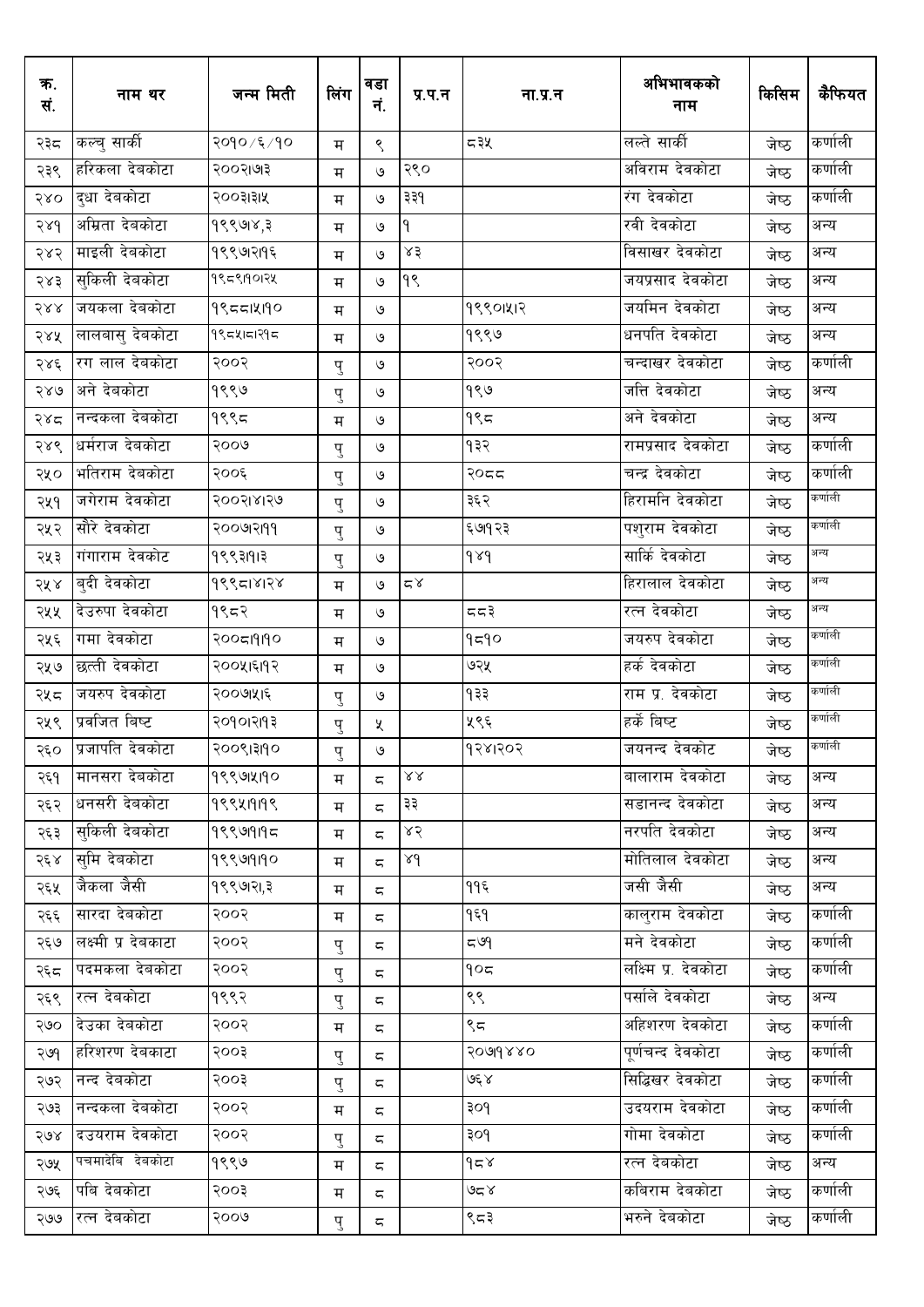| क.<br>सं. | नाम थर             | जन्म मिती  | लिंग | वडा<br>नं.               | प्र.प.न               | ना.प्र.न            | अभिभावकको<br>नाम        | किसिम | कैफियत  |
|-----------|--------------------|------------|------|--------------------------|-----------------------|---------------------|-------------------------|-------|---------|
| २७द       | पुल्तीसरा देबकोटा  | २००७       | म    | ς                        |                       | $\delta$            | लाल देवकोटा             | जेष्ठ | कर्णाली |
| २७९       | .<br>लाल देबकाृटा  | २००७       | पु   | $\overline{\phantom{m}}$ |                       | ۹२                  | धनरुप देवकोटा           | जेष्ठ | कर्णाली |
| २द०       | पुरिलाल देवकोटा    | २०००११५    | पु   | $\overline{\phantom{m}}$ |                       | $d\lambda \epsilon$ | खेर देवकोटा             | जेष्ठ | अन्य    |
| २द9       | अति देवकोटा        | १९९२       | पु   | ς                        |                       | ७२६                 | जयलाल देवकोटा           | जेष्ठ | अन्य    |
| २८२       | महारुप देवकोटा     | १९९८       | पु   | $\overline{\phantom{m}}$ |                       | २०४                 | देवचन्द्र देवकोटा       | जेष्ठ | अन्य    |
| २८३       | पुरीलाल देवकोटा    | २०००११५    | पु   | ς                        |                       | 986                 | खरे देवकोटा             | जेष्ठ | अन्य    |
| २८४       | लक्षीमा देवकोटा    | २००७२१४    | म    | 5                        |                       | १८३९                | अविराम देवकोटा          | जेष्ठ | कर्णाली |
| २८५       | पदमा देवकोटा       | २००८।३१४   | म    | $\overline{\phantom{m}}$ |                       | ७३२                 | रवि देवकोटा             | जेष्ठ | कर्णाली |
| २८६       | नरविरे जैसी        | २००९।५१३   | पु   | $\overline{\phantom{m}}$ |                       | 804                 | लाल जैसी                | जेष्ठ | कर्णाली |
| २८७       | बेराम देवकोटा      | २००६११२१९  | पु   | ς                        |                       | ٯ                   | पदमाखर देवकोटा          | जेष्ठ | कर्णाली |
| २दद       | जगत बुढा           | २०१०११५    | पु   | ६                        | $\tilde{\Lambda}$ & & |                     | रबि बुढा                | जेष्ठ | कर्णाली |
| २८९       | गोबिन्द बि.सि      | २०१०/५/४   | पु   | $\propto$                | ६५१                   |                     | कुमानसिगे बुढा          | जेष्ठ | कर्णाली |
| २९०       | सकिली देवकाटा      | 995519019  | म    | ९                        | ३४८                   |                     | नर देबकोटा              | जेष्ठ | अन्य    |
| २९१       | ललिता देवकोटा      | 99599019   | म    | $\varsigma$              | ९                     |                     | पशुराम देवकोटा          | जेष्ठ | अन्य    |
| २९२       | कासीकला देवकोटा    | 9९७९1५19५  | म    | $\varsigma$              | ۹ς                    |                     | प्रदिपे देवकोटा         | जेष्ठ | अन्य    |
| २९३       | दुधकला लुबार       | २००३११।५   | म    | ९                        | ८०४                   |                     | निलो लुबार              | जेष्ठ | कर्णाली |
| २९४       | मनकला देवकोटा      | २००३१११२   | म    | ९                        | ९७१४०६                |                     | देबिराम देबकोटा         | जेष्ठ | कर्णाली |
| २९५       | सुकी कामी          | २००३।८१९८  | म    | ९                        | द२द                   |                     | गोरे साकी               | जेष्ठ | कर्णाली |
| २९६       | सुना लुवार         | २००२।२।५   | म    | $\varsigma$              | २२४                   |                     | व्यासी साकी             | जेष्ठ | कर्णाली |
| २९७       | भिट्ठि लहार        | २००२।४।८   | म    | ९                        | २२२                   |                     | देसी लुबार              | जेष्ठ | कर्णाली |
| २९८       | हिउकला लुवार       | १९८७९ २०   | म    | ९                        | ४७                    |                     | <sub>।</sub> हरि लुबारा | जेष्ठ | अन्य    |
| २९९       | प्रभानन्द देवकोटा  | १९८९।२११७  | पु   | $\varsigma$              | २०९                   |                     | बिष्णुदत देबकोटा        | जेष्ठ | अन्य    |
| २००       | धनि काकी           | १९८२1919 4 | पु   | $\mathord{\mathsf{S}}$   | ३८                    |                     | कन्या कामी              | जेष्ठ | अन्य    |
| ३०१       | कालीदेवि देवकोटा   | 995918198  | म    | ९                        | ४२७                   |                     | धमदत देबकोटा            | जेष्ठ | अन्य    |
| ३०२       | धारु देवकोटा       | १९९९       | पु   | ९                        |                       | ५१                  | जसिराम देबकोटा          | जेष्ठ | अन्य    |
| ३०३       | धना देवकोटा        | २००५       | म    | ९                        |                       | २२९                 | मनिदत देबकोटा           | जेष्ठ | कर्णाली |
| 30x       | कालीदेवि देवकोटा   | २००२       | म    | ९                        |                       | Χέ                  | त्लाराम देवकोटा         | जेष्ठ | कर्णाली |
| ३०५       | नन्दकला देवकोटा    | poog       | म    | ९                        |                       | ७१                  | सन्दर देवकोटा           | जेष्ठ | अन्य    |
| ३०६       | रत्नकला देवकोटा    | २००१       | म    | ९                        |                       | $e \approx$         | नन्दराम देवकोटा         | जेष्ठ | अन्य    |
| ९०७       | नन्दकला देवकोटा    | 9995       | म    | ९                        |                       | ७१७                 | धम देवकोटा              | जेष्ठ | अन्य    |
| ३०द्र     | विरभद्र देवकोटा    | १९९३       | पु   | ९                        |                       | 9091898             | लतामे देवकोटा           | जेष्ठ | अन्य    |
| ३०९       | <u>ना</u> नी लुवार | २००२       | म    | ९                        |                       | २३१                 | जाखे लुबार              | जेष्ठ | कर्णाली |
| ३१०       | देउमले लुवार       | २००२       | पु   | ९                        |                       | २२६                 | मन्ने लुबार             | जेष्ठ | कर्णाली |
| ३११       | जौर्मात देवकोटा    | २००५       | म    | ९                        |                       | ७०२                 | लेरे लुबार              | जेष्ठ | कर्णाली |
| ३१२       | हिमसरा देवकोटा     | २००७       | म    | ९                        |                       | ८३७१।१७६४           | नयाराम देबकोटा          | जेष्ठ | कर्णाली |
| ३१३       | मनशोभा देवकोटा     | २००१       | म    | ९                        |                       | ७५३९।१७१०           | दलजिते दमाइ             | जेष्ठ | अन्य    |
| 89x       | जला दर्जी          | २००७       | म    | ९                        |                       | १९७३६३११७०२         | नैने दमाइ               | जेष्ठ | कर्णाली |
| ३१५       | हरि प्र. देवकोटा   | २०१०।३।४   | पु   | $\overline{\phantom{m}}$ |                       | ६११०२५।२१०६         | श्रीमने देवकोटा         | जेष्ठ | कर्णाली |
| ३१६       | गोकण देवकोटा       | २००६       | पु   | ९                        |                       | ३८५                 | सुजाखर देवकोटा          | जेष्ठ | कर्णाली |
| २१७       | जोसे लुवार         | १९९७       | पु   | ९                        |                       | २३२                 | बुदे लुवार              | जेष्ठ | अन्य    |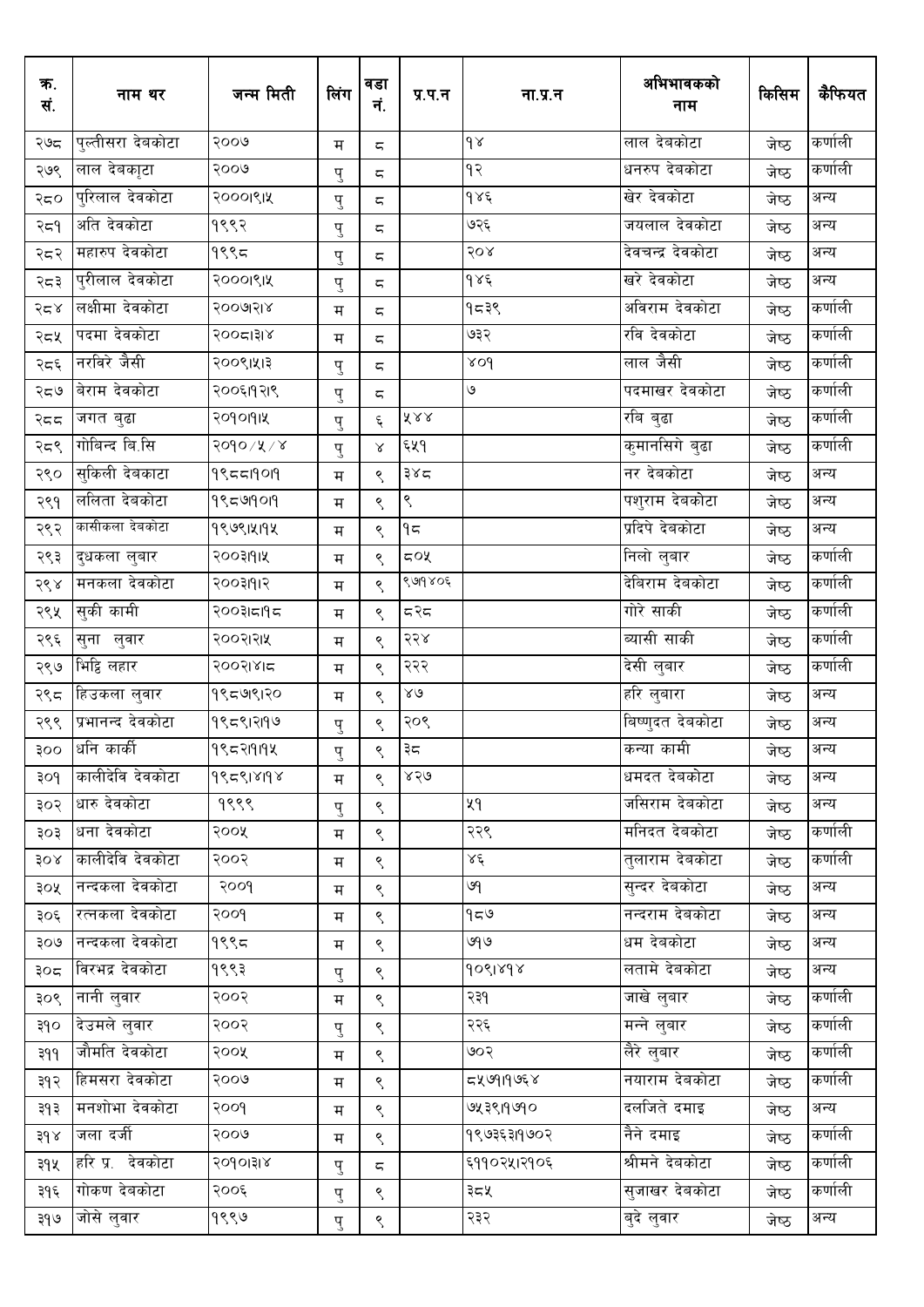| क.<br>सं. | नाम थर              | जन्म मिती      | लिंग | वडा<br>नं.             | प्र.प.न                     | ना.प्र.न              | अभिभावकको<br>नाम   | किसिम | कैफियत  |
|-----------|---------------------|----------------|------|------------------------|-----------------------------|-----------------------|--------------------|-------|---------|
| ३१८       | तुलराम देवकोटा      | १९९१           | पु   | ९                      |                             | ४६६                   | बिष्णुभक्त देवकोटा | जेष्ठ | अन्य    |
| ३१९       | रत्नकला देवकोटा     | २००२।८ा९       | म    | ९                      |                             |                       | हरिनन्द देवकोटा    | जेष्ठ | कर्णाली |
| ३२०       | मनसा देबकोटा        | १९९७           | पु   | ९                      |                             | १७६                   | सुर्जवर देबकोटा    | जेष्ठ | अन्य    |
| ३२१       | कृष्णलाल देवकोटा    | २००७१११४       | पु   | ९                      | ३३                          |                       | भद्रविरे देवकोटा   | जेष्ठ | कर्णाली |
| ३२२       | जलु देवकोटा         | २००७११९        | म    | ९                      | $\frac{1}{2}\lambda$        |                       | कृष्णलाल देवकोट    | जेष्ठ | कर्णाली |
| ३२३       | नन्दराम देवकोटा     | १९९८1२190      | पु   | ९                      |                             | १३०१५३                | कर्णप्रसाद देवकोटा | जेष्ठ | अन्य    |
| ३२४       | दुधादेवी देवकोटा    | २००१।३१६       | म    | ९                      | $\tilde{\lambda}$ $\lambda$ |                       | नन्दराम देवकोटा    | जेष्ठ | अन्य    |
| ३२५       | साइमले कामी         | २००२।४११       | पु   | $\mathord{\mathsf{S}}$ |                             | १७९२                  | अर्जने कामी        | जेष्ठ | कर्णाली |
| ३२६       | नन्दकला देवकोटा     | <b>SOOPIAL</b> | म    | ९                      |                             | १०११६११५७६            | जयलाल देवकोटा      | जेष्ठ | कर्णाली |
| ३२७       | गोविदत्त देवकोटा    | २००२११०१९      | पु   | $\mathord{\mathsf{S}}$ |                             | $\times\times\Lambda$ | मनसुरे देवकोटा     | जेष्ठ | कर्णाली |
| ३२८       | धना देवकोटा         | २००५१४११०      | म    | ९                      |                             | ४२९                   | मनसा देवकोटा       | जेष्ठ | कर्णाली |
| ३२९       | तुलसा कामी          | २००९।३११५      | म    | ९                      |                             | ८०६                   | साइमले कामी        | जेष्ठ | कर्णाली |
| ३३०       | धनराज बुढा          | २०१०।          | पु   | X                      |                             | ६२                    | देबराज बुढा        | जेष्ठ | कर्णाली |
| ३३१       | तुलसा सार्की        | २०१०/७/१०      | म    | $\propto$              |                             | ९९८                   | जहरे सार्कि        | जेष्ठ | कर्णाली |
| ३३२       | टिपुरि तिरुवा       | २०१०।५११६      | म    | ३                      |                             | ४६४                   | अज्जने तिरुवा      | जेष्ठ | कर्णाली |
| ३३३       | पहले खदुराल         | २०१०।७१४       | पु   | ३                      |                             | १६५४                  | रत्ने कामि         | जेष्ठ | कर्णाली |
| ३३४       | अम्मसरा अधिकारी     | २००८।८१२       | म    | ۹                      |                             | १७६१८।१८८४            | अनिपाल अधिकारी     | जेष्ठ | कर्णाली |
| ३३५       | सज्जने दमाई         | २००७७१३        | पु   | ३                      |                             | ४५०                   | कर दमाई            | जेष्ठ | कर्णाली |
| ३३६       | मनसरा बुढा          | २०१०।२।२       | म    | X                      |                             | ५८६                   | दल बुढा            | जेष्ठ | कर्णाली |
| ३३७       | धनसोभा देबकोटा      | २०१०११।५       | म    | ९                      |                             | १८०६                  | मनराज देवकोटा      | जेष्ठ | कर्णाली |
| ३३८       | कालु लुहार          | २००४१११५       | पु   | ९                      |                             | २०९३७१९९८             | सौरे लुहार         | जेष्ठ | कर्णाली |
| ३३९       | प्रजापति सुबेदि     | २०१०।७५        | पु   | २                      |                             | 9989                  | कृपाराम सुबेदि     | जेष्ठ | कर्णाली |
| ३४०       | जयसरा देबकोटा       | २०१०।४।८       | म    | $\subset$              |                             | ٩o                    | अबिराम देबकोटा     | जेष्ठ | कर्णाली |
| 38d       | चम्फाखर देबकोटा     | २००९।३११०      | पु   | ও                      |                             | १५४                   | बल देबकोटा         | जेष्ठ | कर्णाली |
| ३४२       | थिबि बुढा           | २००९।४११६      | म    | X                      |                             | ६११०२५।२०८३           | भैरे बुढा          | जेष्ठ | कर्णाली |
| ३४३       | छत्ति देवकोटा       | २००९।२११०      | म    | ও                      |                             | ६११०२५।२४२६३।२०३५     | उदेराम देवकोटा     | जेष्ठ | कर्णाली |
| 388       | देउदरा जैसि         | २००९।५१४       | म    | $\mathsf{P}$           |                             | ६१३०२५।९८             | धनि जैसि           | जेष्ठ | कर्णाली |
| ३४५       | दर्गा जैसि          | २००९।५१२       | म    | ९                      |                             | ६१३०२५१९६             | धर्म प्र. जैसि     | जेष्ठ | कर्णाली |
| ३४६       | अम्रितादेबि जैसि    | २०१०।३११२      | म    | २                      |                             | १२९०                  | जक्तिराम जैसि      | जेष्ठ | कर्णाली |
| ३४७       | उदयराज भण्डारा      | २०१०।९।५       | पु   | ३                      |                             | 5089                  | रिउले भण्डारा      | जेष्ठ | कर्णाली |
| ३४८       | मने लुवार           | २०११।१।४       | पु   | $\propto$              |                             | ४४।७३७                | रतिसिंह लुवार      |       | कर्णाली |
| ३४९       | <u>जैसिगे</u> लुहार | २०१०१११२       | पु   | Χ                      |                             | ७४२                   | चन्द लुहार         |       | कर्णाली |
| ३५०       | बाँचु जैसी          | २०११।२।४       | म    | २                      |                             | १२२४                  | रामप्रसाद जैसी     |       | कर्णाली |
| ३५१       | धनकृष्ण देवकोटा     | २०११।१।२       | पु   | $\overline{\varsigma}$ |                             | 568662                | चन्दमनी देवकोटा    |       | कर्णाली |
| ३५२       | हिरा देवकोटा        | २०१०११११०      | म    | $\overline{\varsigma}$ |                             | ६०१९३                 | बद्री प्र. देवकोटा |       | कर्णाली |
| ३५३       | प्रजापति सुवेदी     | २०१०।७१५       | पु   | ٩                      |                             | 9989                  | कृपाराम सुबेदी     |       | कर्णाली |
| ३५ ४      | देउकला बुढा         | २०११।११।२०     | म    | $\boldsymbol{\xi}$     |                             | ६१३०२५।५८७            | जगत ब. बुढा        |       | कर्णाली |
| ३५५       | ददी बुढा            | २०११।९।४       | पु   | $\boldsymbol{\xi}$     |                             | ४७४                   | सतले बुढा          |       | कर्णाली |
| ३५६       | रतने बुढा           | २०१०१११४       | पु   | X                      |                             | ६१३०२५।६०९            | सौरे बुढा          |       | कर्णाली |
| ३५७       | नन्दे कामी          | २०१०१२१४       | पु   | ३                      |                             | ۹οςς                  | रतने कामी          |       | कर्णाली |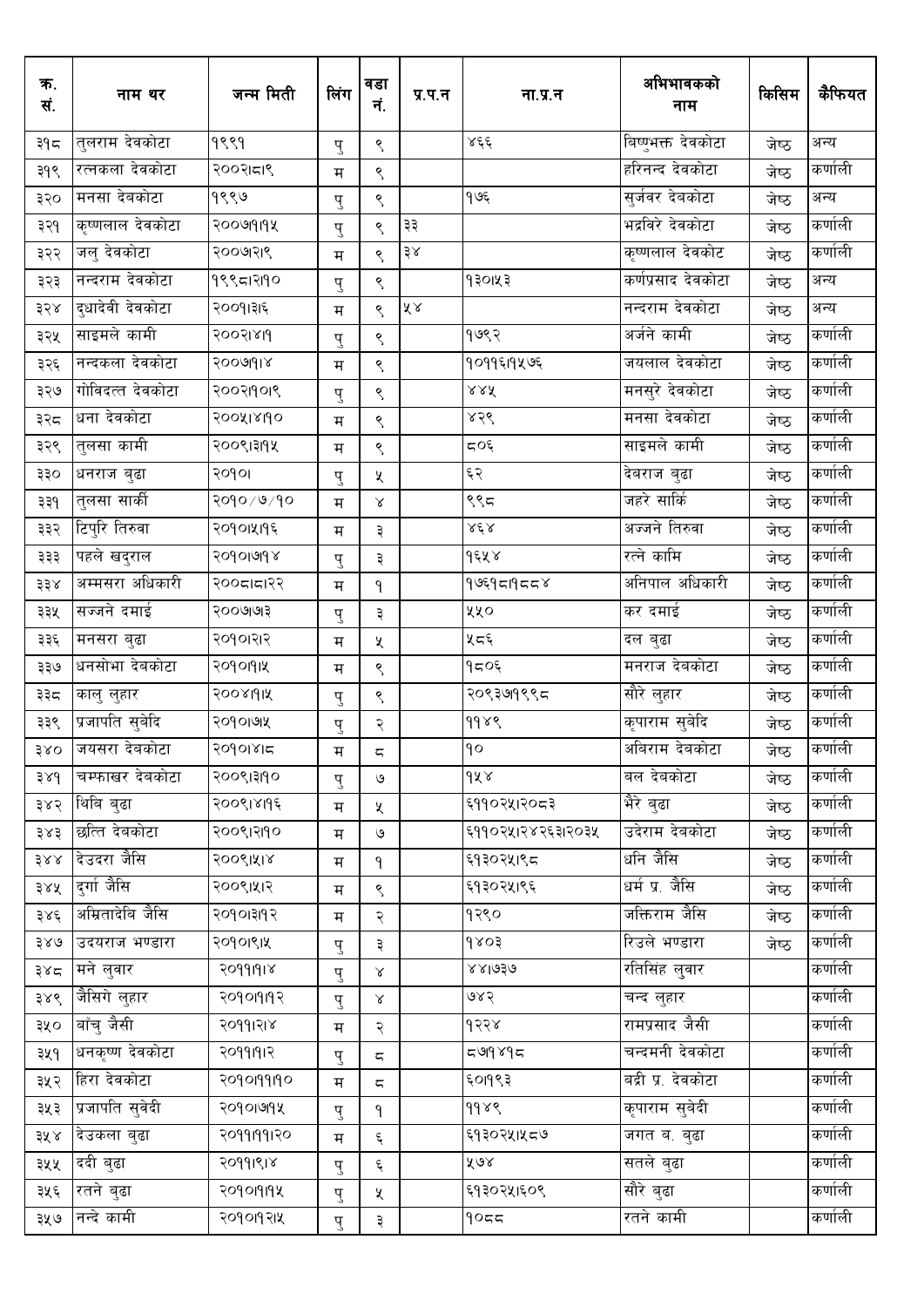| क.<br>सं. | नाम थर          | जन्म मिती | लिंग | वडा<br>नं. | प्र.प.न | ना.प्र.न   | अभिभावकको<br>नाम | किसिम | कैफियत  |
|-----------|-----------------|-----------|------|------------|---------|------------|------------------|-------|---------|
| ३५८       | पुल्ती लुवार    | २०१०१६११० | म    | Χ          |         | ६१३०२५१४०० | कालु लुवार       |       | कर्णाली |
| ३६०       | जाइफल तिरुवा    | २०१०।९।७  | म    | ३          |         | ६१३०२५।४६९ | प्रवले तिरुवा    |       | कर्णाली |
| ३६१       | गोरे जैसी       | २०१०।३।३  | पु   | ۹          |         | १२५८       | उदयराम जैसी      |       | कर्णाली |
| ३६२       | पंखे देवकोटा    | २०१०१४११३ | पु   | ९          |         | 96918      |                  |       | कर्णाली |
| ३६ ४      | ऐवर्ने देवकोटा  | २००९।३१२२ | पु   | ९          |         | ३४८        |                  |       | कर्णाली |
| ३६५       | गोविन्द ब. विसी | २०१०।६१४  | पु   | χ          |         | ६५१        | कुमानसिंह बुढा   |       | कर्णाली |
| ३६६       | लडु बुढा        | २०११।१।१  | म    | χ          |         | ६१३०२५।५७५ | अनिपाल बुढा      |       | कर्णाली |
| ३६७       | उदयराम भण्डारा  | २०१०१९१५  | पु   | ३          |         | 9803       | रिउले भण्डारा    |       | कर्णाली |
| ३६८       | दिपा विष्ट      | २०११।२।५  | म    | X          |         | ६१३०२५।६६० | धनमल विष्ट       |       | कर्णाली |
| ३६९       | बेलकोसा विष्ट   | २००६      | म    | χ          |         | ५९७        | प्रवजित विष्ट    |       | कर्णाली |
| ३७०       | कविराम देवकोटा  | २०११।८१२  | पु   | ζ          |         | ६७         | महादन्द देवकोटा  |       | कर्णाली |
| ३७९       | अम्मकला देवकोटा | २००५।२११  | म    | ζ          |         | ६९         | कविराम देवकोटा   |       | कर्णाली |
| ३७२       | नयाँराम भट्ट    | २०११।५।२  | पु   | २          |         | ११।१३८६    | पौराम भट्ट       |       | कर्णाली |
| ३७३       | सर्दन दमाई      | २०१०।२।४  | पु   | ३          |         | ११२९       | गोहोडे दमाई      |       | कर्णाली |
| ३७४       | त्ला देवकोटा    | २०१०१४१२  | म    | ९          |         | ९३११४२७    | जग देवकोटा       |       | कर्णाली |
| ३७५       | देवी सुवेदी     | २००९।७१०  | म    | २          |         | ६१३०२५।२२  | कृपाराम सुवेदी   |       | कर्णाली |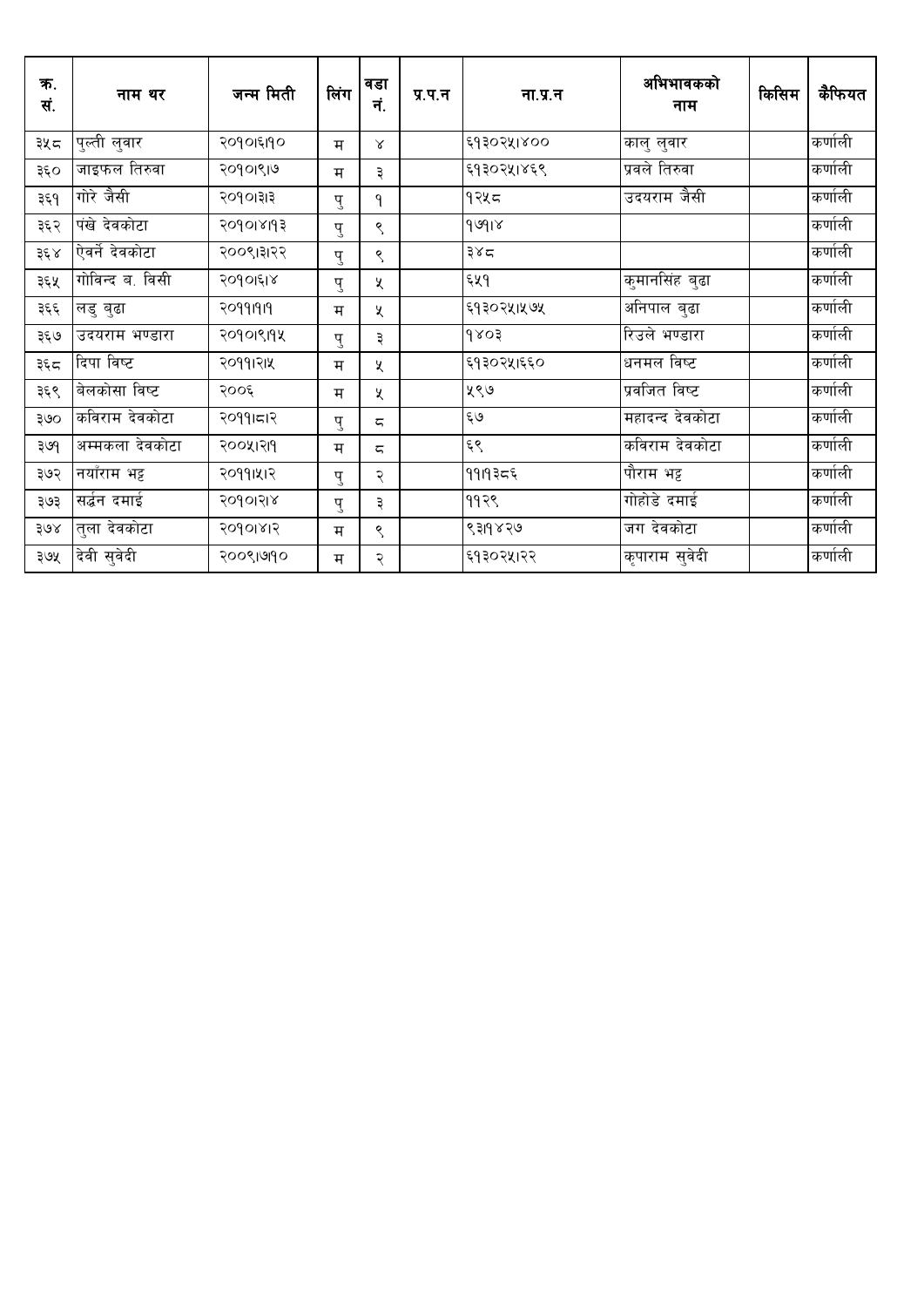## गाँउ विकास समितिको कार्यालय ्रिक् कालीकोट<br>एकल महिलाको नामावली

| क.<br>स.               | एकल महिलाको<br>नाम | जन्म मिति  | लिंग | वडा             | ना.प्र.नं.      | मृतक पतिको<br>नाम   | कैफियत      |
|------------------------|--------------------|------------|------|-----------------|-----------------|---------------------|-------------|
| ٩                      | लिला जैसी          |            | म    | $\mathsf{P}$    |                 | बिस्न प्र देबकोटा   |             |
| २                      | कवला जैसी          |            | म    | २               |                 | चन्द्रमणी जैसी      |             |
| ३                      | कोइला दमाई         | २०२२।६।१५  | म    | ३               | ६११०२५।२५९२।५६९ | मानसिगे दमाई        |             |
| $\propto$              | मुना सार्की        | २०२०१२११०  | म    | ३               | ६१३०२५।१७७      | अजे साकि            |             |
| Κ                      | हम्चे लुबार        | २०१५।७१३   | प    | ३               | ६१३०२५।३६८      | नन्दे लुबार         |             |
| $\xi$                  | कोइला टमटा         | २०२७।७१३   | म    | ३               | ६१३०२५।४८४      | मने टमटा            |             |
| $\mathsf{G}$           | पुल्ती कामी        | २०२७।५१६   | म    | ३               | ६१३०२५।३०७      | नौले कामि           |             |
| $\overline{\varsigma}$ | नानकला साकी        | २०१०११।८   | म    | ३               | १०२५१९७५५       | लत्ते साकी          |             |
| ९                      | असौजी खदुराल       | २०१३११०।५  | म    | ३               | ६१३०२५।३२८      | जहरे खदुराल         |             |
| qo                     | डिल्ली दमाइ        |            | म    | ३               |                 | निलो दमाइ           |             |
| ٩٩                     | रत्ना दमाई         |            | म    | ३               |                 | विरमाने दमाई        |             |
| ۹२                     | पाना बुढा          | २०२५११०१५  | म    | ३               | ६१३०२५।३२५      |                     | रमाने बटाला |
| ۹₹                     | जैपुरा गिरी        | २०२०१४११६  | म    | $\propto$       | ≂ ३१            | अग्र ब गिरी         |             |
| $\delta$               | राजपुरा गिरी       | २०२४।३११५  | म    | $\propto$       | ३०४११६६६        | बिस्पु गिरी         |             |
| qy                     | रिठु साकि          | २०२३।३।११  | म    | $\propto$       | ६१३०२५।६७३      | कालो साकी           |             |
| ۹६                     | स्यामजिरा साकि     | २०१२११२११० | म    | $\propto$       | ७५४             |                     |             |
| 90                     | जाल्का गिरी        | २०१२।१२।२५ | म    | ${\mathcal{R}}$ | ६११०२५।४        | मान्ते गिरी         |             |
| 95                     | अबिसरा गिरी        | २०४४।१२।१० | म    | $\propto$       | ६१३०२५।६९       | दर्न ब गिरी         |             |
| 99                     | बेलपुरा गिरी       | २०१८।२११२  | म    | $\propto$       |                 |                     | बुवा मात्र  |
| २०                     | नौली विष्ट         |            | म    | X               |                 | दले विष्ट           |             |
| २१                     | बिस्नशोभा उपाध्याय | २०११।९१०   | म    | X.              | ९११३०५          | बिसाखर उपाध्याय     |             |
| २२                     | पुल्ती बुढा        |            | म    | ५               |                 | धनरुप बुढा          |             |
| २३                     | तुतु बुढा          | २०२१।२७    | म    | ६               | ४६19३९७         | अजुन बुढा           |             |
| २४                     | बिस्ना देबकोटा     | २०२२।४११२  | म    | $\mathcal{O}$   | ६७२००३११२४३२    | धन प्र देबकोटा      |             |
| २५                     | धर्मकला देबकोटा    |            | म    | ও               |                 | किस्न देबकोटा       |             |
| २६                     | किथी देबकोटा       |            | म    | ς               |                 | लक्ष्मी प्र देबकोटा |             |
| २७                     | नन्दी देबकोटा      |            | म    | ς               |                 | खट प्र देबकोटा      |             |
| २८                     | पानसरा देबकोटा     | २०३५ /१ /९ | म    | $\mathcal{O}$   | 82/26           | हर्कलाल देबकोटा     |             |
| २९                     | नन्दी देबकोटा      |            | म    | ς               |                 | कालुराम देबकोटा     |             |
| ३०                     | माङली देवकोटा      | २०१०।४११६  | म    | ζ               | ६१३०२५।७९४      | नरहरी देबकोटा       |             |
| ३१                     | कलु देबकोटा        |            | म    | ९               |                 | उदेराम देबकोटा      |             |
| ३२                     | किस्नकला देबकोटा   | २०२०१६११४  | म    | $\mathcal{S}$   | ६१३०२५।८५५      | पसुराम देबकोटा      |             |
| ३३                     | लछीमा देबकोटा      |            | म    | ९               | ६१३०२५।७५६      | कबिराम देबकोटा      |             |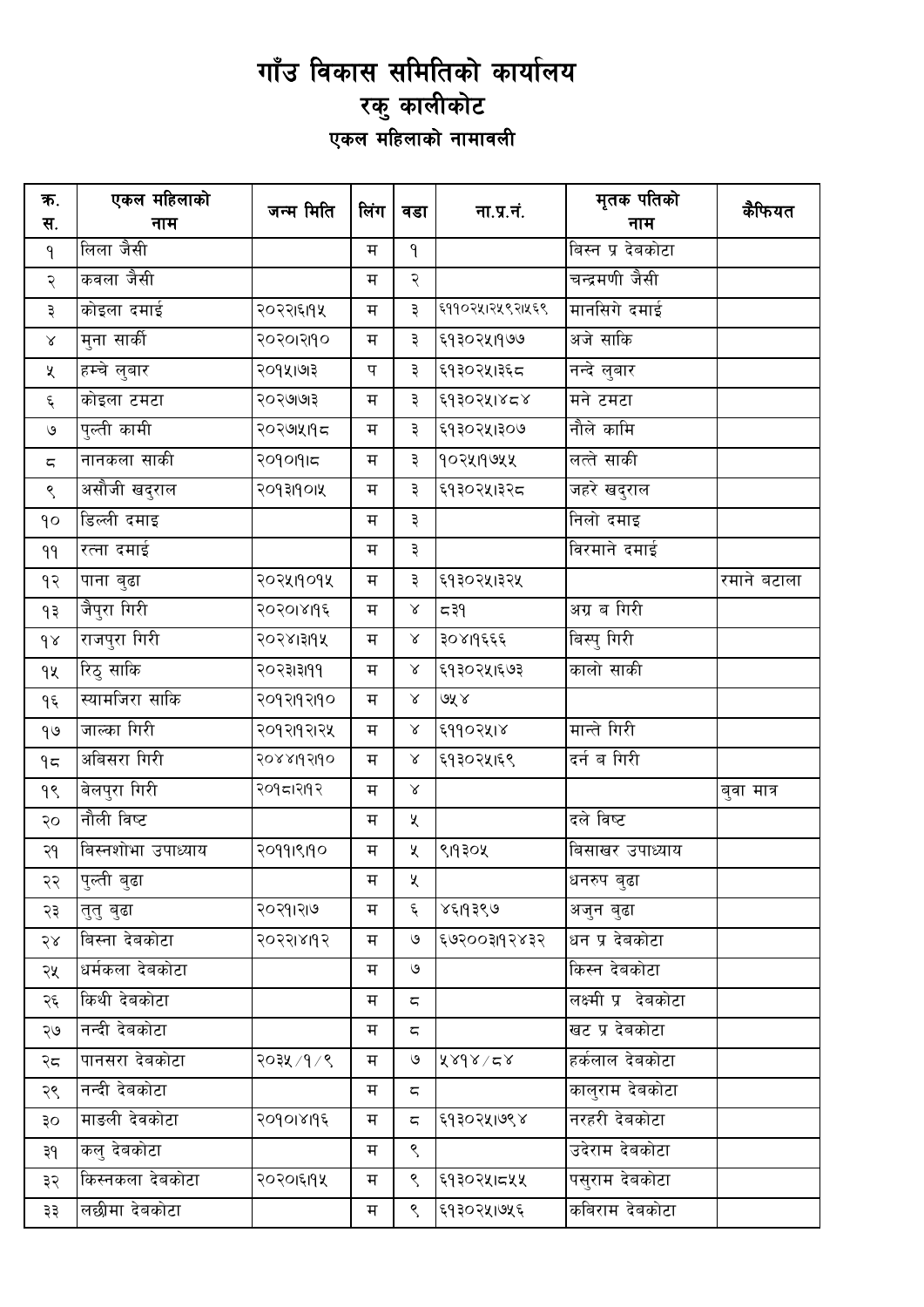| क.<br>स.         | एकल महिलाको<br>नाम | जन्म मिति        | लिंग | वडा | ना.प्र.नं.    | मृतक पतिको<br>नाम   | कैफियत |
|------------------|--------------------|------------------|------|-----|---------------|---------------------|--------|
| 38               | रंगा देबकोटा       | २०१३।९।१         | म    | ୧   | ६१३०२५।८०९    | गोरे देवकोटा        |        |
| ३५               | हिउकला ऐडि         | २०१५।६।७         | म    | Q   | 388           | कल ऐडि              |        |
| ३६               | च्फि भट्ट          | २००६             | म    | ຈ   | ९२            | जयप्रसाद भट्ट       |        |
| ३७               | लालशोभा देवकोटा    | ०४३११०११         | म    | ୧   | ६११०२५।१८०९   | प्रभुनारायण देवकोटा |        |
| ३८               | पानसरा देवकोटा     | 034109109        | म    | ও   | ६११०२५।५४१४।८ | हिकंलाल देबकोटा     |        |
| ३९               | औला कामी           | ०२९।१०।२१        | म    | Q   | ६१३०२५।७८६    | हरी कामी            |        |
| $X_{\mathbf{O}}$ | शोभा जैसी          | <b>POIPOIOSO</b> | म    | २   | ६११०२५।३१२६   | धनप्रसाद जैसी       |        |